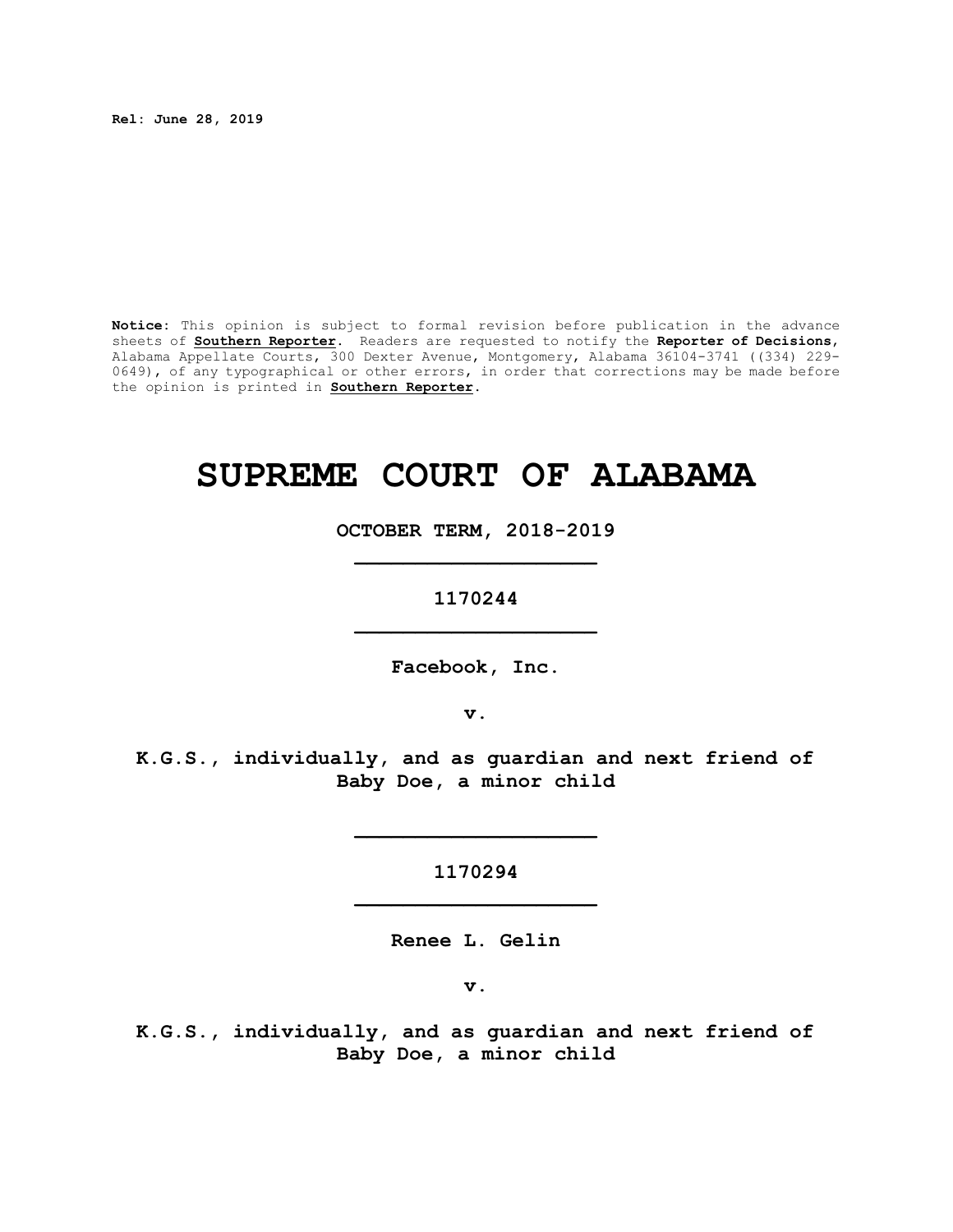# **1170336 \_\_\_\_\_\_\_\_\_\_\_\_\_\_\_\_\_\_\_\_**

**\_\_\_\_\_\_\_\_\_\_\_\_\_\_\_\_\_\_\_\_**

**Kim McLeod**

**v.**

**K.G.S., individually, and as guardian and next friend of Baby Doe, a minor child**

> **Appeals from Jefferson Circuit Court (CV-17-255)**

BRYAN, Justice.<sup>1</sup>

This case stems from the adoption of "Baby Doe" by his adoptive mother, K.G.S., which was contested by Baby Doe's birth mother, K.R. ("the birth mother"). Details of that contested adoption were reported by the Huffington Post, a Web-based media outlet, and were also disseminated through a Facebook social-media page devoted to having Baby Doe returned to the birth mother. K.G.S. filed an action in the Jefferson Circuit Court ("the trial court") seeking, among other things, an injunction against Facebook, Inc., and certain individuals to prohibit the dissemination of information about the

<sup>&</sup>lt;sup>1</sup>These appeals were assigned to Justice Bryan on February 15, 2019.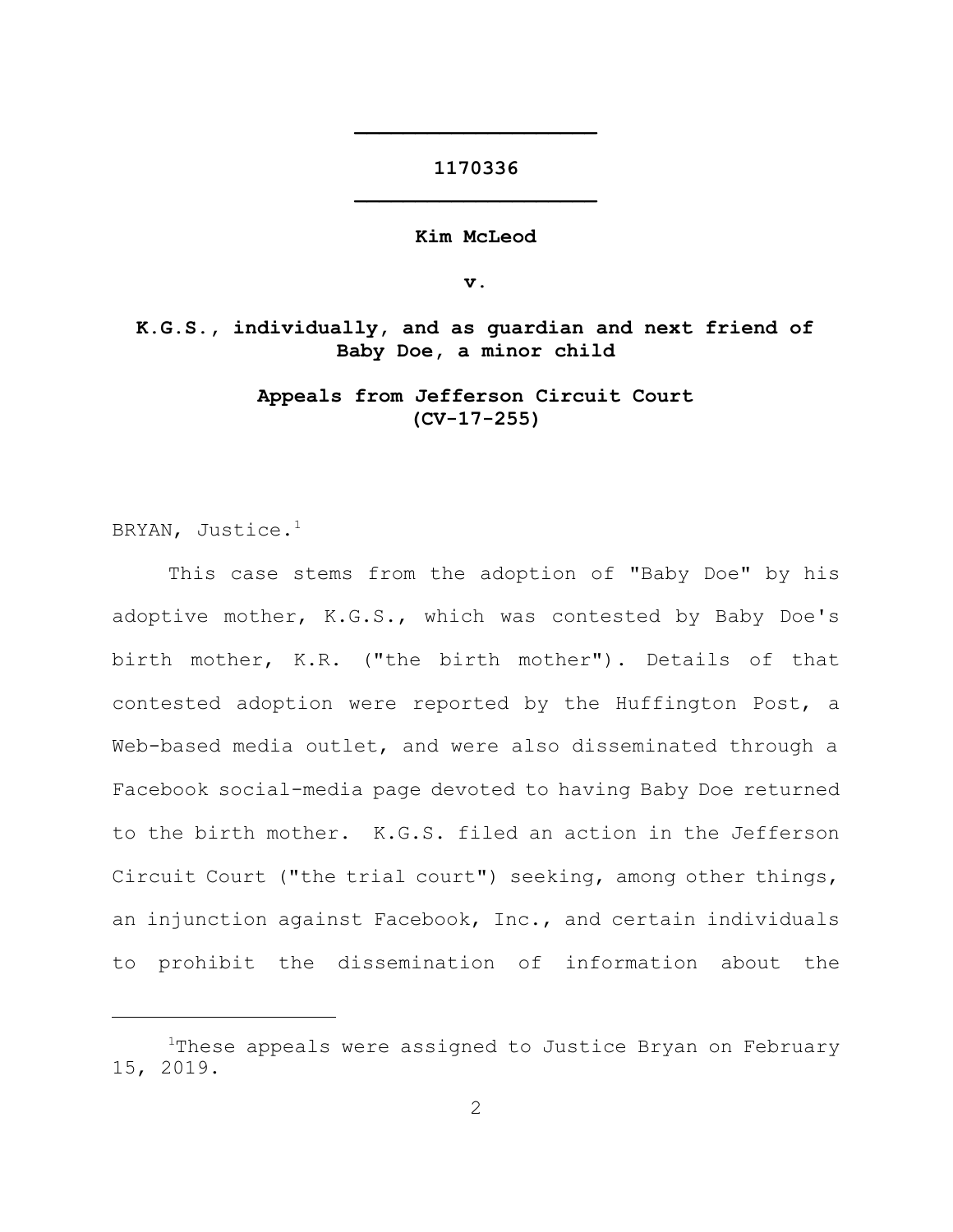contested adoption of Baby Doe. These appeals follow from the entry of a preliminary injunction granting K.G.S. the relief she seeks.

## I. Preliminary Matters

The preliminary injunction that is the basis of these appeals was entered on December 19, 2017. The appeals taken from that order were timely filed within 14 days of the entry of that order, see Rule 4(a)(1)(A), Ala. R. App. P., and on February 9, 2018, this Court received notice from the trialcourt clerk certifying the record on appeal as complete on February 6, 2018. Since that time, K.G.S. has engaged in repeated efforts to have the record on appeal supplemented with matters that were not before the trial court at the time it entered the injunction at issue in these appeals, purportedly pursuant to Rule 10(f), Ala. R. App. P. The trial court has facilitated K.G.S.'s efforts by granting her motions to supplement the record to include matters that were not before the trial court at the time it entered the preliminary injunction, such as a second amended complaint filed by K.G.S. on March 12, 2018, transcripts of depositions taken long after the entry of the preliminary injunction at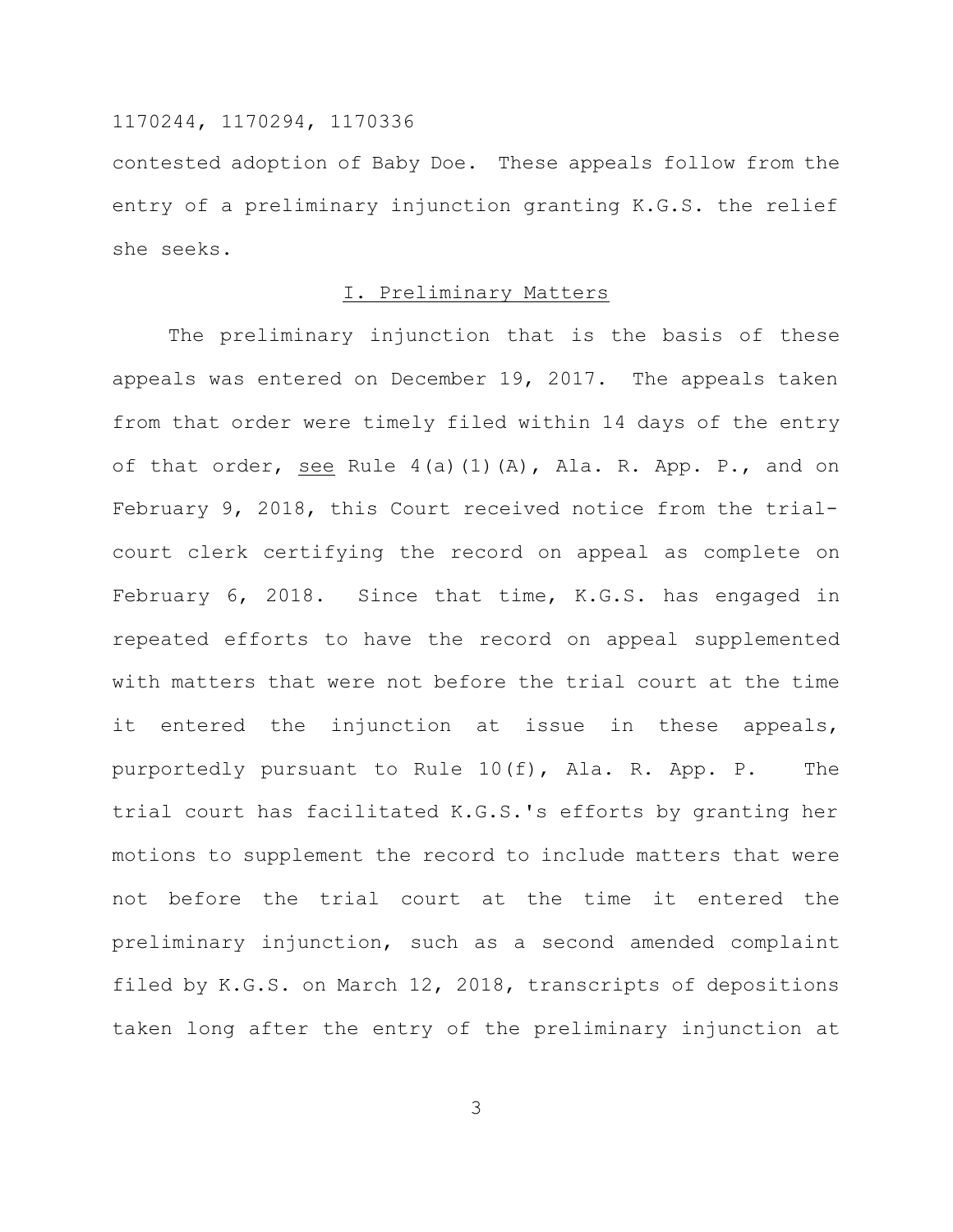issue on appeal and after the record was certified as complete on February  $6$ , 2018,<sup>2</sup> and e-mails and letters from 2015 that, K.G.S. says, support the preliminary injunction.

It is well settled that Rule 10(f) cannot be used to supplement the record on appeal to include matters that were not before the trial court at the time the order being appealed was entered. See Cowen v. M.S. Enters., Inc., 642 So. 2d 453, 455 (Ala. 1994) (holding that Rule 10(f) "was not intended to allow the inclusion of material in the record on appeal that had not been before the trial court" and concluding that the trial court erred in granting the appellant's Rule 10(f) motion to supplement the record with evidence that was not provided to the trial court before it entered the judgment supporting the appeal); and Houston Cty. Health Care Auth. v. Williams, 961 So. 2d 795, 810 n.8 (Ala. 2006) ("Rule 10(f) does not allow  $\ldots$  for the addition to the record on appeal of matters not before the trial court when it entered its decision ...."). Accordingly, we conclude that the trial court erred by granting K.G.S.'s motions to

<sup>&</sup>lt;sup>2</sup>One such deposition was taken on March 1, 2019, approximately 15 months after the entry of the preliminary injunction.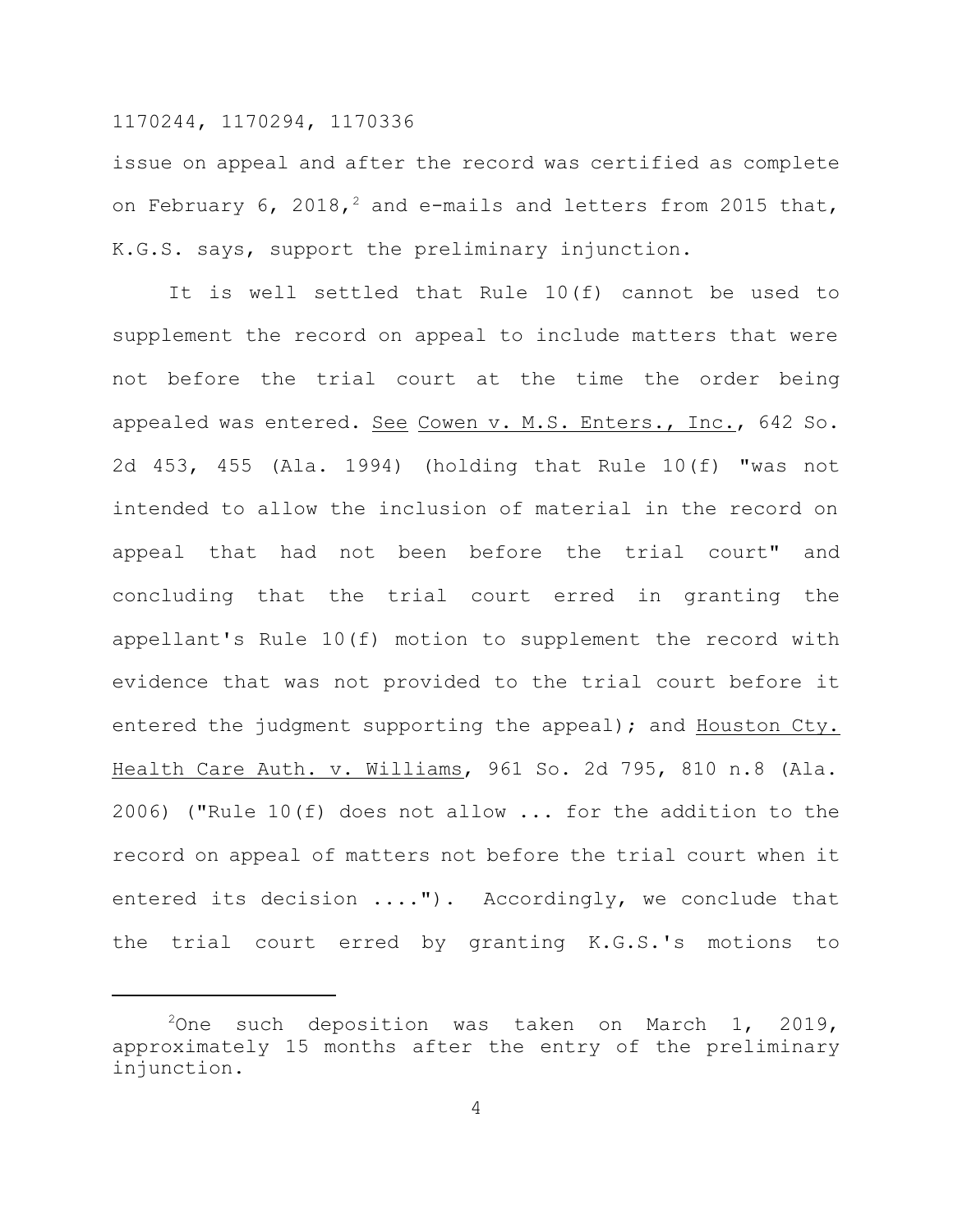supplement the record on appeal to include matters that were not before the trial court at the time it entered the preliminary injunction at issue in these appeals. For purposes of deciding the merits of these appeals, we have considered only the evidence and arguments that were presented to the trial court at the time the preliminary injunction was entered.

Additionally, K.G.S. filed a motion in this Court seeking leave to file a "sur-reply brief," purportedly for the purpose of "further assist[ing] the [Court] in its determination" of the issues presented by these appeals. After reviewing the briefs and arguments filed by the parties pursuant to Rule 28, Ala. R. App. P., and the proposed "sur-reply brief" from K.G.S., we deny K.G.S.'s request for leave to file a "surreply brief." See note 15, infra.

#### II. Background Facts<sup>3</sup> and Procedural History

In June 2015, K.G.S. filed a petition in the Mobile Probate Court to adopt Baby Doe, and, shortly thereafter, the birth mother filed a contest to K.G.S.'s petition for

<sup>&</sup>lt;sup>3</sup>The background facts are taken from allegations in K.G.S.'s first amended complaint, which was the controlling complaint at the time the preliminary injunction was entered.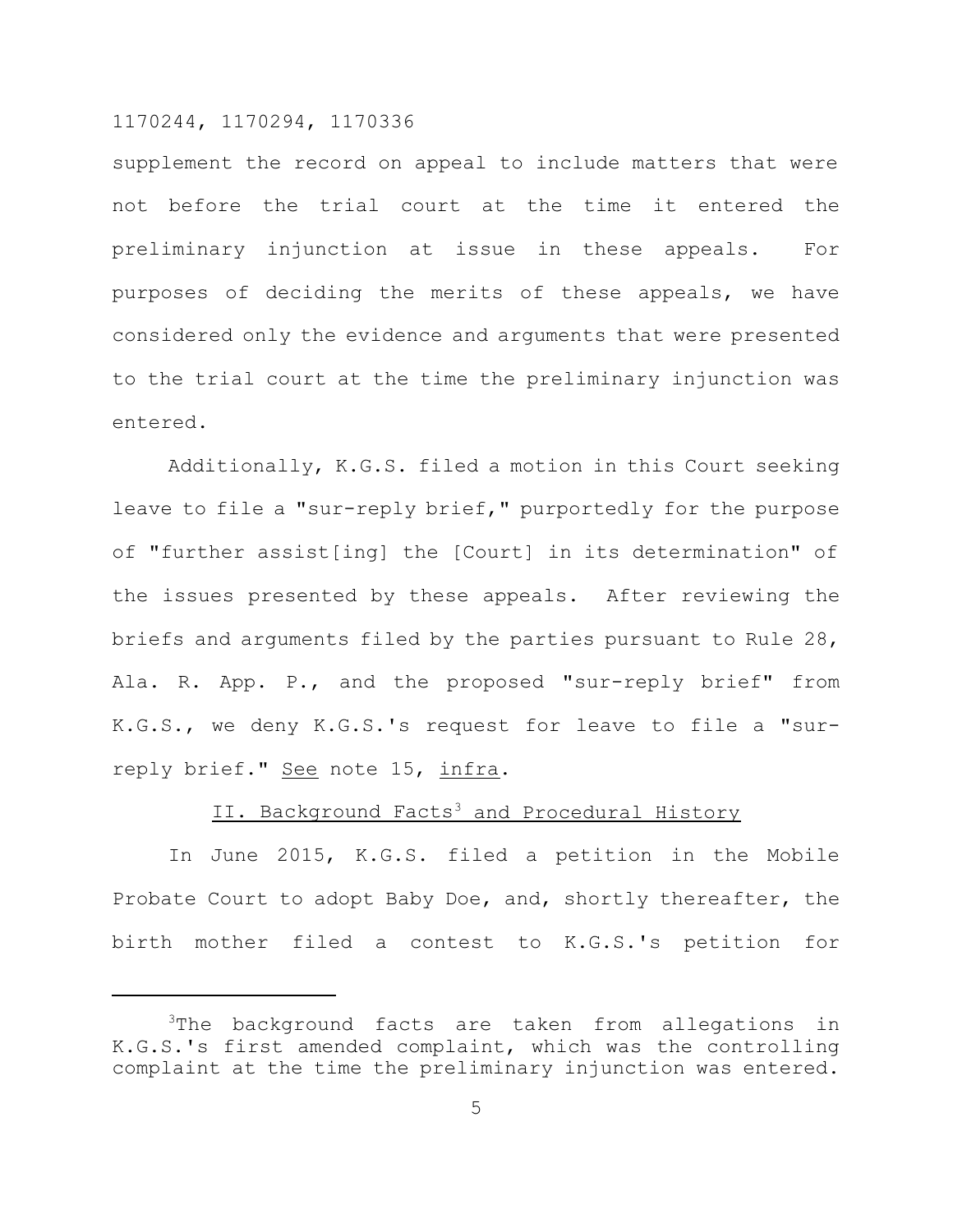adoption. $4$  The birth mother subsequently came in contact with Mirah Riben, "a well-known critic of the United States' adoption system" and a contributor to the Huffington Post. The birth mother shared with Riben her version of the events that led her to contest K.G.S.'s petition to adopt Baby Doe. On July 7, 2015, the Huffington Post, which K.G.S. describes as "a prominent media outlet," published two online articles about Baby Doe's adoption that included the full name of the birth mother; identified K.G.S. by her full name as the prospective adoptive mother of Baby Doe; identified Baby Doe by the name the birth mother had given Baby Doe; and included photographs of Baby Doe. The articles detailed how, after signing a pre-birth consent to allow K.G.S. to adopt Baby Doe, the birth mother notified K.G.S. and K.G.S.'s attorney, before Baby Doe was born, that she had changed her mind about

 $4$ The details of the adoption contest were set forth by the Court of Civil Appeals in a decision affirming a summary judgment in favor of K.G.S. on the birth mother's adoption contest. See K.L.R. v. K.G.S., 264 So. 3d 65 (Ala. Civ. App. 2018) (opinion on application for rehearing) (cert. denied, May 11, 2018). That decision states that physical custody of Baby Doe was removed from the birth mother and transferred to K.G.S. on June 17, 2015, and that the Mobile Probate Court entered a final decree of adoption in favor of K.G.S. on August 24, 2016. Thus, the adoption contest was no longer pending in the Mobile Probate Court when this action was filed in July 2017.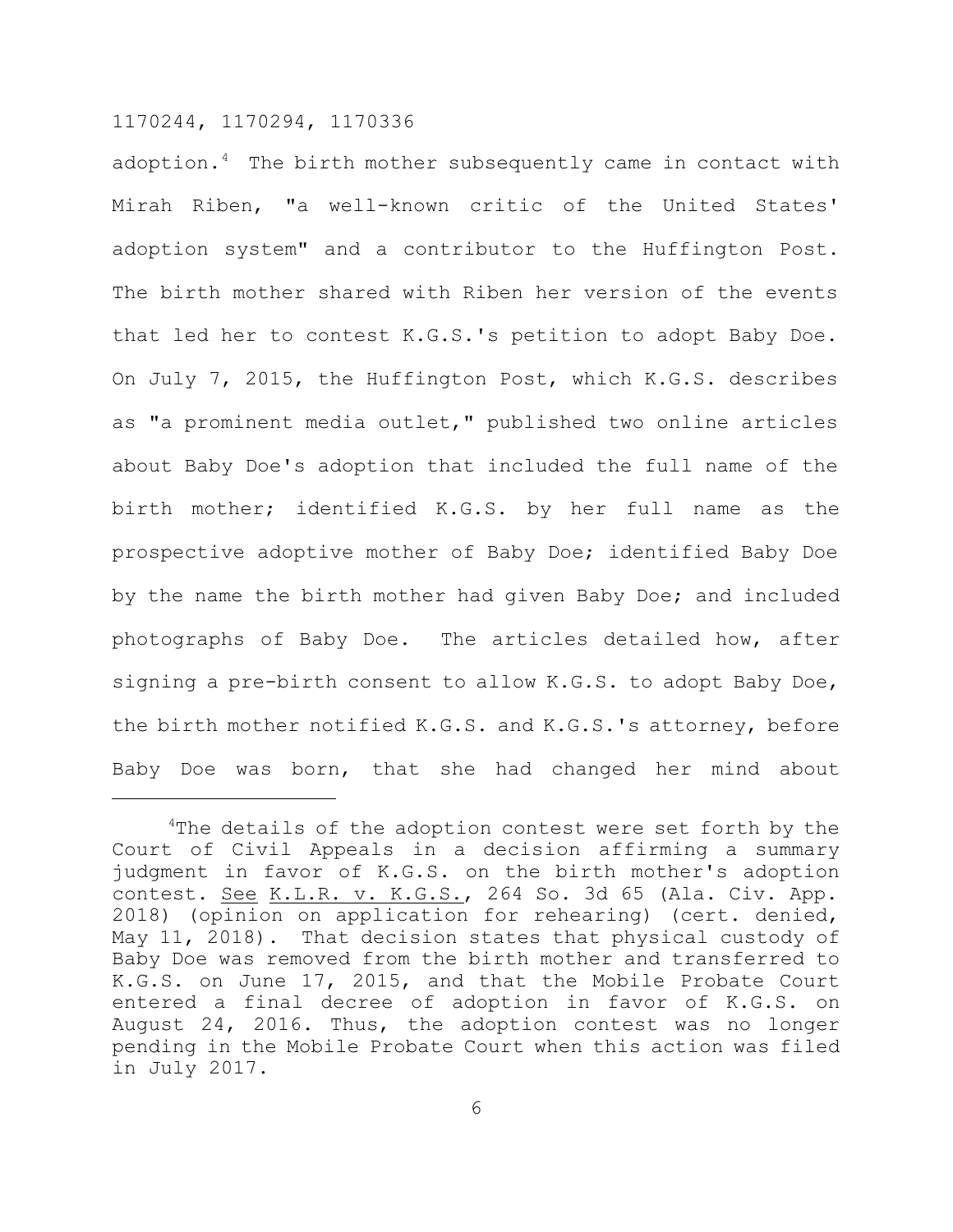allowing Baby Doe to be adopted; the birth mother, however, never legally withdrew the pre-birth consent to adoption, and K.G.S. obtained custody of and filed a petition to adopt Baby Doe approximately three weeks after Baby Doe was born.

The day after the articles were published, Claudia D'Arcy, a resident of New York state, created a page on Facebook's social-media Web site dedicated to reuniting the birth mother and Baby Doe ("the Facebook page"), which "attached" the articles published by the Huffington Post. The Facebook page also included K.G.S.'s full name and a "number" of photographs of Baby Doe, who was then in the custody of K.G.S. See note 4, supra. After the creation of the Facebook page, K.G.S. was "inundated with appallingly malicious and persistent cyber-bullying." In a letter dated July 28, 2015, K.G.S.'s attorney notified Facebook that the Facebook page needed to be removed because it was in violation of the Alabama Adoption Code, § 26-10A-1 et seq., Ala. Code 1975 ("the Adoption Code"), which, the attorney said, prohibits the disclosure of "any matters concerning an adoption, including parties' actual names." Facebook removed the "cover photo,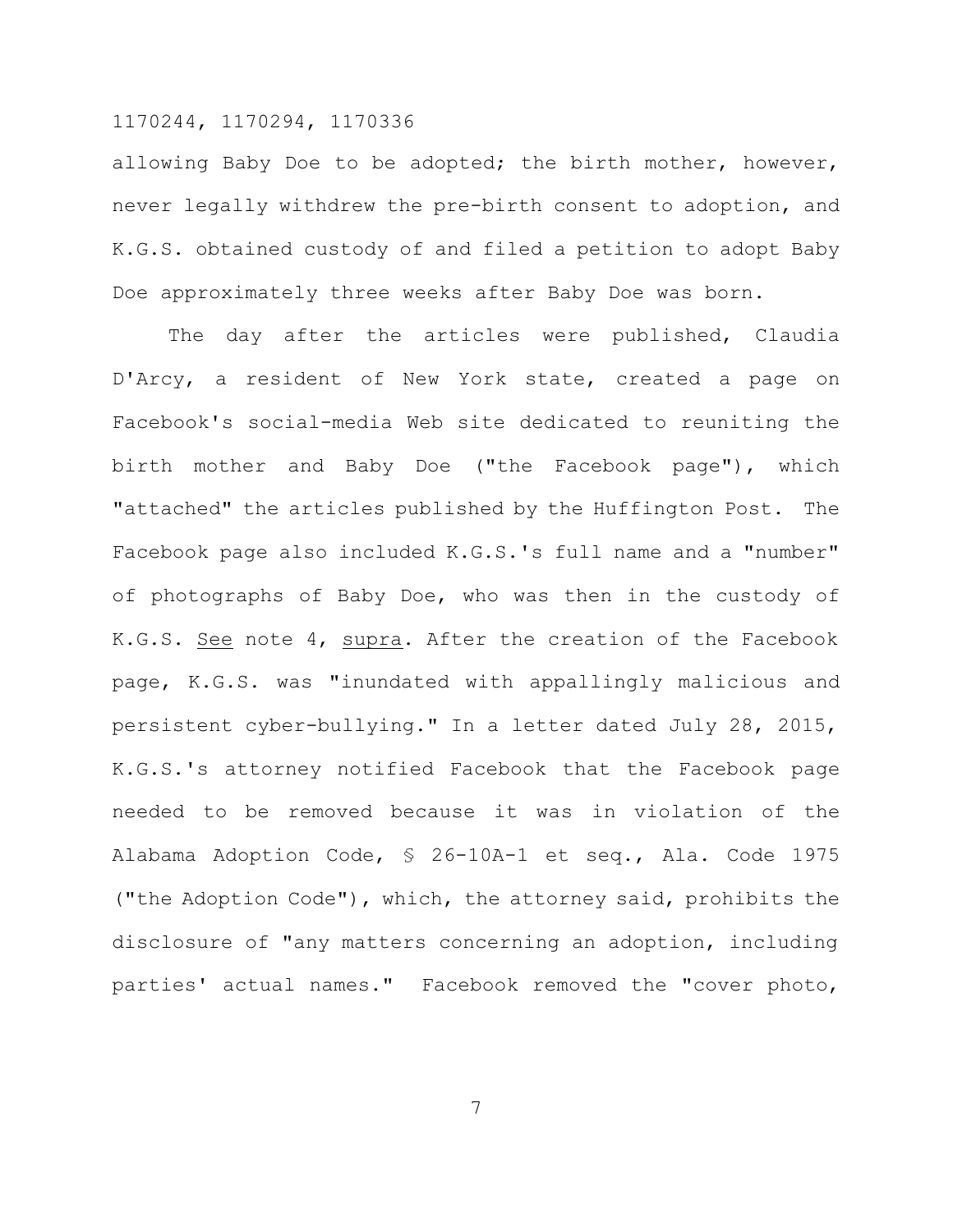but refused to delete the [Facebook] page or otherwise prevent it from disseminating its harmful and false message."

On July 7, 2017, approximately two years after the Huffington Post published the articles about Baby Doe's adoption and D'Arcy created the Facebook page, K.G.S., individually and as the quardian and next friend of Baby Doe, filed an action in the trial court naming Facebook, D'Arcy, Kim McLeod, and Renee Gelin as defendants.<sup>5</sup> K.G.S. filed her first amended complaint on October 20, 2017, adding Jennifer L. Wachowski as a defendant. The first amended complaint alleged that, after K.G.S. filed her adoption petition, D'Arcy, McLeod, Gelin, and Wachowski (hereinafter referred to collectively as "the individual defendants") realized the birth mother was unlikely to succeed in her adoption contest based on Alabama law; that the individual defendants then "conspired to create a sensationalized, salacious, and scandal-driven trial in the court of public opinion to pressure K.G.S. into relinquishing her custody of Baby Doe"; and that Riben "quickly ran with [the birth mother]'s tale of

<sup>&</sup>lt;sup>5</sup>The trial court initially granted K.G.S.'s motion to seal the proceedings below; however, the trial court later unsealed the case but marked the case "confidential."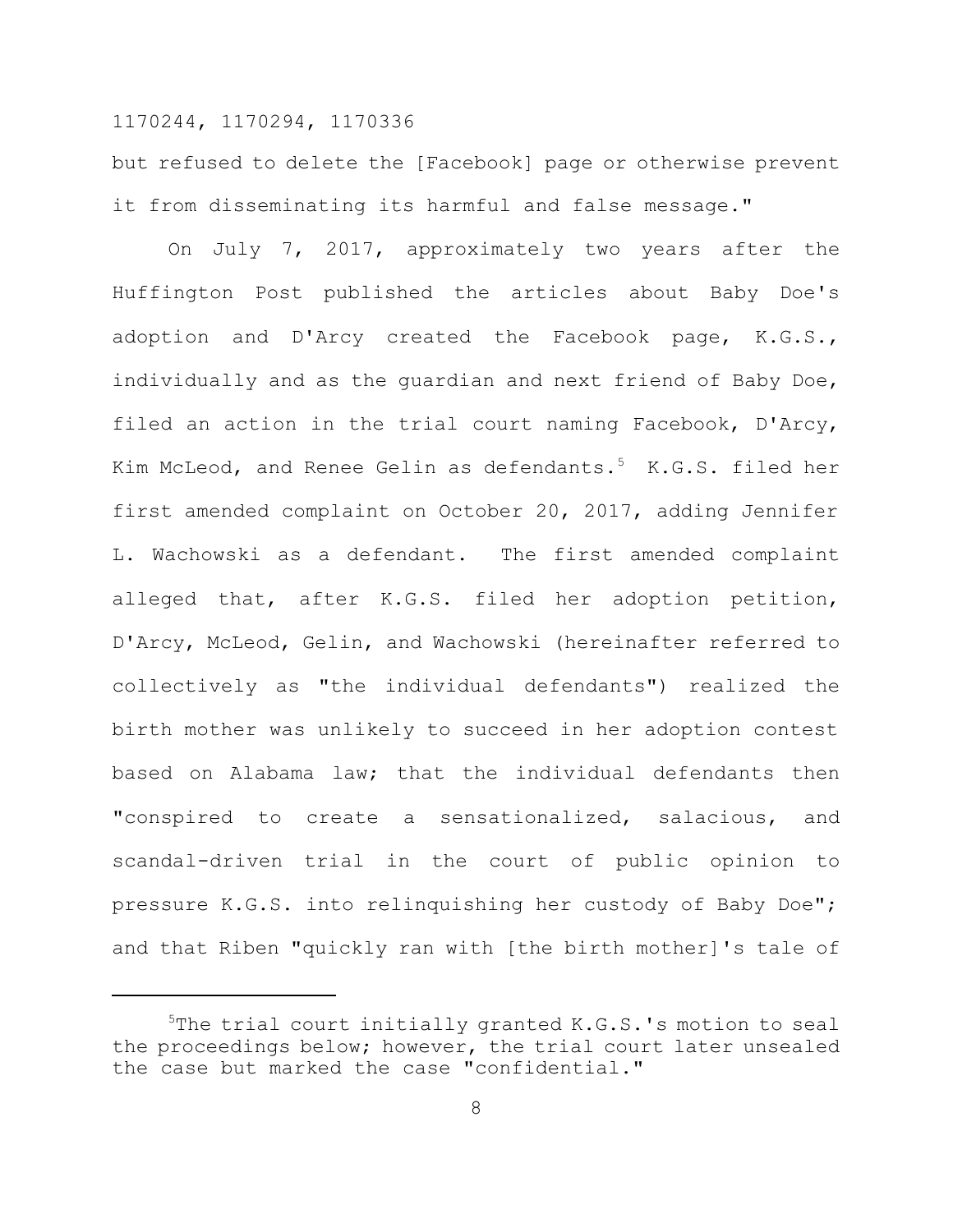events that combined [Riben]'s biased agenda ... [with the] nefarious publicity-stunt strategy" of the individual defendants. K.G.S. alleged that McLeod, Gelin, and Wachowski were instrumental in "publicizing" the Facebook page created by D'Arcy and that Gelin and Wachowski, "through their respective blogs ..., various Facebook posts, and ... YouTube videos, further publicized the private, confidential adoption of Baby Doe." K.G.S. further alleged that the Facebook page is "persistently updated with various posts, news articles, and YouTube videos at K.G.S.'s expense" and that several videos streamed online by YouTube and posted on the Facebook page include Gelin, McLeod, and Wachowski, "all of whom attended and/or participated in filming that took place in Jefferson County." K.G.S. further claimed that the individual defendants, through the Facebook page, have made her "the poster-child for 'predatory' adoptions in the United States."

K.G.S. brought claims alleging negligence per se based on each defendants' violation of certain provisions of the Adoption Code that, she said, "explicitly or implicitly prohibit the public disclosure of matters concerning adoptions"; two counts of invasion of privacy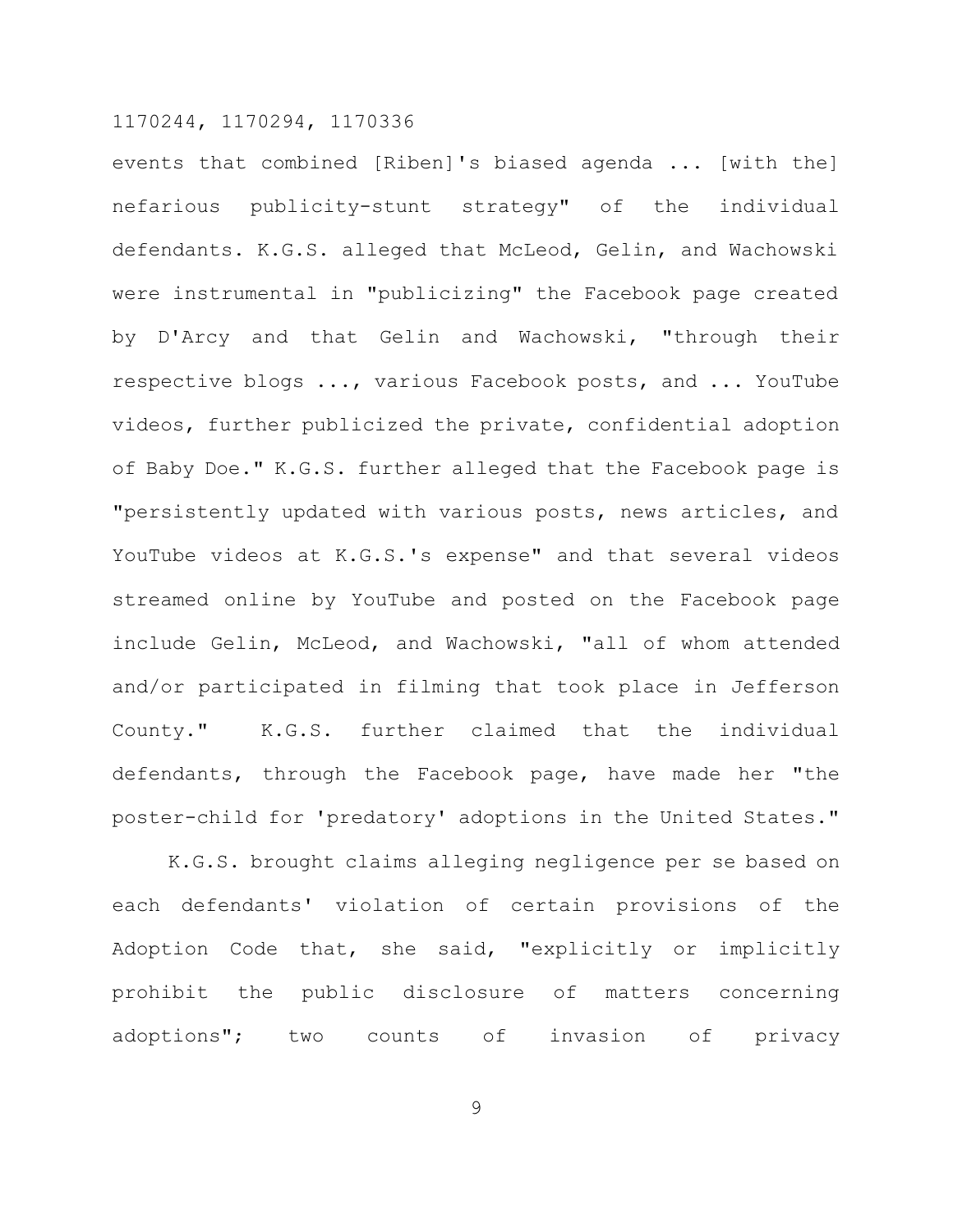(misappropriation and false light) against the individual defendants only; the tort of outrage/intentional infliction of emotional distress; conspiracy; negligence; and wantonness. The complaint further alleged that Facebook is incorporated in Delaware with its principal place of business in Menlo Park, California; that Gelin is a resident of Pasco County, Florida; that McLeod is a resident of Mobile County; and that Wachowski is a resident of Waupaca County, Wisconsin.

McLeod and Gelin filed separate motions to dismiss the complaint pursuant to Rule 12(b)(6), Ala. R. Civ. P., arguing that K.G.S.'s complaint failed to state a claim against them. Facebook filed a motion to dismiss pursuant to Rule 12(b)(2), (3), and (6), Ala. R. Civ. P., arguing that the trial court lacked personal jurisdiction over Facebook; that Facebook had immunity as to each of the claims asserted by K.G.S. pursuant to the Communications Decency Act of 1996, 47 U.S.C. § 230; that K.G.S.'s claims are barred under the First Amendment to the United States Constitution; and that venue was improper in Jefferson County, Alabama. Facebook's motion to dismiss was supported by an affidavit from Michael Duffey, a Facebook employee. He testified that Facebook is a Delaware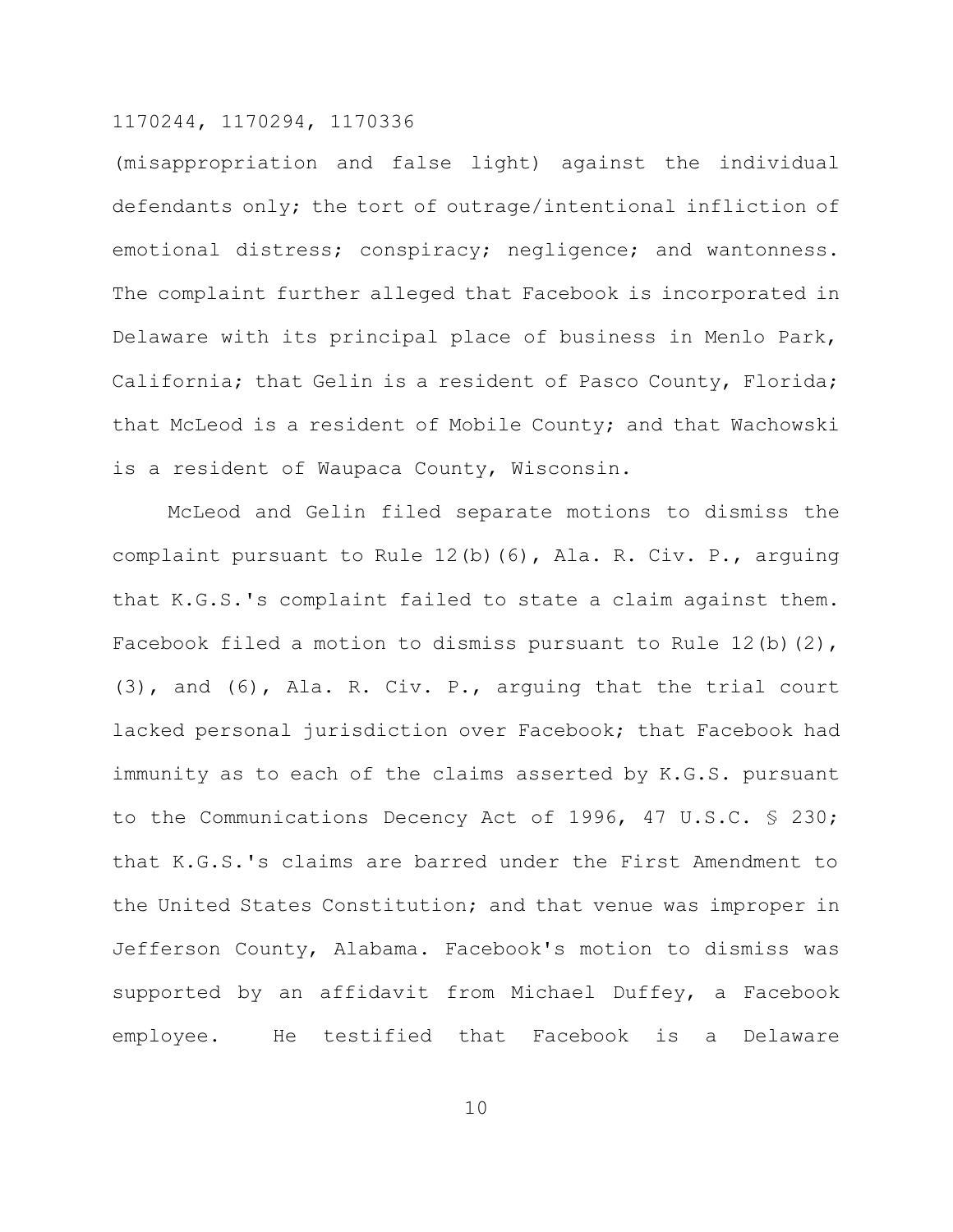corporation with its principal place of business in Menlo Park, California; that the Facebook Web site and mobile application are available for users to access anywhere in the country (or the world) where there is an Internet connection; that individuals in all 50 states have accounts with Facebook; that Facebook is qualified to do business in all 50 states; and that Facebook has no offices, property, or employees located in Alabama.

On September 20, 2017, before K.G.S. amended her original complaint, Gelin filed an "amended" motion to dismiss K.G.S.'s complaint. In addition to reasserting that the claims against her were due to be dismissed pursuant to Rule 12(b)(6), Gelin also asserted for the first time that the claims were due to be dismissed because the trial court lacked personal jurisdiction over her. See Rule 12(b)(2). Gelin did not attach an affidavit or any other evidence to support her lack-ofpersonal-jurisdiction defense at that time.

On October 12, 2017, K.G.S., individually and in her capacity as guardian and next friend of Baby Doe, filed a motion for a preliminary injunction pursuant to Rule 65, Ala. R. Civ. P. K.G.S. sought an order requiring Facebook and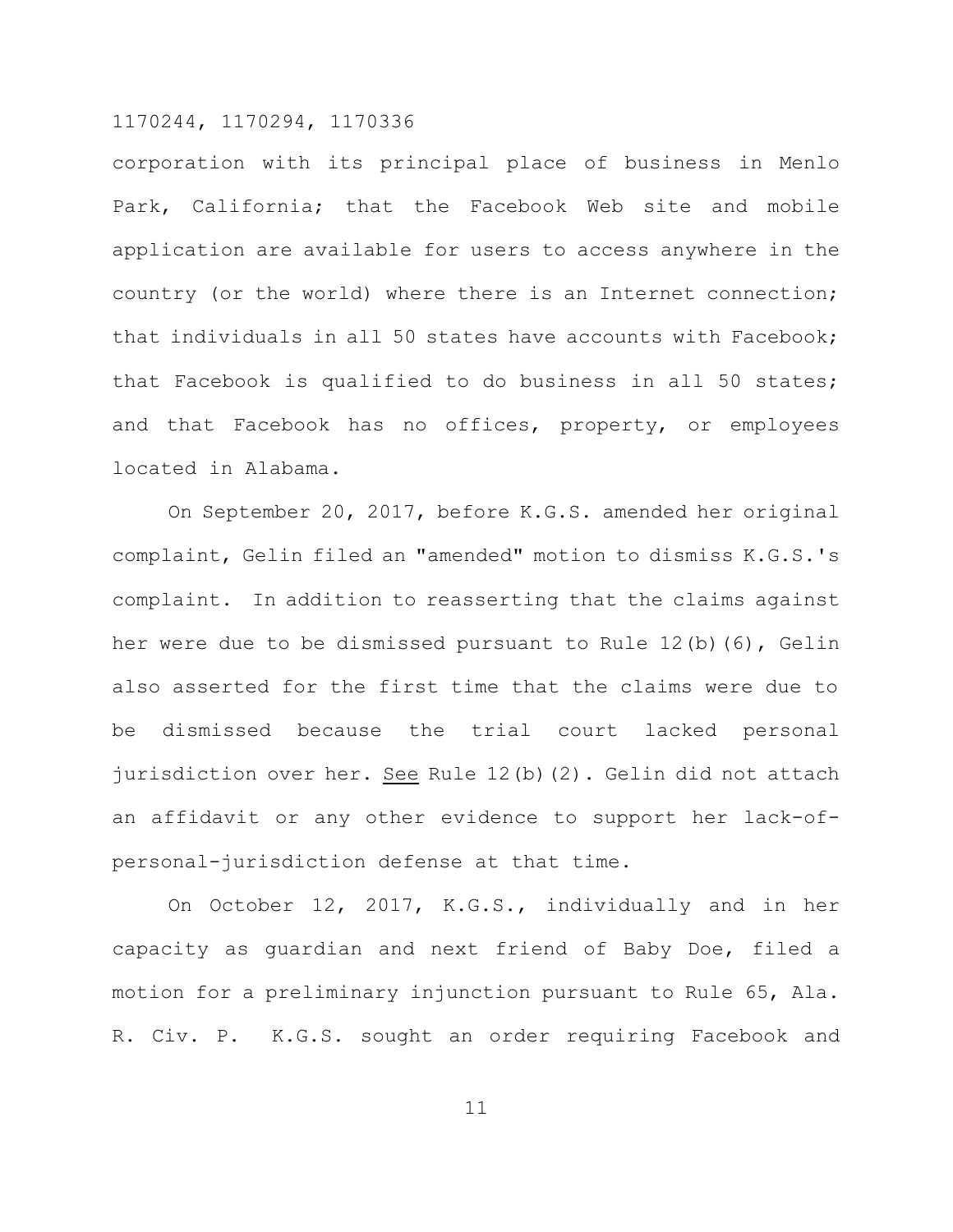D'Arcy to deactivate the Facebook page and an order enjoining D'Arcy and McLeod "from discussing matters surrounding ... this lawsuit until the instant proceeding is fully litigated and resolved." K.G.S. alleged that the invasion of her and Baby Doe's privacy was an irreparable injury, that she had a reasonable chance of success on the merits of her invasion-ofprivacy claim, and that the benefit to her and Baby Doe of removing the source of the principal disseminator of "illegal information" –- the Facebook page –- far exceeded any burden imposed on the defendants. The motion for a preliminary injunction did not mention Gelin or Wachowski.

After K.G.S. filed her first amended complaint on October 20, 2017, discussed supra, Facebook filed a motion to dismiss the amended complaint and a motion opposing the preliminary injunction. Gelin also filed a motion to dismiss the first amended complaint, reasserting Rule 12(b)(2) and (6) as the grounds for dismissal. Gelin attached an affidavit to support her contention that the trial court lacked personal jurisdiction over her.<sup>6</sup>

<sup>6</sup>The affidavit stated that Gelin is a resident of Florida and has never lived in Alabama; that she has never done business in Alabama; that she has never traveled to or through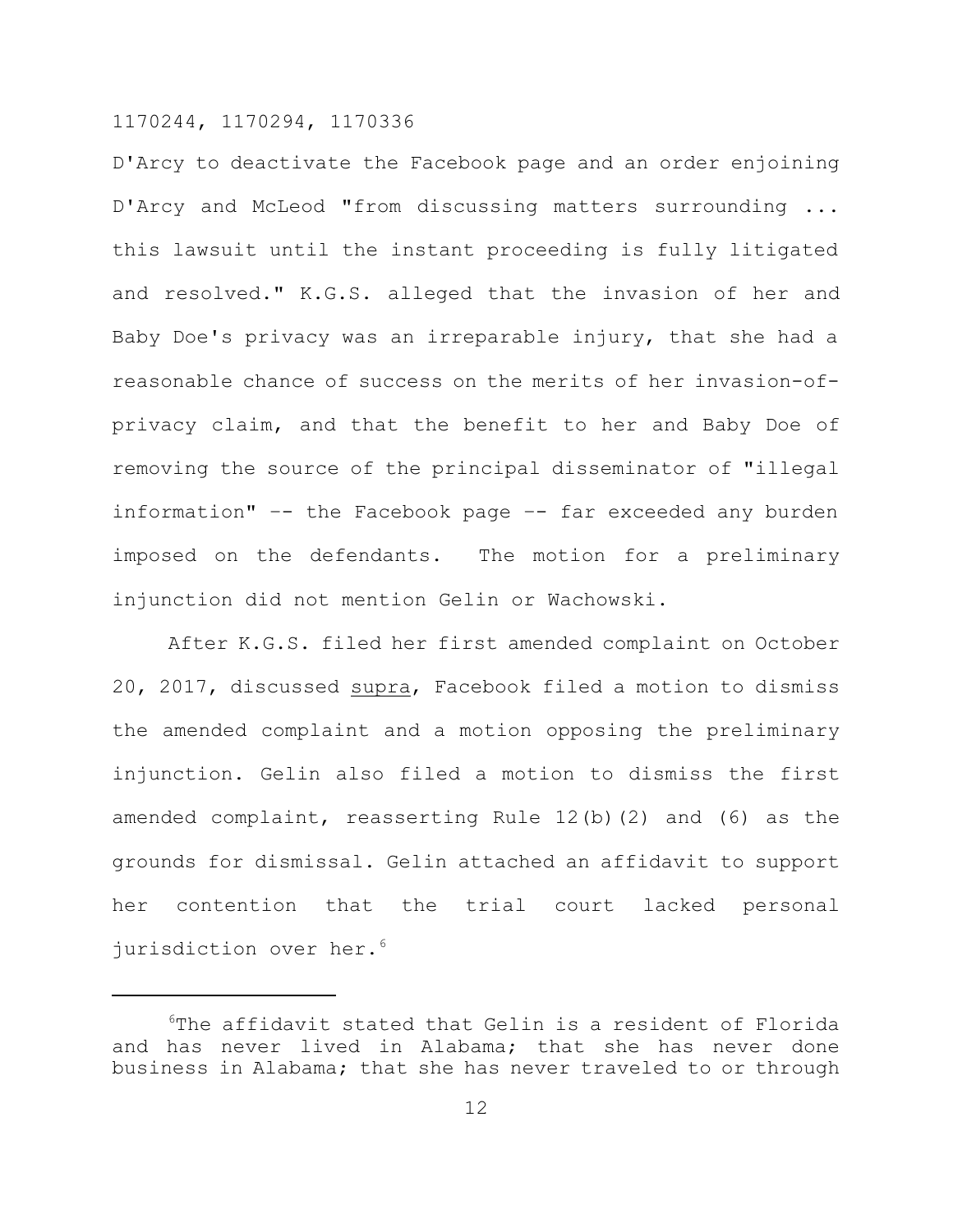On November 29, 2017, K.G.S. filed a motion opposing the motions to dismiss filed by Facebook, Gelin, and McLeod. K.G.S. argued that Gelin's motion to dismiss for lack of personal jurisdiction was due to be denied because (1) she waived any defect in personal jurisdiction because she failed to raise that defense in her first Rule 12(b) motion to dismiss and (2) even if the defense was not waived, Gelin was subject to personal jurisdiction in Alabama based on the effects in Alabama of her conduct. Gelin filed a response addressing both arguments asserted by K.G.S. and filed a second affidavit to support her argument that she did not have minimum contacts with Alabama to support personal jurisdiction.

In support of her contention that the trial court had personal jurisdiction over Facebook, K.G.S. attached evidence indicating that Facebook was notified –- via two letters from K.G.S.'s attorney and a separately filed report of harassment to Facebook filed by K.G.S. -- of the existence of the Facebook page, its harmful effects, and its alleged violation

Alabama, including to film a YouTube video; and that she does not author a "blog," a Web site, or any other publication directed to residents of Alabama.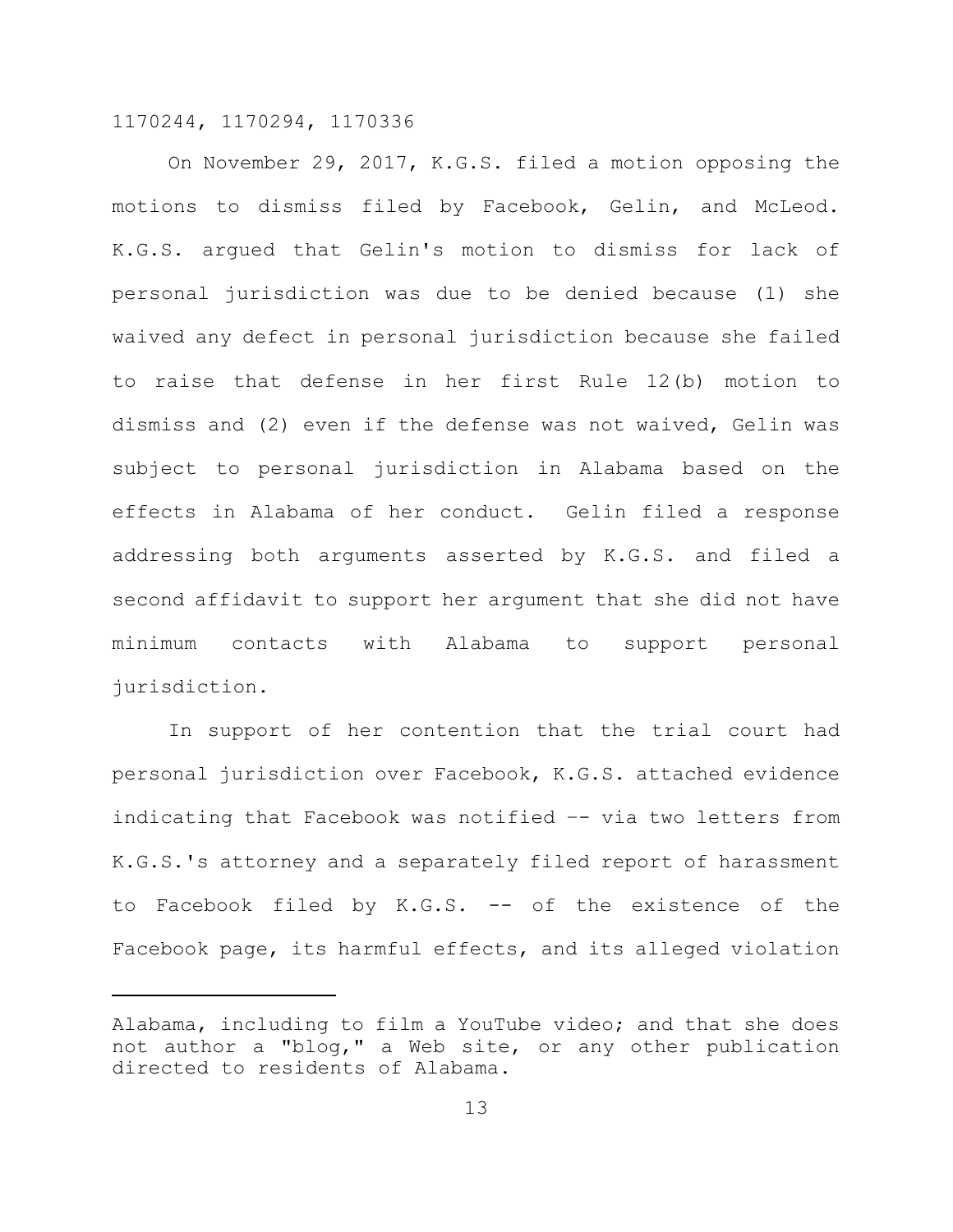of Alabama law; that Facebook responded to K.G.S.'s attorney stating that it would review K.G.S.'s complaints but never "followed up" with K.G.S.'s attorney; and that, in response to K.G.S.'s report of harassment to Facebook, Facebook initially notified K.G.S. that it had removed a photograph of Baby Doe from the Facebook page because the photograph violated Facebook's "community standards" but almost immediately reversed course and notified K.G.S. by e-mail that the photograph of Baby Doe did not violate its community standards. In a letter dated July 28, 2015, K.G.S.'s attorney specifically notified Facebook that its "actions have had an adverse affect on the health and well-being" of K.G.S. K.G.S. argued that "the exercise of jurisdiction over Facebook is proper based on the 'effects' of its conscious, out-of-state conduct in Alabama."

The record indicates that the trial court conducted a hearing on the pending motions to dismiss on November 30, 2017. During that hearing, K.G.S. provided the trial court with an affidavit to support her request for a preliminary injunction, which verified some of her pleadings and set forth the harm K.G.S. and Baby Doe allegedly had suffered because of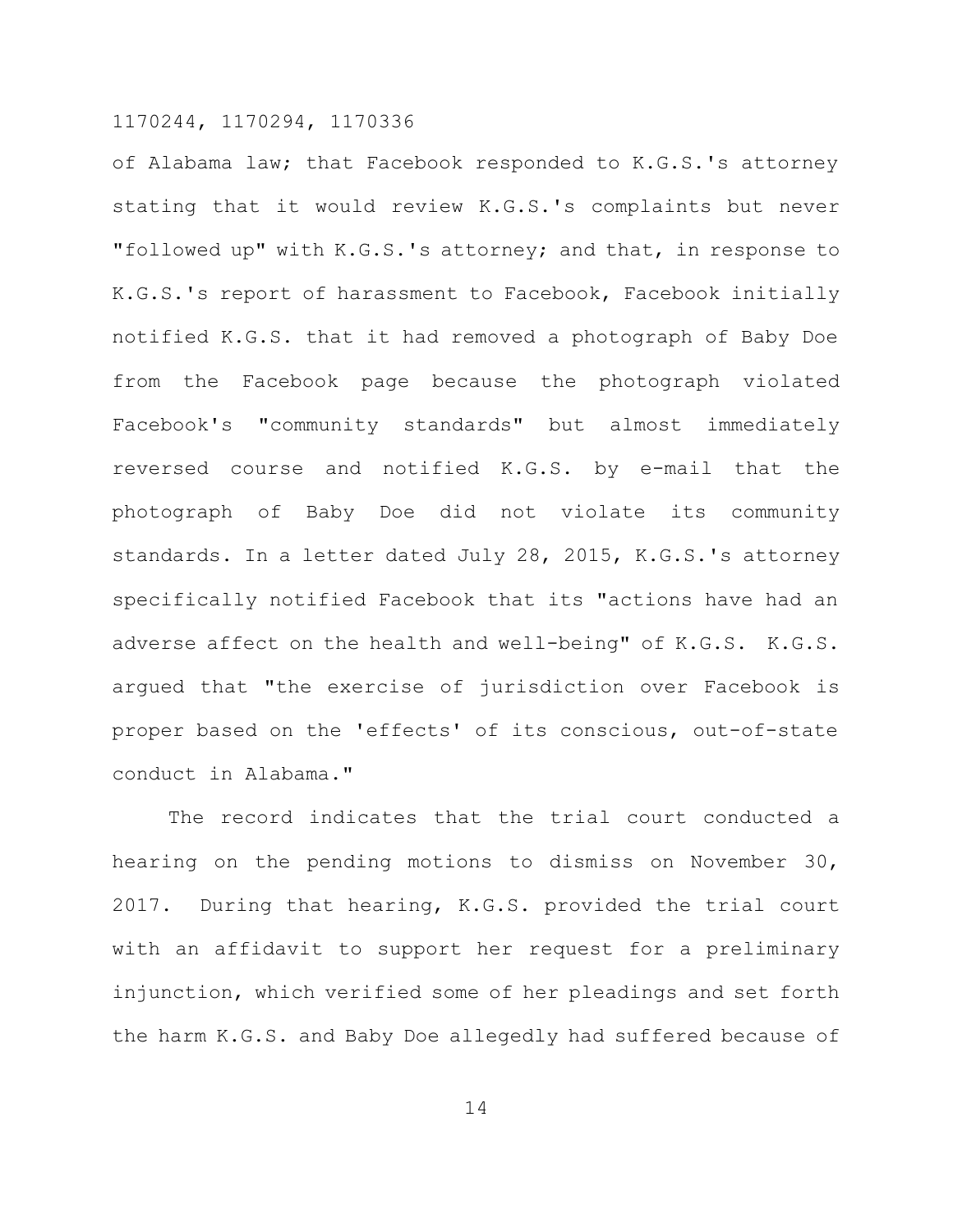the information posted on the Facebook page. A transcript of that hearing is not included in the record on appeal.

On December 18, 2017, the trial court entered separate orders denying the motions to dismiss filed by Facebook, Gelin, and McLeod. The following day, the trial court entered a preliminary injunction ordering Facebook and D'Arcy to deactivate the Facebook page and enjoining D'Arcy, Gelin, and McLeod "from publicly discussing, in any way whatsoever, matters surrounding the adoption of Baby Doe and this lawsuit in any public forum." Pursuant to Rule 4(a)(1)(A), which allows an appeal from an order granting an injunction, Facebook, Gelin, and McLeod separately appealed.<sup>7</sup> We consolidated the appeals for the purpose of issuing one opinion.

#### III. Analysis

## A. Appeal No. 1170244 - Facebook

Facebook raises multiple challenges to the propriety of the preliminary injunction. First, Facebook argues that the trial court had no authority to enter an injunction requiring

<sup>&</sup>lt;sup>7</sup>D'Arcy did not appeal the trial court's injunction requiring her to deactivate the Facebook page.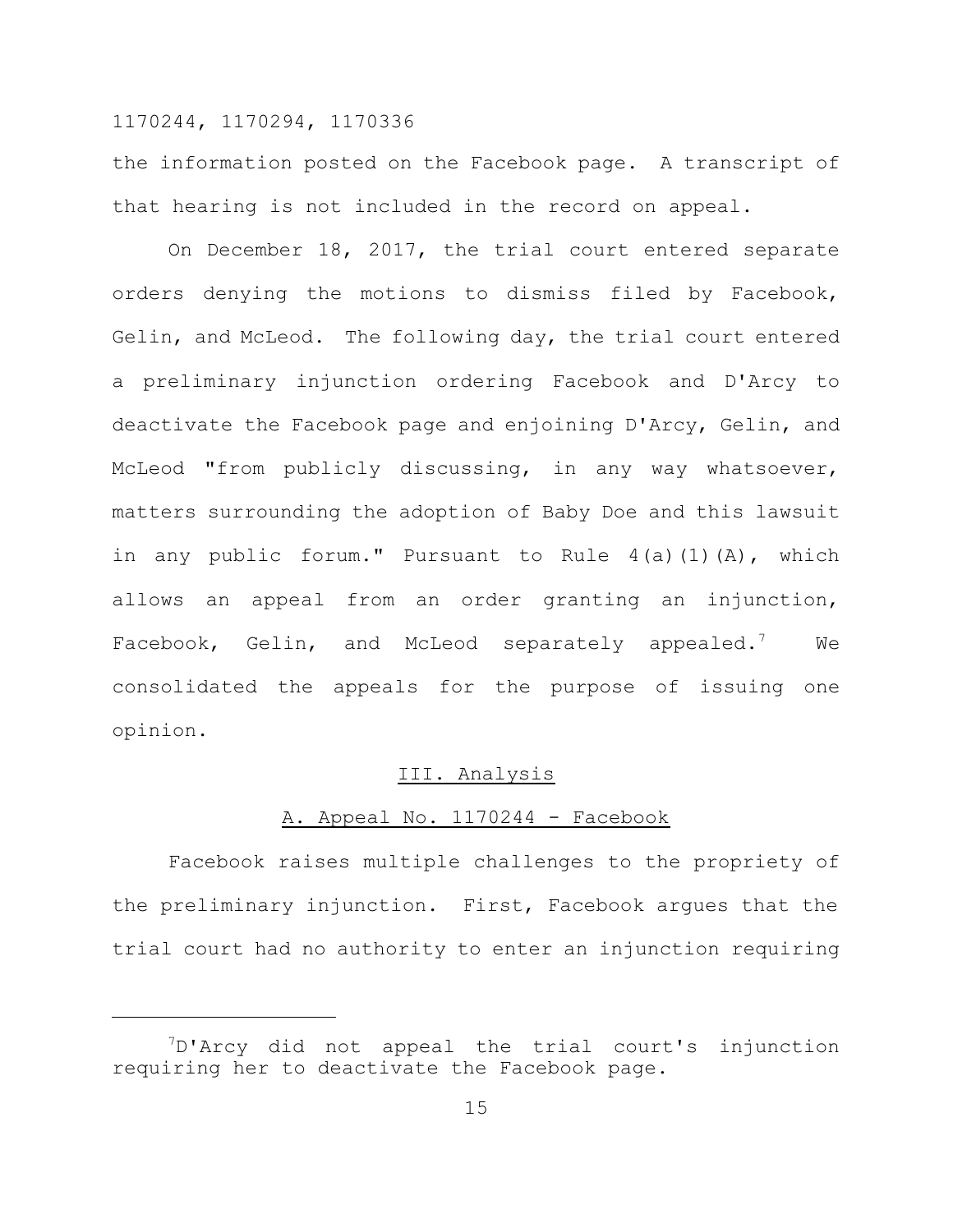it to deactivate the Facebook page because, Facebook argues, the trial court lacks personal jurisdiction over it. Although our review of the trial court's determination that it had personal jurisdiction is before us on appeal from the entry of a preliminary injunction, we will apply the same standard of review that we use when reviewing the denial of a motion to dismiss for lack of personal jurisdiction.

> "'"'An appellate court considers de novo a trial court's judgment on a party's motion to dismiss for lack of personal jurisdiction.'" Ex parte Lagrone, 839 So. 2d 620, 623 (Ala. 2002) (quoting Elliott v. Van Kleef, 830 So. 2d 726, 729 (Ala. 2002)). Moreover, "[t]he plaintiff bears the burden of proving the court's personal jurisdiction over the defendant." Daynard v. Ness, Motley, Loadholt, Richardson & Poole, P.A., 290 F.3d 42, 50 (1st Cir. 2002).'

"Ex parte Dill, Dill, Carr, Stonbraker & Hutchings, P.C., 866 So. 2d 519, 525 (Ala. 2003).

"'"In considering a Rule 12(b)(2), Ala. R. Civ. P., motion to dismiss for want of personal jurisdiction, a court must consider as true the allegations of the plaintiff's complaint not controverted by the defendant's affidavits, Robinson v. Giarmarco & Bill, P.C., 74 F.3d 253 (11th Cir. 1996), and Cable/Home Communication Corp. v. Network Productions, Inc., 902 F.2d 829 (11th Cir. 1990), and 'where the plaintiff's complaint and the defendant's affidavits conflict, the ... court must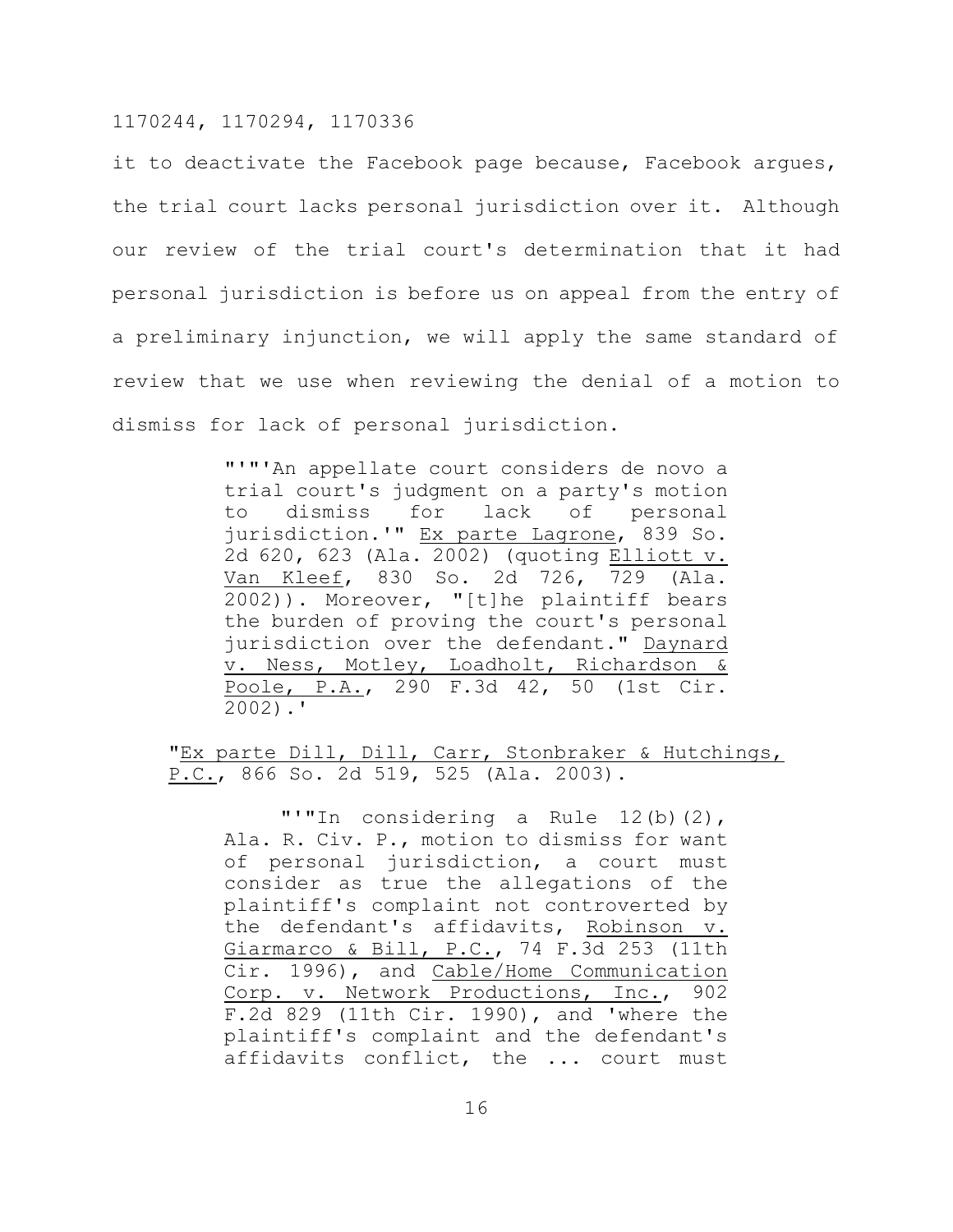construe all reasonable inferences in favor of the plaintiff.' Robinson, 74 F.3d at 255 (quoting Madara v. Hall, 916 F.2d 1510, 1514 (11th Cir. 1990))."'

"Wenger Tree Serv. v. Royal Truck & Equip., Inc., 853 So. 2d 888, 894 (Ala. 2002) (quoting Ex parte McInnis, 820 So. 2d 795, 798 (Ala. 2001)). However, if the defendant makes a prima facie evidentiary showing that the Court has no personal jurisdiction, 'the plaintiff is then required to substantiate the jurisdictional allegations in the complaint by affidavits or other competent proof, and he may not merely reiterate the factual allegations in the complaint.' Mercantile Capital, LP v. Federal Transtel, Inc., 193 F. Supp. 2d 1243, 1247 (N.D. Ala. 2002) (citing Future Tech. Today, Inc. v. OSF Healthcare Sys., 218 F.3d 1247, 1249 (11th Cir. 2000)). See also Hansen v. Neumueller GmbH, 163 F.R.D. 471, 474–75 (D. Del. 1995)('When a defendant files a motion to dismiss pursuant to Fed. R. Civ. P. 12(b)(2), and supports that motion with affidavits, plaintiff is required to controvert those affidavits with his own affidavits or other competent evidence in order to survive the motion.') (citing Time Share Vacation Club v. Atlantic Resorts, Ltd., 735 F.2d 61, 63 (3d Cir. 1984))."

Ex parte Covington Pike Dodge, Inc., 904 So. 2d 226, 229–30 (Ala. 2004).

It is well settled that Alabama's long-arm rule, Rule 4.2, Ala. R. Civ. P., "extends the personal jurisdiction of Alabama courts to the limit of due process under the United States and Alabama Constitutions," Hiller Invs., Inc. v. Insultech Grp., Inc., 957 So. 2d 1111, 1115 (Ala. 2006), and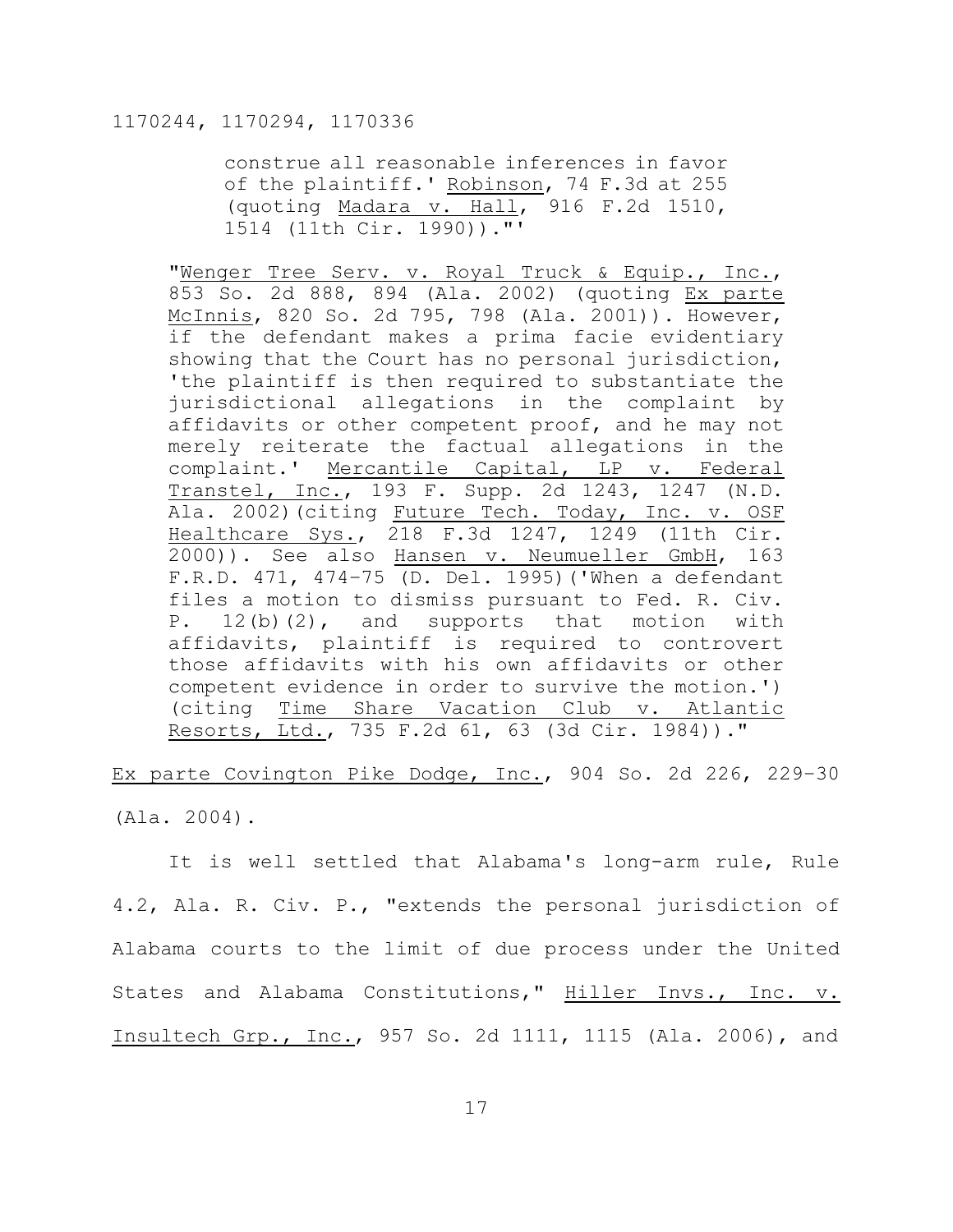that the due process guaranteed under the Alabama Constitution is coextensive with the due process guaranteed by the United States Constitution. "It has long been established that the Fourteenth Amendment [to the United States Constitution] limits the personal jurisdiction of state courts." Bristol-Myers Squibb Co. v. Superior Court of California, 582 U.S.  $, \,$ , 137 S.Ct. 1773, 1779 (2017). Thus, we must determine if the trial court's assertion of personal jurisdiction over Facebook comports with due process of law as guaranteed by the Fourteenth Amendment to the United States Constitution. See generally Ex parte International Creative Mgmt. Partners, LLC, 258 So. 3d 1111, 1114-15 (Ala. 2018).

"The Due Process Clause of the Fourteenth Amendment permits a forum state to subject a nonresident defendant to its courts only when that defendant has sufficient 'minimum contacts' with the forum state. International Shoe Co. v. Washington, 326 U.S. 310, 316, 66 S.Ct. 154, 90 L.Ed. 95 (1945). The critical question with regard to the nonresident defendant's contacts is whether the contacts are such that the nonresident defendant '"should reasonably anticipate being haled into court"' in the forum state. Burger King Corp. v. Rudzewicz, 471 U.S. 462, 473, 105 S.Ct. 2174, 85 L.Ed. 2d 528 (1985), quoting World–Wide Volkswagen Corp. v. Woodson, 444 U.S. 286, 295, 100 S.Ct. 559, 62 L.Ed. 2d 490 (1980)."

Elliott v. Van Kleef, 830 So. 2d 726, 730 (Ala. 2002).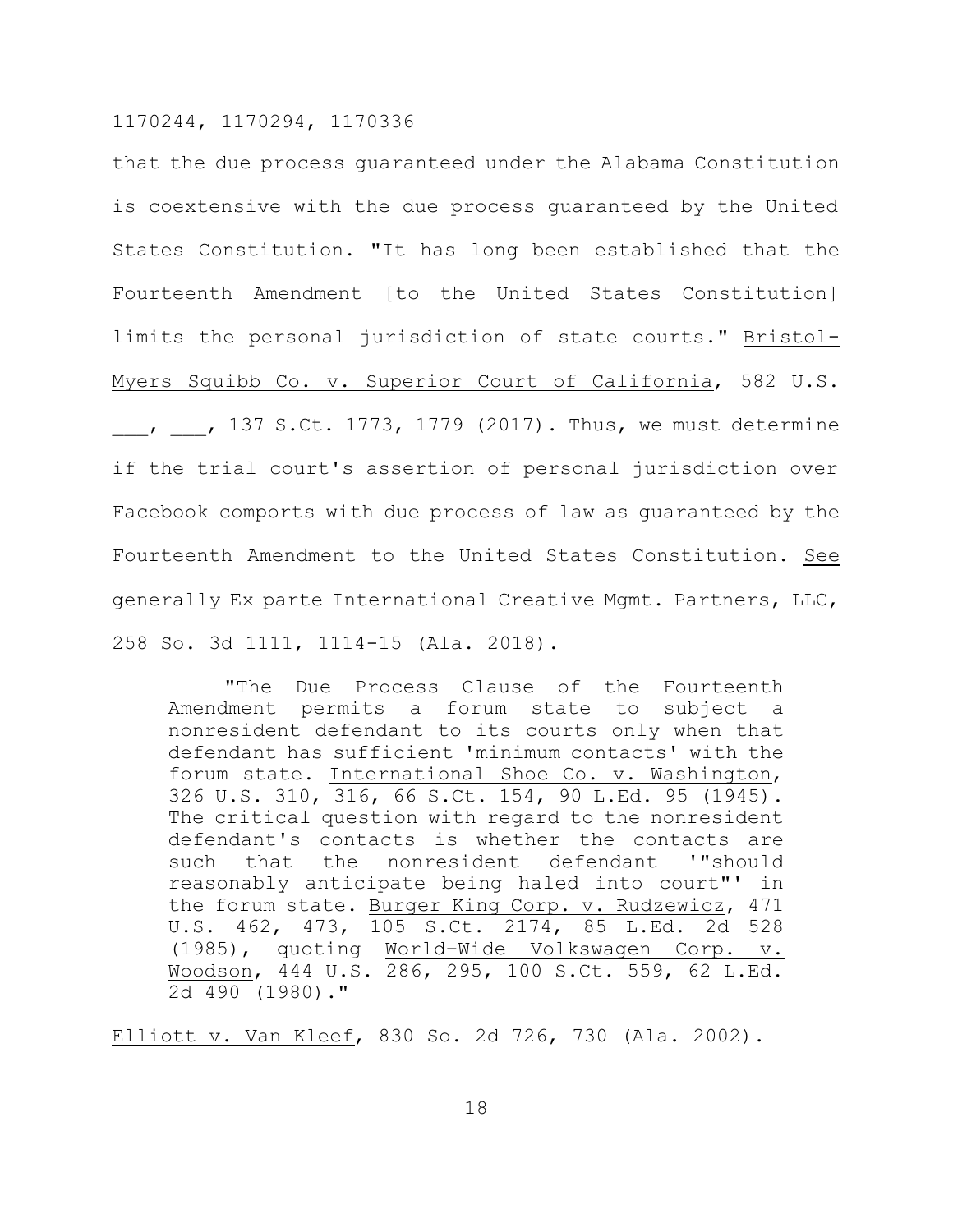Since the United States Supreme Court's decision in International Shoe Co. v. Washington, 326 U.S. 310 (1945), two types of personal jurisdiction have been recognized: "'general' (sometimes called 'all-purpose') jurisdiction and 'specific' (sometimes called 'case-linked') jurisdiction." Bristol-Myers Squibb, 582 U.S. at , 137 S.Ct. at 1780.

"In the case of either general in personam jurisdiction or specific in personam jurisdiction, '[t]he "substantial connection" between the defendant and the forum state necessary for a finding of minimum contacts must come about by an action of the defendant purposefully directed toward the forum State.' Asahi Metal Indus. Co. v. Superior Court of California, 480 U.S. 102, 112, 107 S.Ct. 1026, 94 L.Ed. 2d 92 (1987). This purposeful-availment requirement assures that a defendant will not be haled into a jurisdiction as a result of '"the unilateral activity of another person or a third person."' Burger King [Corp. v. Rudzewicz], 471 U.S. [462,] 475, 105 S.Ct. 2174 [(1985)], quoting Helicopteros Nacionales de Colombia, S.A. v. Hall, 466 U.S. 408, 417, 104 S.Ct. 1868, 80 L.Ed. 2d 404 (1984)."

#### Elliott, 830 So. 2d at 731.

K.G.S. argued below that the trial court had both general and specific jurisdiction over Facebook, and the trial court did not indicate whether the jurisdiction it was exercising over Facebook was general or specific. Facebook argues that the trial court had neither general nor specific jurisdiction.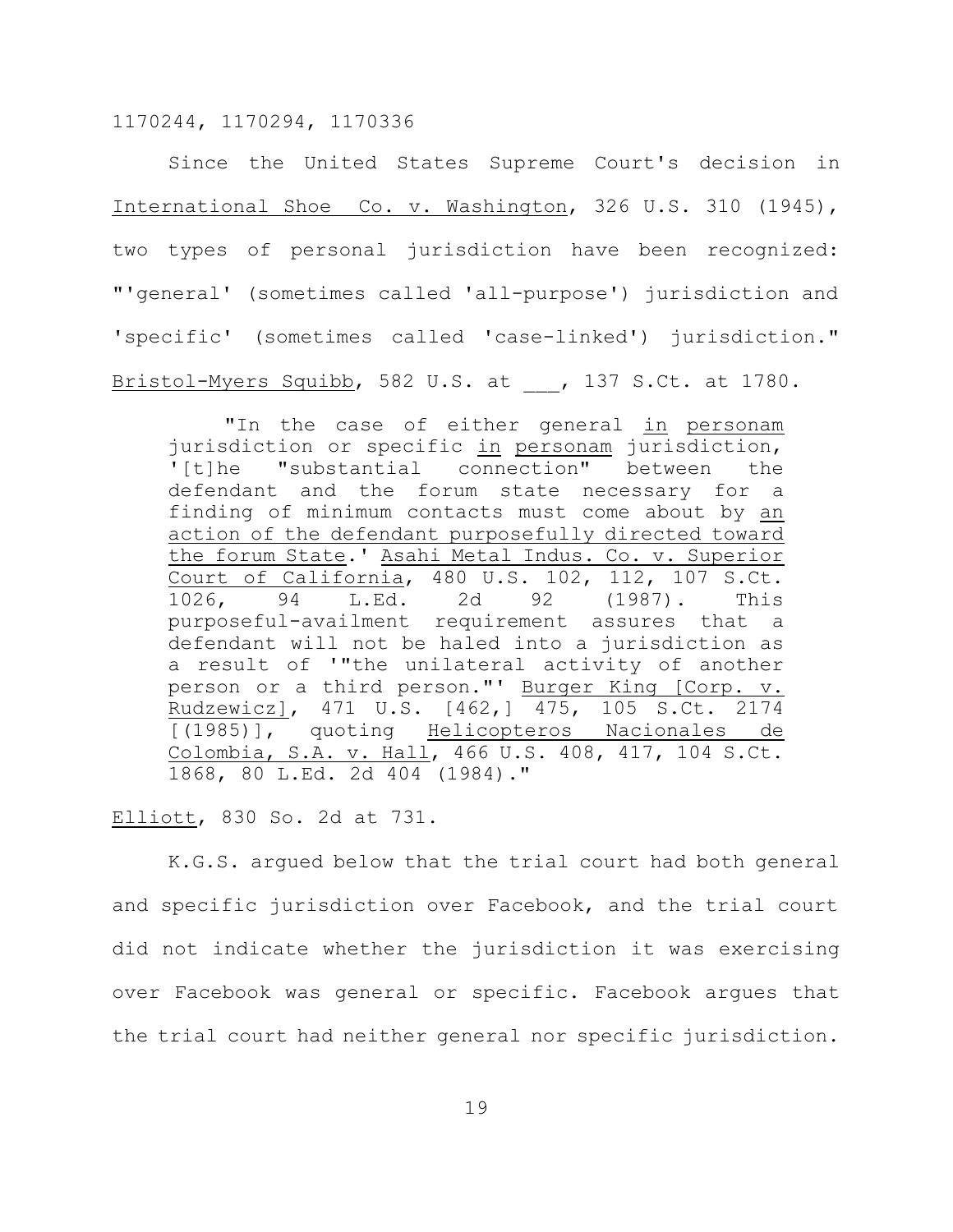We will address each basis for the trial court's potential exercise of personal jurisdiction over Facebook.

#### 1. General Jurisdiction

In BNSF Railway Co. v. Tyrell, 581 U.S. , 137 S.Ct. 1549 (2017), the United States Supreme Court summarized the minimum requirements of due process as it relates to a state court's exercise of general jurisdiction over a foreign corporation:

"Goodyear [Dunlop Tires Operations, S.A. v. Brown, 564 U.S. 915 (2011),] and Daimler [AG v. Bauman, 571 U.S. 117 (2014),] clarified that '[a] court may assert general jurisdiction over foreign (sister-state or foreign-country) corporations to hear any and all claims against them when their affiliations with the State are so "continuous and systematic" as to render them essentially at home in the forum State.' Daimler, 571 U.S., at 127 (quoting Goodyear, 564 U.S., at 919). The 'paradigm' forums in which a corporate defendant is 'at home,' we explained, are the corporation's place of incorporation and its principal place of business. Daimler, 571 U.S., at 137; Goodyear, 564 U.S., at 924. The exercise of general jurisdiction is not limited to these forums; in an 'exceptional case,' a corporate defendant's operations in another forum 'may be so substantial and of such a nature as to render the corporation at home in that State.' Daimler, 571 U.S., at 138, n. 19. We suggested that Perkins v. Benquet Consol. Mining Co., 342 U.S. 437 (1952), exemplified such a case. Daimler, 571 U.S., at 138, n. 19. In Perkins, war had forced the defendant corporation's owner to temporarily relocate the enterprise from the Philippines to Ohio. 342 U.S., at 447–448. Because Ohio then became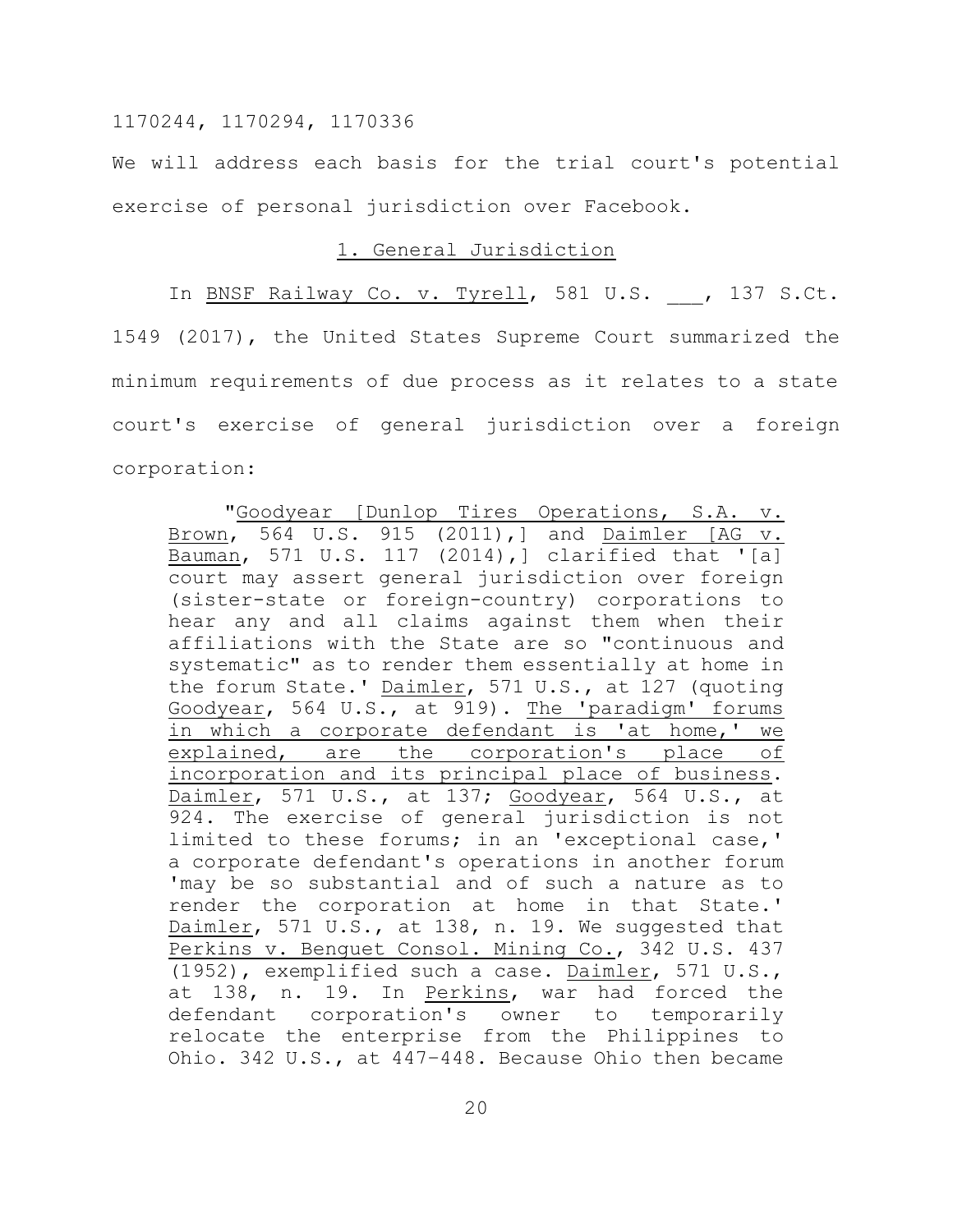'the center of the corporation's wartime activities,' Daimler, 571 U.S., at 130, n. 8, suit was proper there, Perkins, 342 U.S., at 448."

#### 581 U.S. at , 137 S.Ct. at 1558.

In the present case, there are no factual allegations in the amended complaint to support the trial court's exercise of general jurisdiction over Facebook. Nevertheless, Facebook submitted undisputed evidence that it is not incorporated in Alabama and does not maintain its principal place of business in Alabama. Facebook also presented undisputed evidence that it had no offices, property, or employees located in Alabama, and, thus, it presented prima facie evidence that this was not an "exceptional case" where its operations in Alabama were "'so substantial and of such a nature as to render [Facebook] at home in [Alabama].'" Id. (quoting Daimler AG v. Bauman, 571 U.S. 117, 138 n. 19 (2014)).

Although K.G.S. did not provide any evidence to rebut Facebook's evidence in this regard, she cites two federal district court decisions<sup>8</sup> that predate the Supreme Court's

<sup>8</sup>See Haney v. Floyd Healthcare Mgmt., Inc., No. 4:08-CV-2393-VEH (N.D. Ala. April 16, 2009) (not selected for publication in F. Supp.) (finding the existence of general personal jurisdiction in Alabama over an nonresident corporation that was registered to do business in Alabama and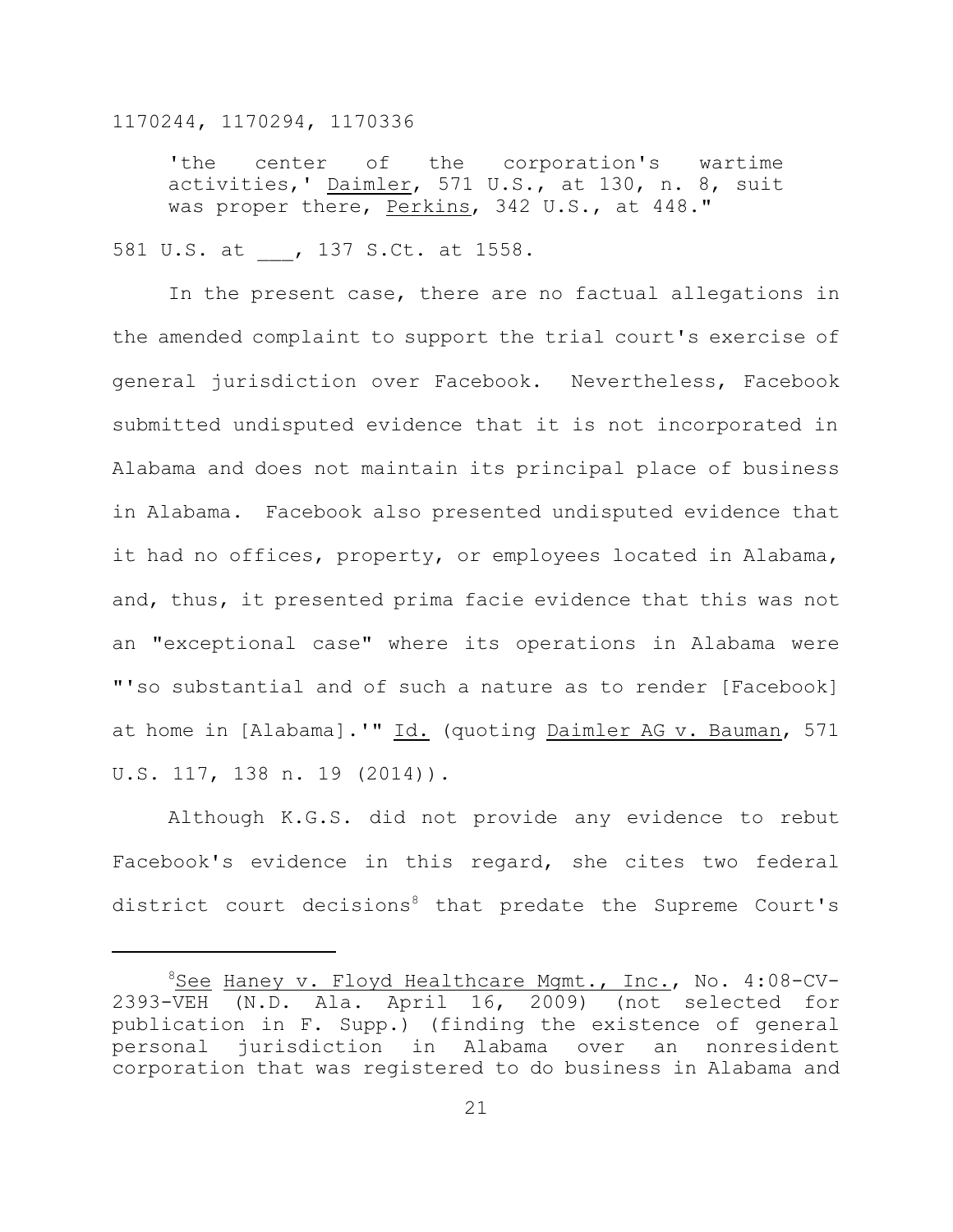decisions in Daimler, Goodyear Dunlop Tires Operations, S.A. v. Brown, 564 U.S. 915 (2011), and BNSF, and she arques that Facebook is subject to general jurisdiction in Alabama because it is registered to do business in Alabama. However, in both Daimler and BNSF, the Supreme Court made it abundantly clear that any precedent that supported the notion that the exercise of general jurisdiction could be based on a simple assertion that an out-of-state corporation does business in the forum state has become obsolete. In BNSF, the Court held that the nonresident defendant corporation was not "at home" in the forum state, and thus not subject to general personal jurisdiction there, despite the fact that the defendant was "doing business" in the forum state, because the defendant was not incorporated in the forum state and it did not maintain its principal place of business in the forum state. The Court

had five employees working at a primary-care facility in Alabama that was operated by the foreign corporation); and Johnston v. Foster-Wheeler Constructors, Inc., 158 F.R.D. 496, 503 (M.D. Ala. 1994) (holding that a nonresident defendant had continuous and systematic contacts with the State of Alabama and that the defendant "could reasonably have foreseen being haled into court because it qualified to do business and performed construction work in Alabama and hired the Plaintiff, an Alabama resident, to work on the Florida construction site").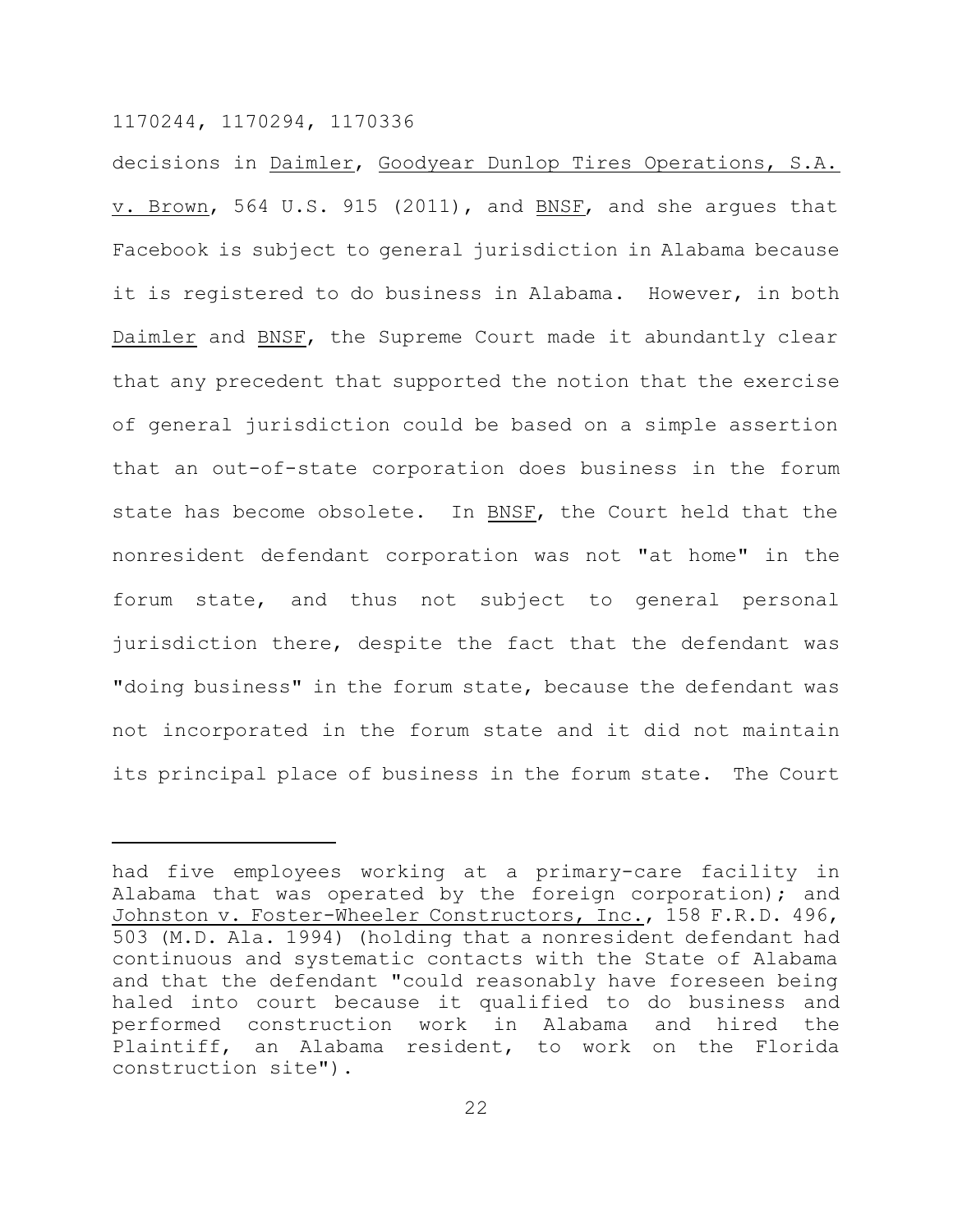also held that the defendant was not "so heavily engaged in activity in [the forum state] 'as to render [it] essentially at home' in that State," despite the fact that the defendant had over 2,000 miles of railroad track and more than 2,000 employees working in the forum state. BNSF, 581 U.S. at 137 S.Ct. at 1559. In making that determination, the Court looked to the entirety of the defendant's activities and concluded that "'[a] corporation that operates in many places can scarcely be deemed at home in all of them.'" Id. (quoting Daimler, 571 U.S. at 139 n. 20).<sup>9</sup> See also Daimler, 571 U.S. at 130 n. 8 (noting that the Court's recognition of general jurisdiction in Perkins "'should be regarded as a decision on its exceptional facts, not as a significant reaffirmation of obsolescing notions of general jurisdiction' based on nothing more than a corporation's 'doing business' in a forum"

<sup>&</sup>lt;sup>9</sup>Facebook also presented undisputed evidence that it was qualified to do business in every state. As noted above, in Daimler the Supreme Court noted that "[a] corporation that operates in many places can scarcely be deemed 'at home' in all of them. Otherwise, 'at home' would be synonymous with 'doing business' tests framed before specific jurisdiction evolved in the United States." 571 U.S. at 139 n. 20 (citing Arthur T. von Mehren & Donald T. Trautman, Jurisdiction to Adjudicate: A Suggested Analysis, 79 Harv. L. Rev. 1121, 1142- 44 (1966)).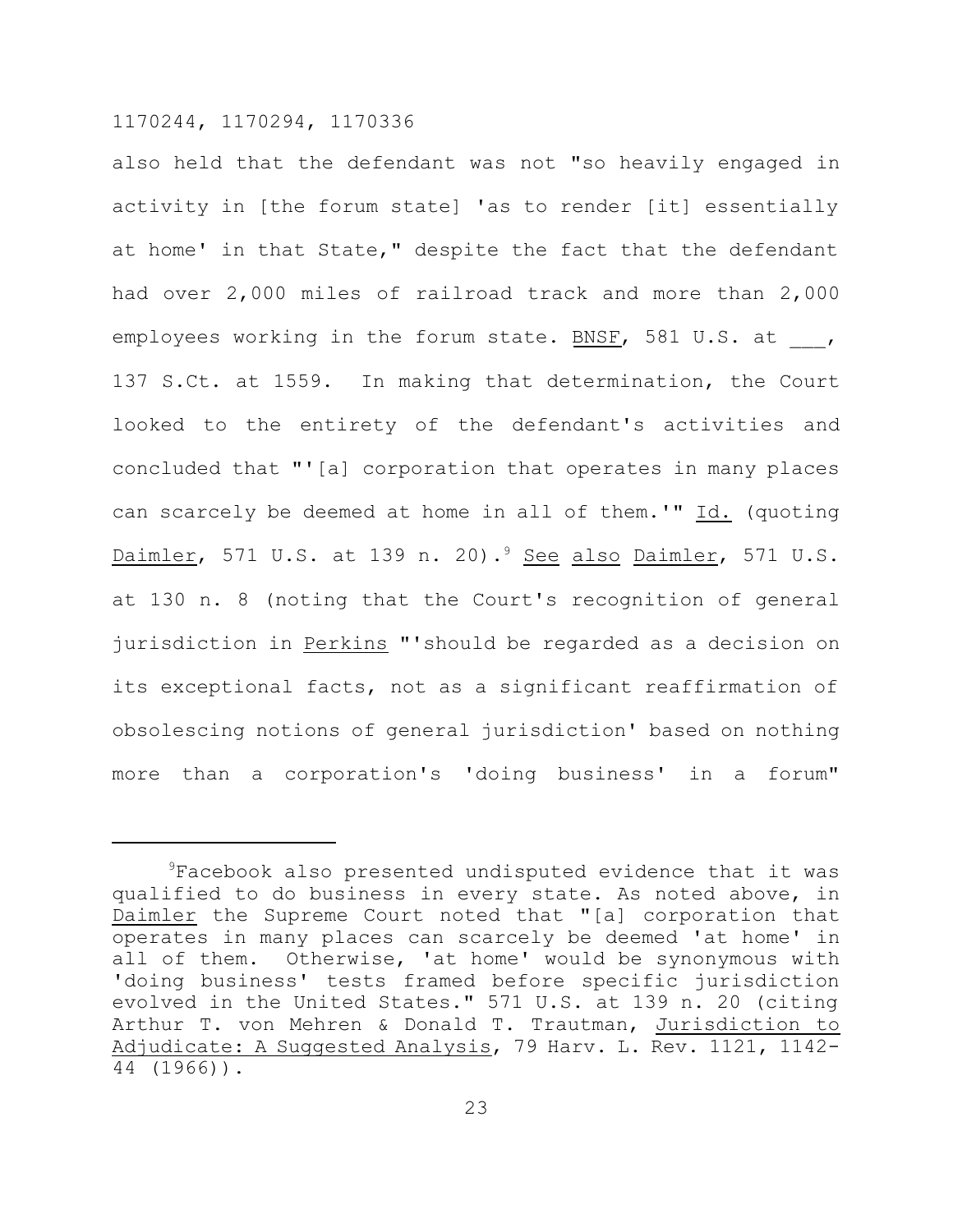(quoting Arthur T. von Mehren & Donald T. Trautman, Jurisdiction to Adjudicate: A Suggested Analysis, 79 Harv. L. Rev. 1121, 1144 (1966))).

Thus, we conclude that the Supreme Court has firmly rejected any notion that a nonresident defendant's "doing business" in a forum state is sufficient, in and of itself, to subject the out-of-state defendant to the general personal jurisdiction of the forum state. Accordingly, because K.G.S. pleaded no facts in support of general jurisdiction and Facebook presented undisputed evidence that it was not incorporated in Alabama, that its principal place of business was not in Alabama, and that its operations in Alabama are not so substantial or of such a nature as to render it "at home" in Alabama, we conclude that the Fourteenth Amendment does not allow for the trial court's exercise of general jurisdiction over Facebook in the present case.

#### 2. Specific Jurisdiction

Although the question of general jurisdiction looks to whether an out-of-state defendant is essentially "at home" in the forum state, the question of specific jurisdiction concerns whether the underlying controversy "'arises out of or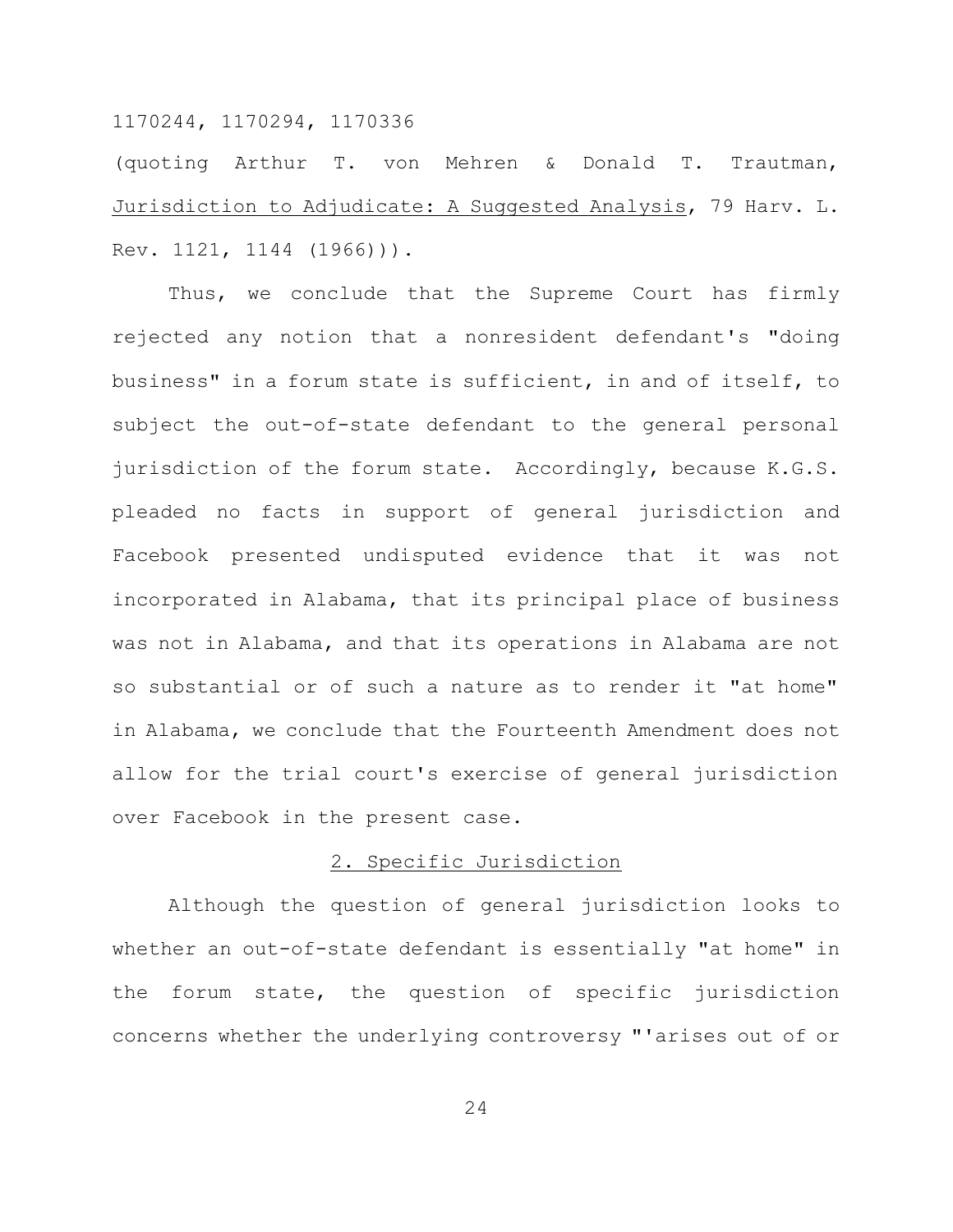relate[s] to the defendant's contacts with the forum.'" Daimler, 571 U.S. at 127 (quoting Helicopteros Nacionales de Columbia, S.A. v. Hall, 466 U.S. 408, 414 n. 8 (1984)).

"Specific jurisdiction ... depends on an 'affiliatio[n] between the forum and the underlying controversy,' principally, activity or an occurrence that takes place in the forum State and is therefore subject to the State's regulation. von Mehren & Trautman, Jurisdiction to Adjudicate: A Suggested Analysis, 79 Harv. L. Rev. 1121, 1136 (1966) (hereinafter von Mehren & Trautman); see Brilmayer et al., <u>A General Look at General Jurisdiction</u>, 66 Texas L. Rev. 721, 782 (1988) .... In contrast to general, all-purpose jurisdiction, specific jurisdiction is confined to adjudication of 'issues deriving from, or connected with, the very controversy that establishes jurisdiction.' von Mehren & Trautman 1136."

Goodyear, 564 U.S. at 919.

In Walden v. Fiore, 571 U.S. 277, 291 (2014), the Supreme Court summarized the minimum contacts necessary for the exercise of specific jurisdiction over a nonresident defendant:

"The inquiry whether a forum State may assert specific jurisdiction over a nonresident defendant 'focuses on "the relationship among the defendant, the forum, and the litigation."' Keeton v. Hustler Magazine, Inc., 465 U.S. 770, 775 (1984) (quoting Shaffer v. Heitner, 433 U.S. 186, 204 (1977)). For a State to exercise jurisdiction consistent with due process, the defendant's suit-related conduct must create a substantial connection with the forum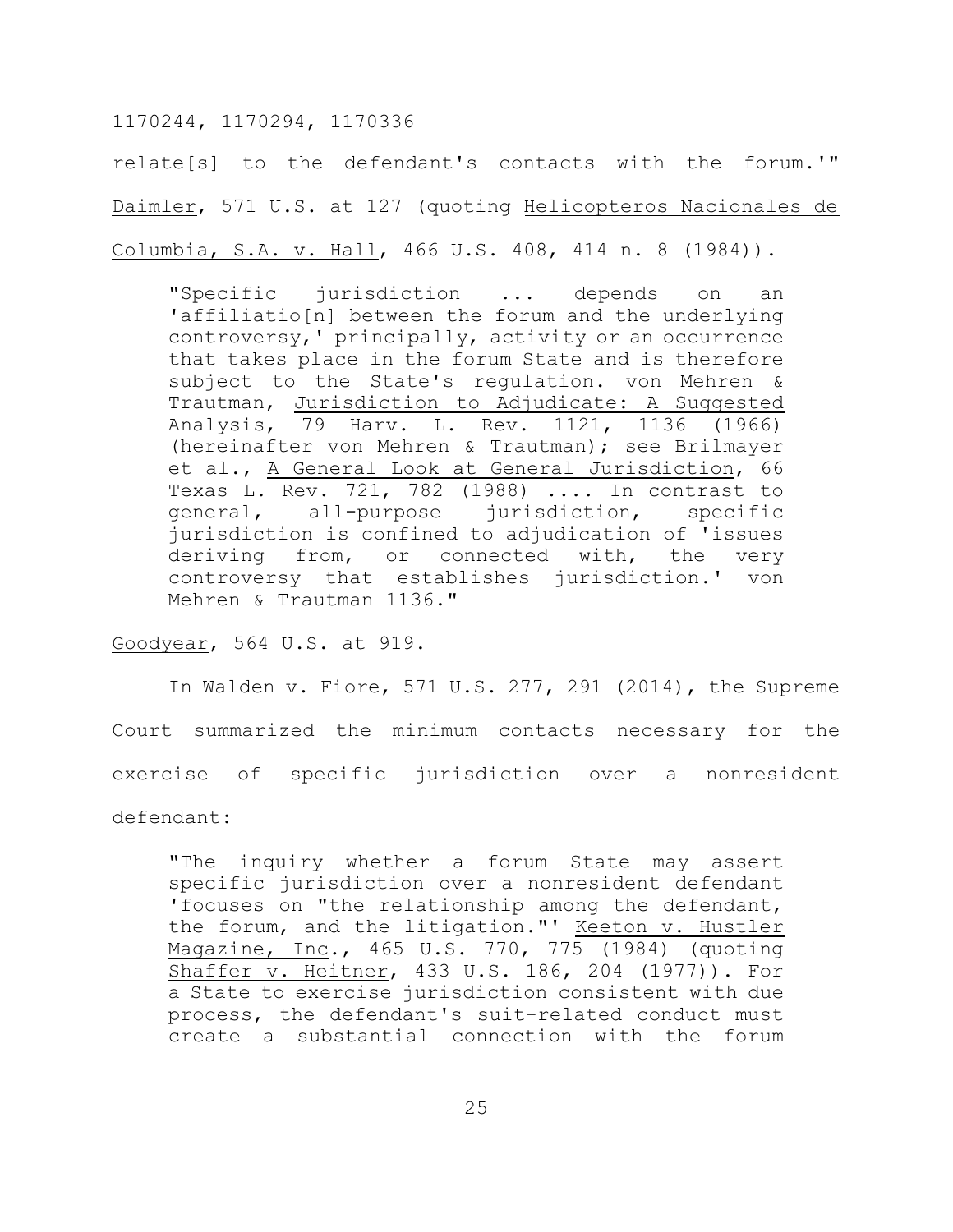State. Two related aspects of this necessary relationship are relevant in this case.

"First, the relationship must arise out of contacts that the 'defendant himself' creates with the forum State. Burger King Corp. v. Rudzewicz, 471 U.S. 462, 475 (1985). Due process limits on the State's adjudicative authority principally protect the liberty of the nonresident defendant –- not the convenience of plaintiffs or third parties. See World–Wide Volkswagen Corp. [v. Woodson, 444 U.S. 286,] 291–292 [(1980)]. We have consistently rejected attempts to satisfy the defendant-focused 'minimum contacts' inquiry by demonstrating contacts between the plaintiff (or third parties) and the forum State. See Helicopteros Nacionales de Colombia, S.A. v. Hall, 466 U.S. 408, 417 (1984) ('[The] unilateral activity of another party or a third person is not an appropriate consideration when determining whether a defendant has sufficient contacts with a forum State to justify an assertion of jurisdiction'). ... Put simply, however significant the plaintiff's contacts with the forum may be, those contacts cannot be 'decisive in determining whether the defendant's due process rights are violated.' Rush [v. Savchuk], 444 U.S. [320,] 332 [(1980)].

"Second, our 'minimum contacts' analysis looks to the defendant's contacts with the forum State itself, not the defendant's contacts with persons who reside there. See, e.g., International Shoe [Co. v. Washington, 326 U.S. 310,] 319 [(1945)] (Due process 'does not contemplate that a state may make binding a judgment in personam against an individual ... with which the state has no contacts, ties, or relations'); Hanson [v. Denckla, 357 U.S. 235,] 251 [(1958)] ('However minimal the burden of defending in a foreign tribunal, a defendant may not be called upon to do so unless he has had the "minimal contacts" with that State that are a prerequisite to its exercise of power over him'). Accordingly, we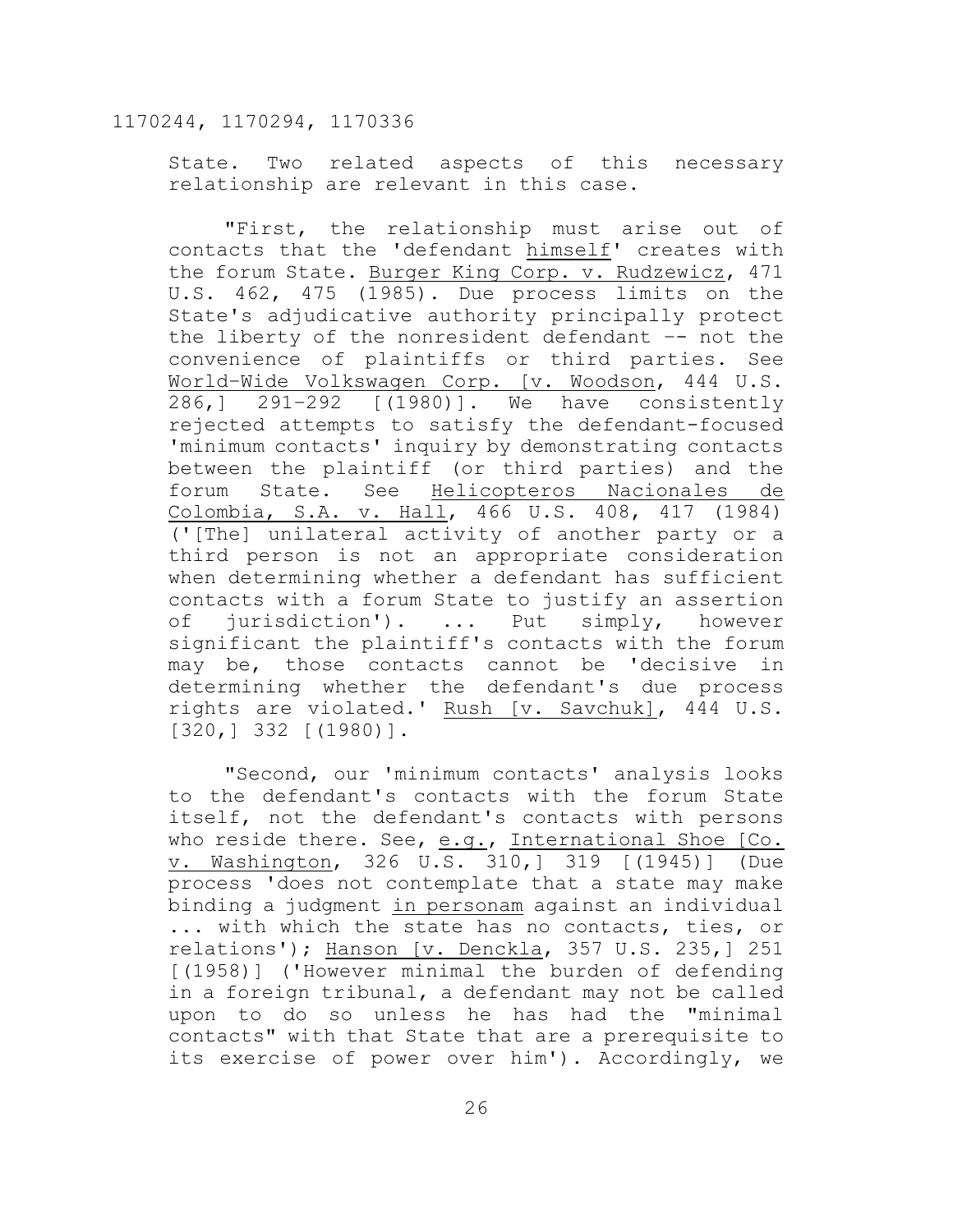have upheld the assertion of jurisdiction over defendants who have purposefully 'reach[ed] out beyond' their State and into another by, for example, entering a contractual relationship that 'envisioned continuing and wide-reaching contacts' in the forum State, Burger King, supra, at 479-480, or by circulating magazines to 'deliberately exploi[t]' a market in the forum State, Keeton, supra, at 781. And although physical presence in the forum is not a prerequisite to jurisdiction, Burger King, supra, at 476, physical entry into the State –- either by the defendant in person or through an agent, goods, mail, or some other means –- is certainly a relevant contact. See, e.g., Keeton, supra, at 773–774.

"But the plaintiff cannot be the only link between the defendant and the forum. Rather, it is the defendant's conduct that must form the necessary connection with the forum State that is the basis for its jurisdiction over him. See Burger King, supra, at 478 ('If the question is whether an individual's contract with an out-of-state party alone can automatically establish sufficient minimum contacts in the other party's home forum, we believe the answer clearly is that it cannot'); Kulko v. Superior Court of Cal., City and County of San Francisco, 436 U.S. 84, 93 (1978) (declining to 'find personal jurisdiction in a State ... merely because [the plaintiff in a child support action] was residing there'). To be sure, a defendant's contacts with the forum State may be intertwined with his transactions or interactions with the plaintiff or other parties. But a defendant's relationship with a plaintiff or third party, standing alone, is an insufficient basis for jurisdiction. See Rush, supra, at 332 ('Naturally, the parties' relationships with each other may be significant in evaluating their ties to the forum. The requirements of International Shoe, however, must be met as to each defendant over whom a state court exercises jurisdiction'). Due process requires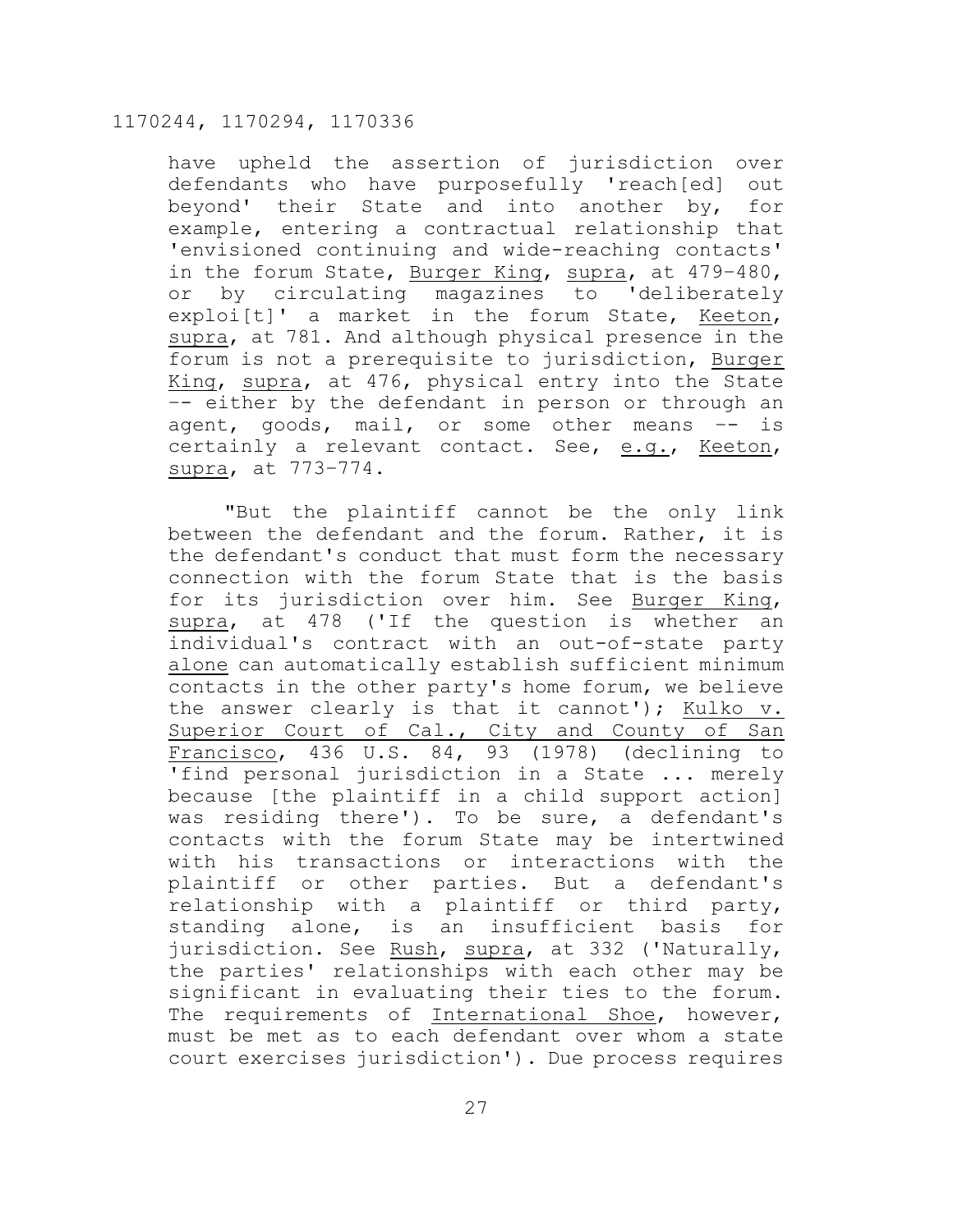that a defendant be haled into court in a forum State based on his own affiliation with the State, not based on the 'random, fortuitous, or attenuated' contacts he makes by interacting with other persons affiliated with the State. Burger King, 471 U.S., at 475 (internal quotation marks omitted)."

571 U.S. at 283–86.

Facebook argues that K.G.S. failed to demonstrate that any of its suit-related conduct created sufficient minimum contacts with Alabama for the exercise of specific jurisdiction. The only "conduct" of Facebook described in the first amended complaint is that "Facebook removed the [Facebook] page's cover photo, but refused to delete the [Facebook] page or otherwise prevent [the Facebook page] from disseminating its harmful and false message." The first amended complaint alleged that this action (or inaction) came in response to the July 2015 letter to Facebook from K.G.S.'s attorney; K.G.S.'s affidavit clarified that she received responses from Facebook after she filed a report of harassment with Facebook regarding the Facebook page. K.G.S. also submitted evidence indicating that Facebook sent her attorney a "form" response after he contacted Facebook to ask that the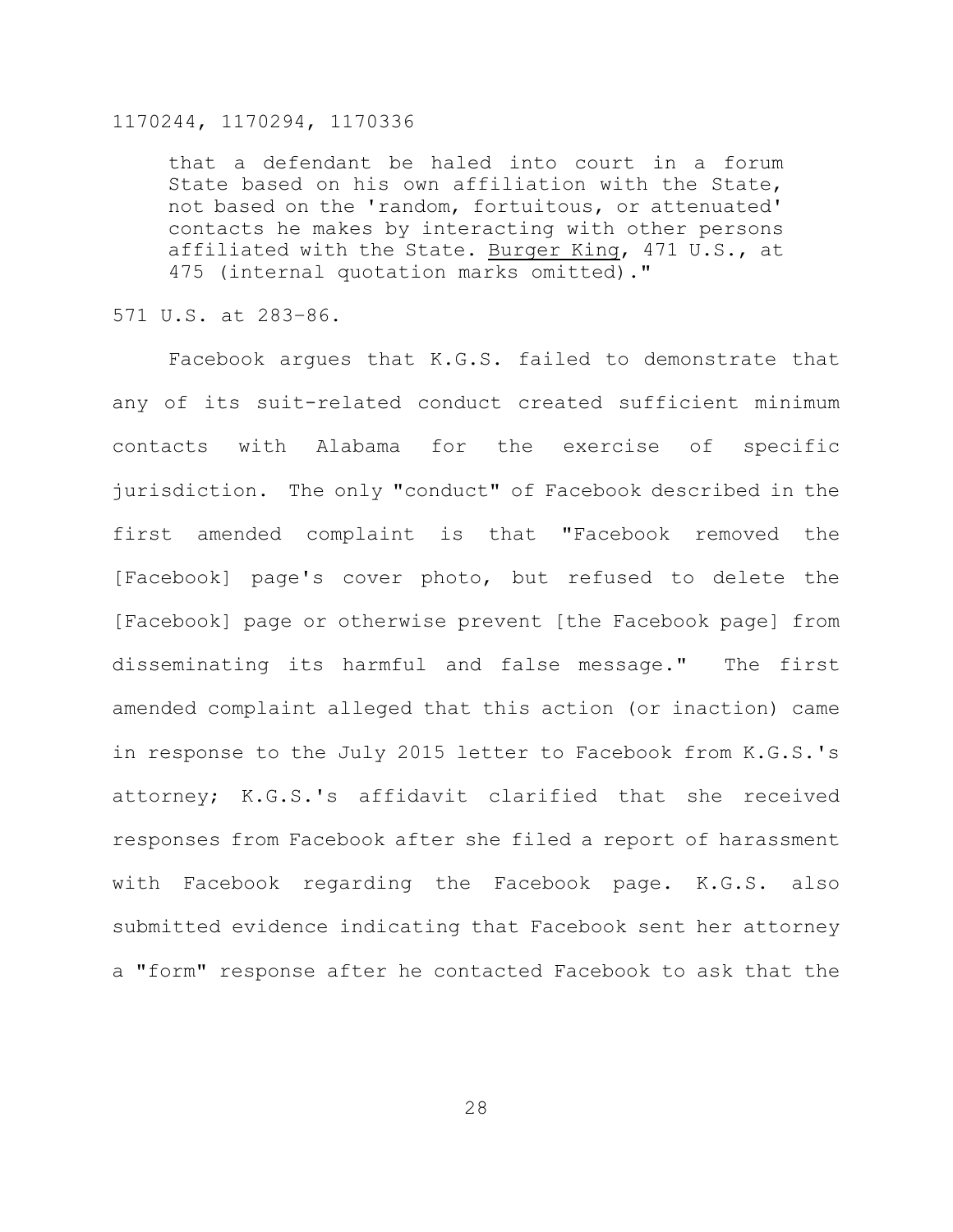Facebook page be removed in which Facebook stated that it would "look into [the] matter shortly."<sup>10</sup>

K.G.S. argues that this "conduct" was sufficient to establish specific jurisdiction over Facebook in Alabama. Specifically, she argues that "Facebook acted intentionally, knowingly, and expressly in aiming its conduct toward Alabama in a manner that caused harm to a particular Alabama citizen ... after it responded multiple times to Alabama citizens and took and/or failed to take certain actions with respect to [the] Facebook page that wholly pertained to an Alabama adoption." K.G.S.'s brief, at 25. She contends that, pursuant to Calder v. Jones, 465 U.S. 783 (1984), the trial court can exercise specific jurisdiction over Facebook so long as (1) Facebook committed an intentional tort, (2) Facebook's intentional conduct was expressly aimed at Alabama, (3) the brunt of the harm caused by Facebook's intentional conduct was

<sup>&</sup>lt;sup>10</sup>Facebook presented undisputed evidence that it had no offices or employees in Alabama, and K.G.S. presented no evidence in rebuttal to demonstrate that Facebook's removal of the cover photograph from the Facebook page or its decision not to delete the Facebook page occurred in Alabama.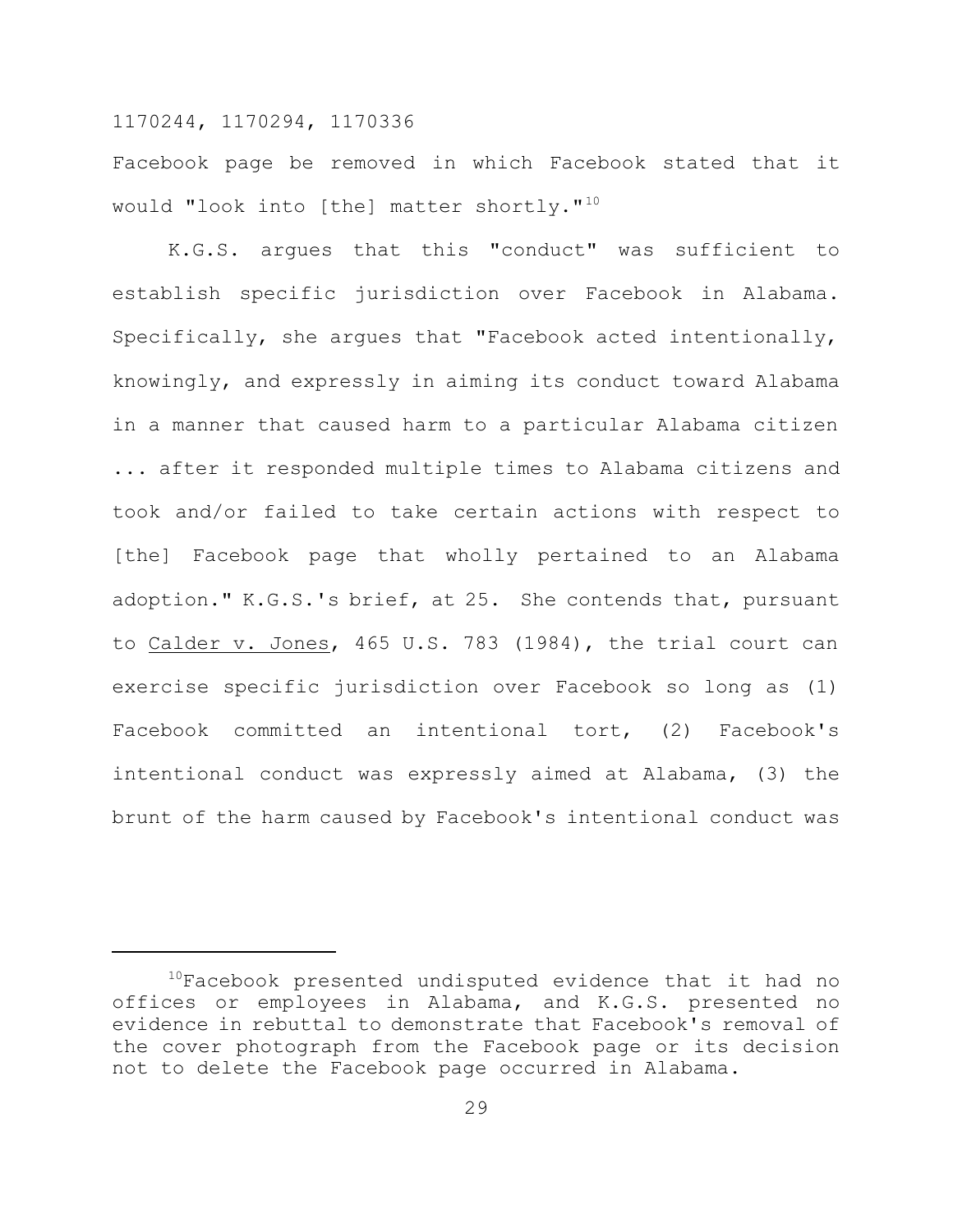suffered in Alabama, and (4) Facebook knew the harm from its intentional conduct was likely to be suffered in Alabama.<sup>11</sup>

<sup>&</sup>lt;sup>11</sup>Because the exercise of specific jurisdiction is based on an analysis of the defendant's suit-related conduct that was "purposefully directed" to the forum, we do not consider –- and K.G.S. has not asked us to consider –- the general fact that the Facebook Web site and mobile application are available for users in Alabama to access. This case does not arise out of or relate to the fact that the Facebook Web site or mobile application is available to be accessed by anyone in Alabama with an Internet connection. As set forth above, the claim against Facebook arose out of Facebook's failure to remove the Facebook page, which was created by a resident of New York state, after it was notified of the allegedly unlawful activity on the page and the harm it was causing. Notably, courts that have addressed the question have concluded that the general accessibility of Facebook's Web site or mobile application in a forum does not provide a sufficient connection to the forum to support the exercise of general or specific jurisdiction. See, e.g., Harrison v. Facebook, Inc., No. 18-0147-TFM-MU (S.D. Ala. Jan. 17, 2019) (report and recommendation of magistrate judge), report and recommendation adopted (S.D. Ala. March 8, 2019) (not reported in F. Supp.); Georgalis v. Facebook, Inc., 324 F. Supp. 3d 955 (N.D. Ohio 2018); Gullen v. Facebook.com, Inc., No. 15 C 7681 (N.D. Ill. Jan. 21, 2016) (not reported in F. Supp.) (holding that because the plaintiff failed to allege that Facebook "targets its alleged biometric collection activities at Illinois residents, the fact that its site is accessible to Illinois residents does not confer specific jurisdiction over Facebook"). See also Advanced Tactical Ordnance Sys., LLC v. Real Action Paintball, Inc., 751 F.3d 796, 803 (7th Cir. 2014) (holding that an online merchant's operation of an interactive Web site, in and of itself, is insufficient to confer specific jurisdiction over the merchant in every state from which the Web site can be accessed).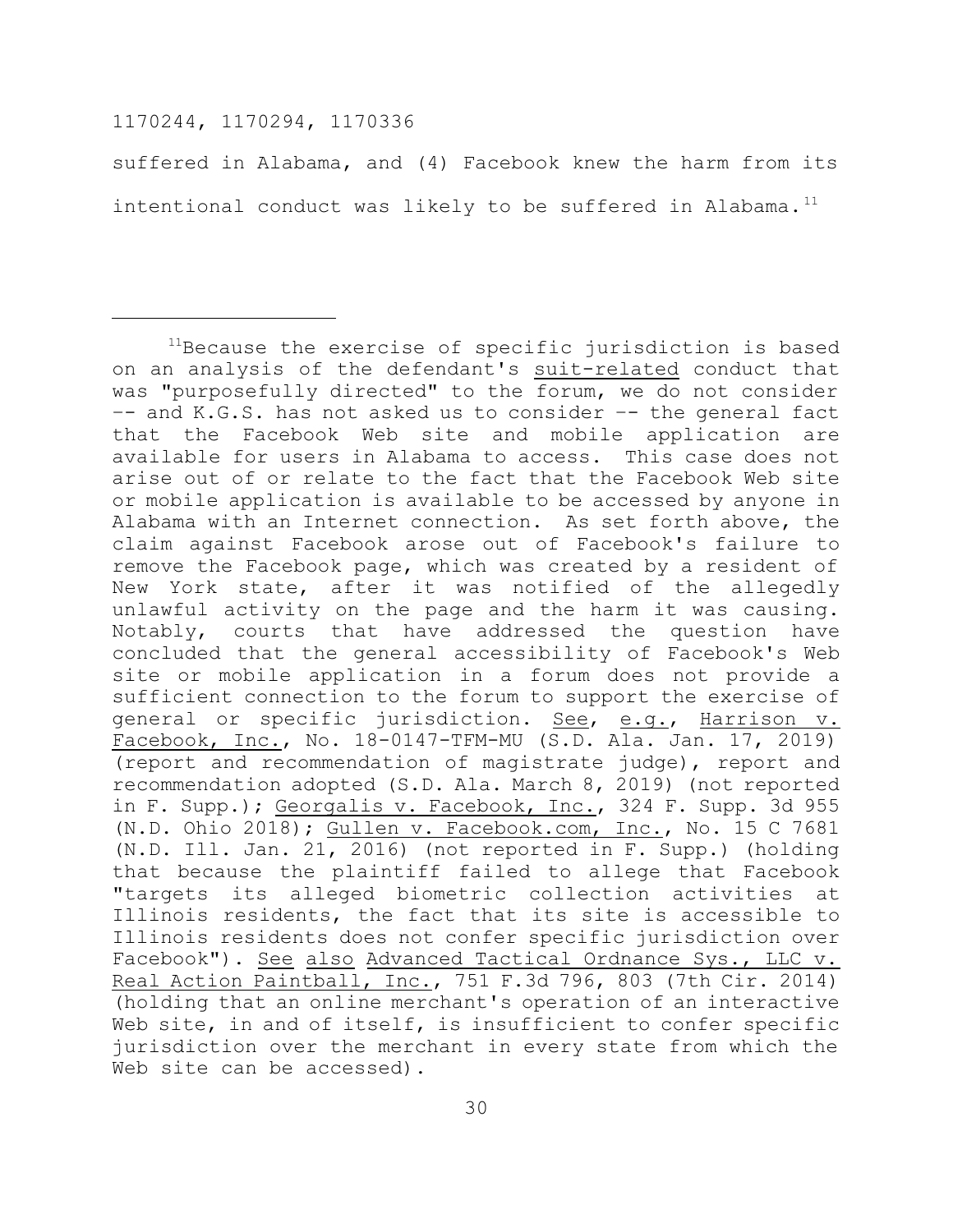In Calder, an actress residing in California brought an action in California alleging that two defendants, who were Florida residents, wrote and edited a defamatory article about her, which was published in a national magazine that had its largest circulation in California. The United States Supreme Court held that California had personal jurisdiction over the two Florida defendants "based on the 'effects' of their Florida conduct in California." Calder, 465 U.S. at 789. This was so, the Court held, because the defendants were "not charged with mere untargeted negligence," but, instead, their "intentional, and allegedly tortious, actions were expressly aimed at California." Id. (emphasis added). The Court found that California was "the focal point both of the story and of the harm suffered." Id. at 789. The defendants' defamatory article was "expressly aimed" at California because it "concerned the California activities of a California resident," it was "drawn from California sources," and it caused the plaintiff to suffer "the brunt of the harm" in California, where the magazine had its largest circulation. Id. at 788-89. The defendants knew that "the brunt of that injury would be felt by respondent in the State in which she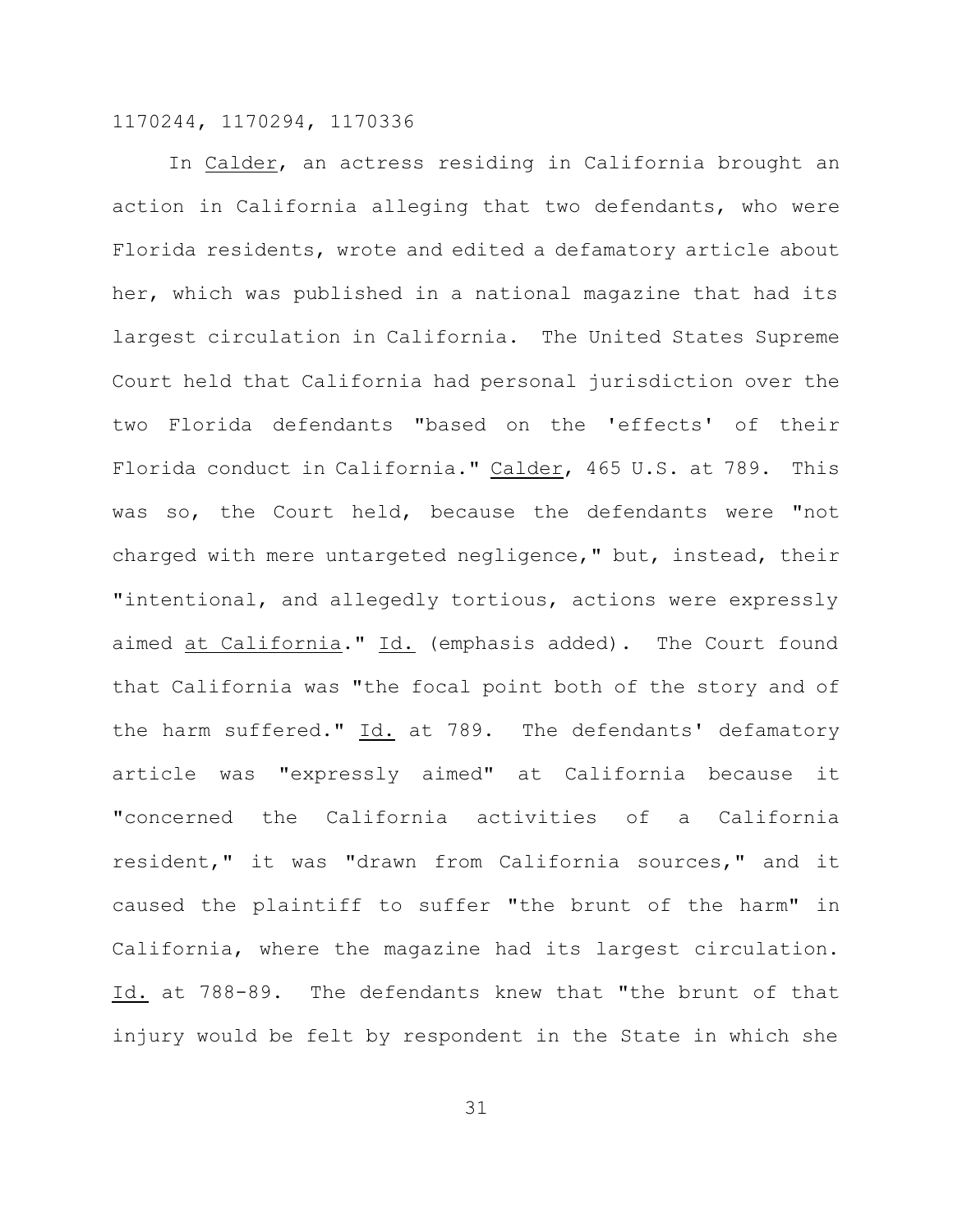lives and works and in which [the national magazine] has its largest circulation." Id. at 789-90. Thus, the Court held, the defendants "must 'reasonably anticipate being haled into court' [in California] to answer for the truth of the statements made in their article." Id. at 790.

Thirty years after issuing its decision in Calder, the Supreme Court revisited and clarified that decision in Walden. In Walden, the defendant, a Georgia police officer, was working as a deputized agent of the Drug Enforcement Administration at an airport in Atlanta. The plaintiffs had flown from Puerto Rico to Atlanta, where they planned to take a connecting flight to Las Vegas. The defendant was notified by officials in Puerto Rico that the plaintiffs had approximately \$97,000 in cash in their carry-on luggage, and the defendant approached the plaintiffs as they were at their departure gate for their flight to Las Vegas. After a drugsniffing dog inspected the plaintiffs' luggage, the defendant seized the cash and informed the plaintiffs that their cash would be returned if they could provide a legitimate source for the cash, which, the plaintiffs had explained, was their winnings from gambling. The plaintiffs departed for Las Vegas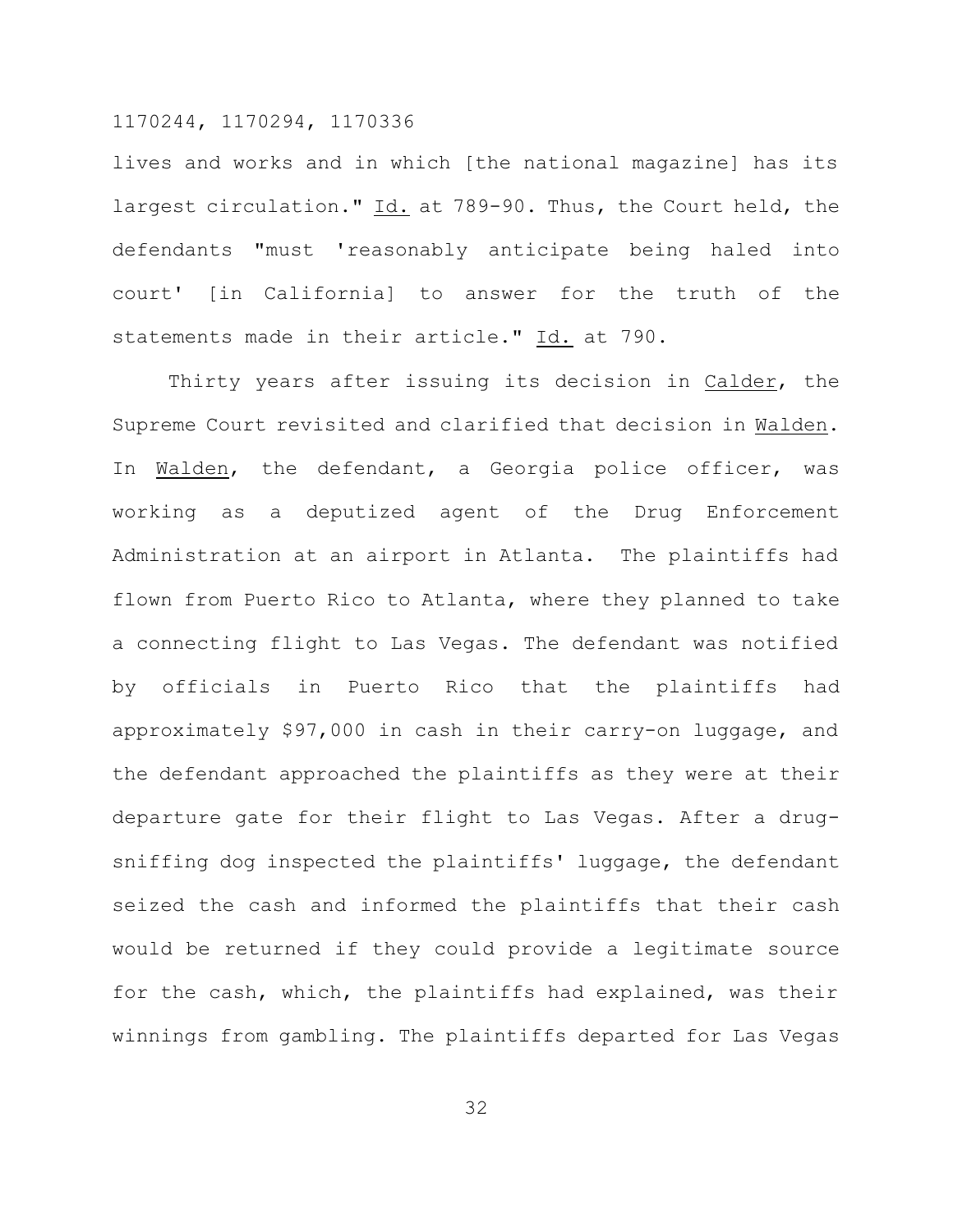without the cash; the following day, the plaintiffs' attorney in Nevada telephoned the defendant seeking a return of the plaintiffs' cash. At some point thereafter, the defendant drafted an affidavit, which, the plaintiffs' alleged, was false and misleading, to show probable cause for forfeiture of the funds; however, no forfeiture action was ever filed, and the cash was later returned to the plaintiffs. The plaintiffs sued the Georgia defendant in Nevada, seeking money damages for, among other things, the defendant's wrongful seizure of their cash without probable cause and willfully seeking forfeiture while withholding exculpatory information.

The United States Court of Appeals for th Ninth Circuit, applying the Calder "effects test," held that the Nevada court could exercise personal jurisdiction over the nonresident defendant because he "'expressly aimed' his submission of the allegedly false affidavit at Nevada by submitting the affidavit with knowledge that it would affect persons with a 'significant connection' to Nevada." Walden, 571 U.S. at 282. The Ninth Circuit Court of Appeals further held that "the delay in returning the funds to [the plaintiffs] caused them 'foreseeable harm' in Nevada." Id. In a unanimous decision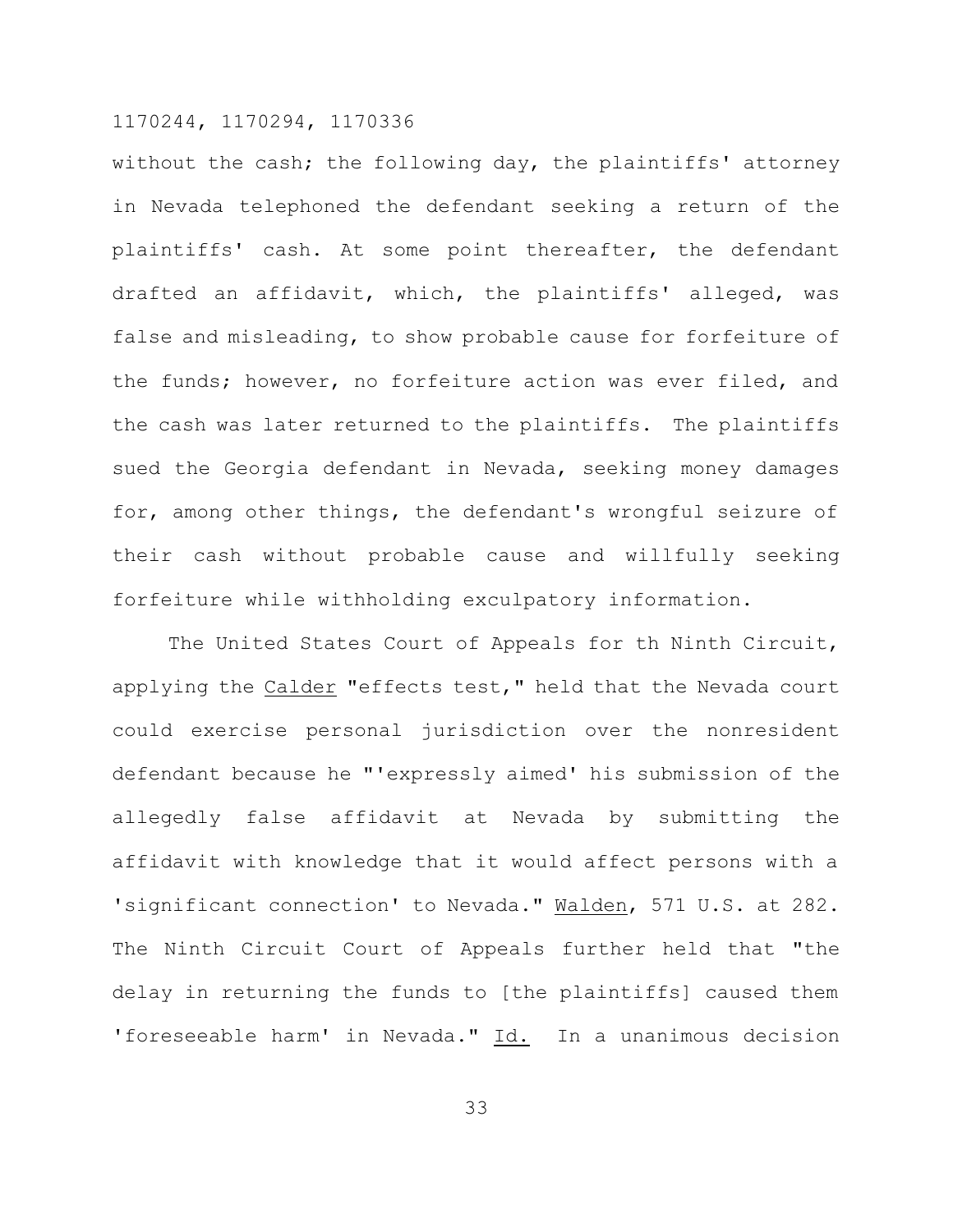authored by Justice Thomas, the United States Supreme Court reversed the judgment of the Court of Appeals and held that Nevada could not exercise personal jurisdiction over the defendant. The Court discussed its decision in Calder at length and stated that the "crux" of its holding in Calder was "that the reputation-based 'effects' of the alleged libel connected the defendants to California, not just to the plaintiff," and that "[t]he strength of that connection was largely a function of the nature of the libel tort." Id. at 287. The Court noted that in Calder "the 'effects' caused by the defendants' article  $-$ - i.e., the injury to the plaintiff's reputation in the estimation of the California public – connected the defendants' conduct to California, not just to a plaintiff who lived there." Id. at 288. "That connection," the Court held, "combined with the various facts that gave the article a California focus, sufficed to authorize the California court's exercise of jurisdiction." Id.

In applying those principles from Calder to the facts in Walden, the Court in Walden concluded that the defendant did not have sufficient minimum contacts with Nevada to justify the exercise of personal jurisdiction in a Nevada court. The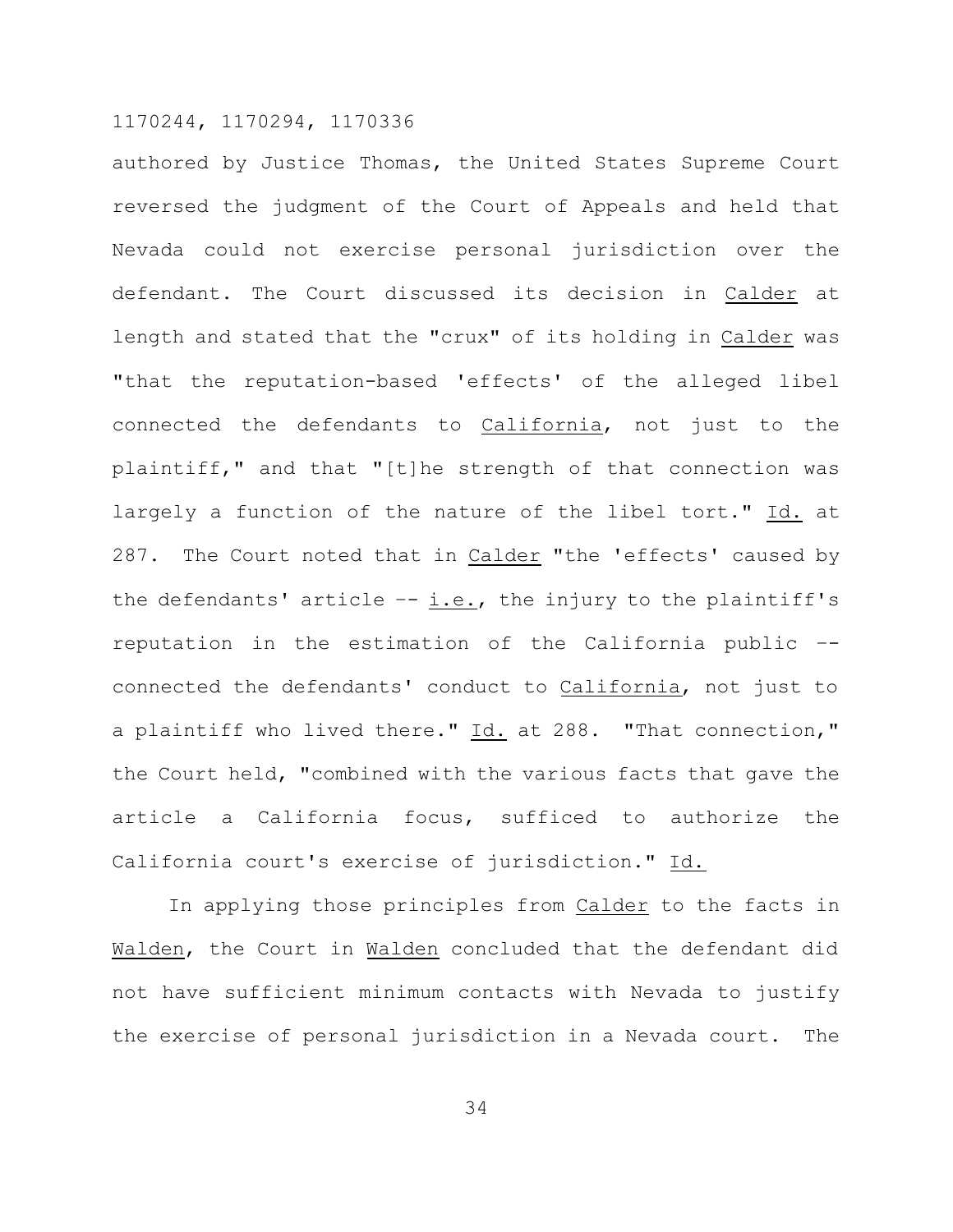Court noted that "no part of [the defendant's] course of conduct occurred in Nevada" and that the defendant "never traveled to, conducted activities within, contacted anyone in, or sent anything or anyone to Nevada." Id. at 288-89. "In short," the Court held, "when viewed through the proper lens –- whether the defendant's actions connect him to the forum –- [the defendant] formed no jurisdictionally relevant contacts with Nevada." Id. at 289. The Court rejected the Court of Appeals' basis for the exercise of personal jurisdiction, stating:

"The Court of Appeals reached a contrary conclusion by shifting the analytical focus from [the defendant]'s contacts with the forum to his contacts with [the plaintiffs]. See Rush [v. Savchuk], 444 U.S. [320,] 332 [(1980)]. Rather than assessing [the defendant]'s own contacts with Nevada, the Court of Appeals looked to [the defendant]'s knowledge of [the plaintiffs'] 'strong forum connections.' [Fiore v. Walden,] 688 F.3d [558,] 577–579, 581 [(9th Cir. 2012)]. In the court's view, that knowledge, combined with its conclusion that respondents suffered foreseeable harm in Nevada, satisfied the 'minimum contacts' inquiry. Id., at 582.

"This approach to the 'minimum contacts' analysis impermissibly allows a plaintiff's contacts with the defendant and forum to drive the jurisdictional analysis. [The defendant]'s actions in Georgia did not create sufficient contacts with Nevada simply because he allegedly directed his conduct at plaintiffs whom he knew had Nevada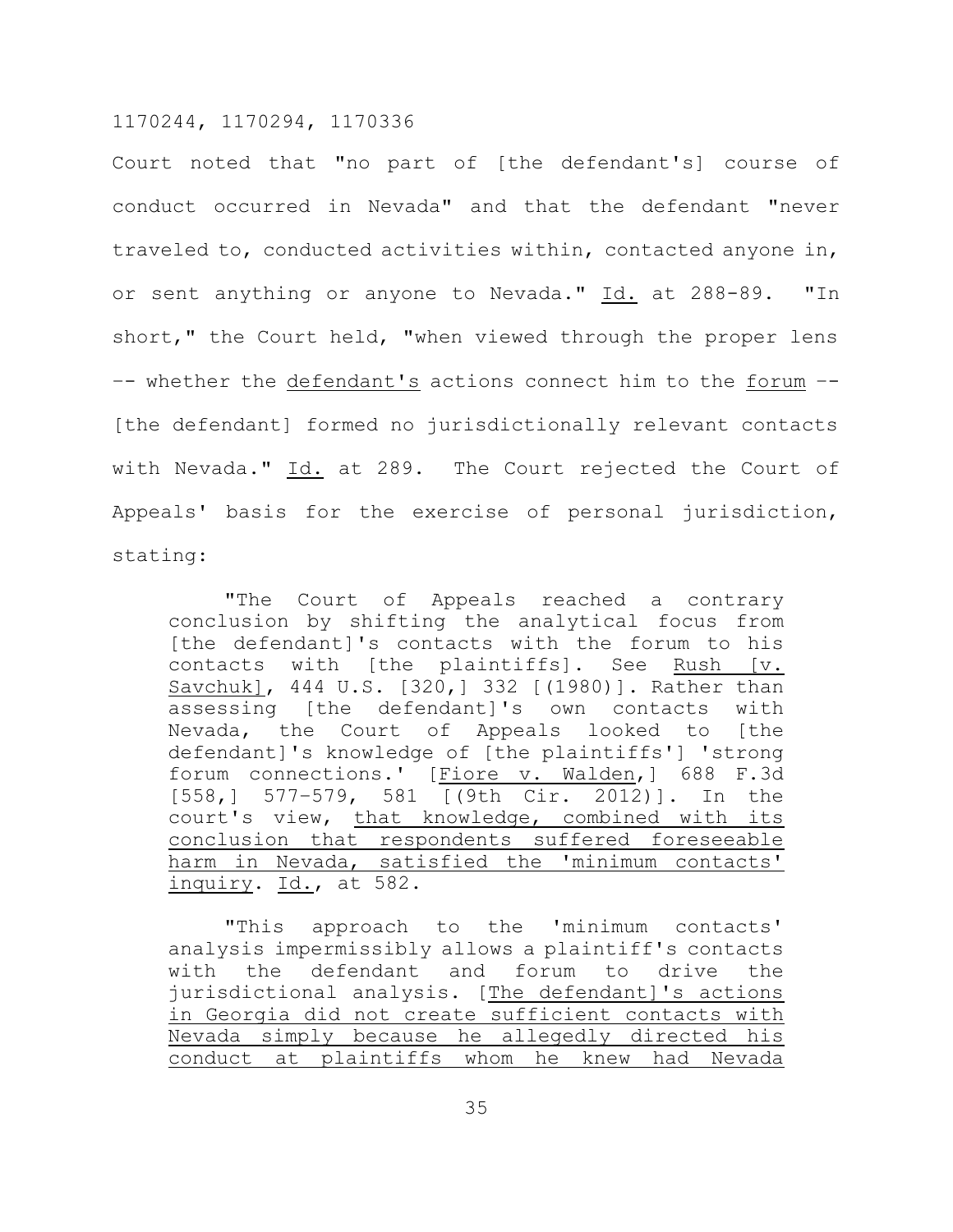connections. Such reasoning improperly attributes a plaintiff's forum connections to the defendant and makes those connections 'decisive' in the jurisdictional analysis. See Rush, supra, at 332. It also obscures the reality that none of petitioner's challenged conduct had anything to do with Nevada itself.

"Relying on Calder, [the plaintiffs] emphasize that they suffered the 'injury' caused by [the defendant]'s allegedly tortious conduct (i.e., the delayed return of their gambling funds) while they were residing in the forum. Brief for Respondents 14. This emphasis is likewise misplaced. As previously noted, Calder made clear that mere injury to a forum resident is not a sufficient connection to the forum. Regardless of where a plaintiff lives or works, an injury is jurisdictionally relevant only insofar as it shows that the defendant has formed a contact with the forum State. The proper question is not where the plaintiff experienced a particular injury or effect but whether the defendant's conduct connects him to the forum in a meaningful way."

## 571 U.S. at 289–90 (footnote omitted; emphasis added).

Notably, the Court also rejected the notion that the contacts of the plaintiffs' Nevada attorney with the defendant in Georgia sufficed to create a contact between the defendant and Nevada, stating that such a "contact" is "precisely the sort of 'unilateral activity' of a third party that 'cannot satisfy the requirement of contact with the forum State.'" Id. at 291 (quoting Hanson, 357 U.S. at 253). In sum, the Court held: "The proper focus of the 'minimum contacts' inquiry in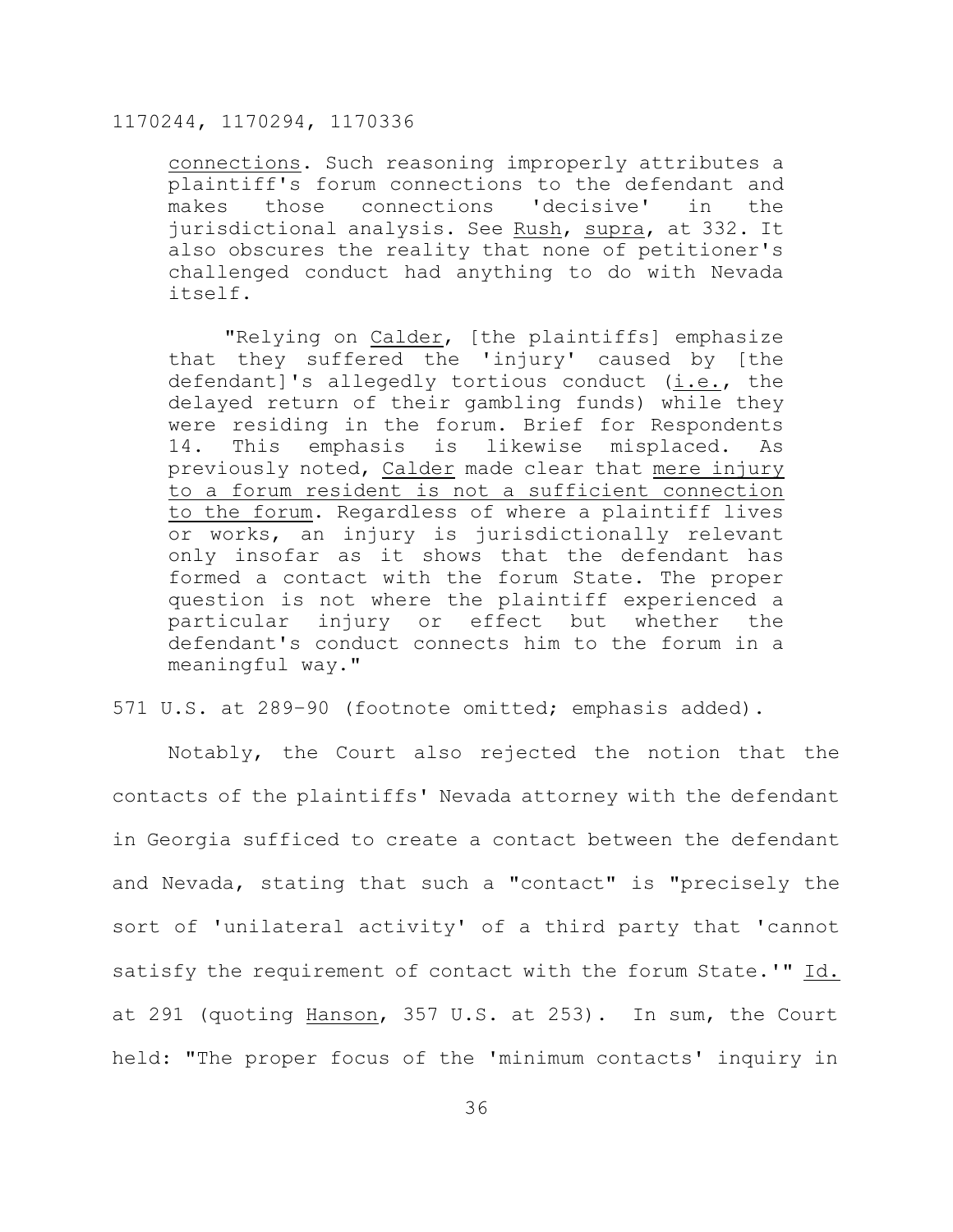intentional-tort cases is '"the relationship among the defendant, the forum, and the litigation."' Calder, 465 U.S., at 788. And it is the defendant, not the plaintiff or third parties, who must create contacts with the forum State." Walden, 571 U.S. at 291 (emphasis added).

K.G.S. cites several decisions from other jurisdictions applying Calder that, she says, support the trial court's exercise of jurisdiction over Facebook. However, K.G.S. does not mention Walden in her brief on appeal, and none of the authorities cited in K.G.S.'s brief apply Walden, despite the fact that it is a unanimous decision of the United States Supreme Court applying and clarifying Calder. $12$  Relying on

<sup>&</sup>lt;sup>12</sup>See, e.g., Panavision Int'l L.P. v. Toeppen, 141 F.3d 1316 (9th Cir. 1998), and Intercon, Inc. v. Bell Atlantic Internet Solutions, Inc., 205 F.3d 1244 (10th Cir. 2000). Panavision is distinguishable from the present case because, in that case, although it did not apply Walden, there was some evidence indicating that the nonresident defendant aimed his trademark infringement at California, where the movie and television industry is centered, and not just at the plaintiff, a California business that held a registered trademark in connection with motion-picture camera equipment and "promote[d] its trademarks through motion picture and television credits and other media advertising." 141 F.3d at 1319. Intercon, on the other hand, did not apply the Calder "effects test" to its minimum-contacts analysis; thus, it provides little support for K.G.S.'s position before this Court, which is bound to apply both Calder and Walden to the facts of this case. Even so, unlike the circumstances in this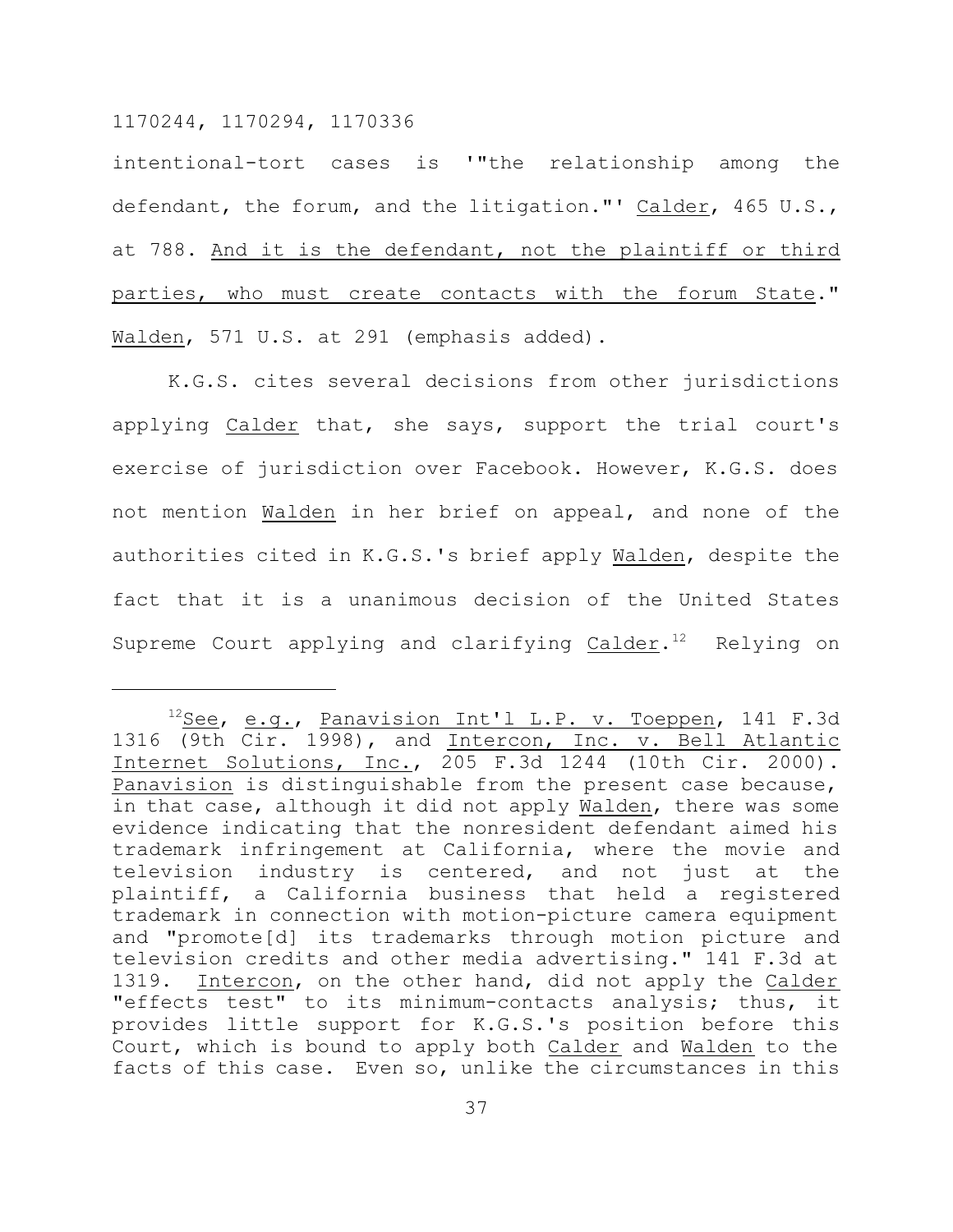that authority, K.G.S. argues that "Calder and its progeny make clear ... that, in addition to an affirmative act, there must be 'something more' that allows the court to conclude [that] the defendant knew or should have known that its tortious conduct would have effects on certain individuals in the forum state." K.G.S.'s brief, at 21. However, the Supreme Court in Walden expressly rejected the notion that specific jurisdiction may be exercised based on the foreseeability of harm suffered in the forum state. See Walden, 571 U.S. at 289. As noted above, the Ninth Circuit Court of Appeals cited the foreseeability of the harm occurring in the forum as a basis for holding that the Nevada court had specific jurisdiction over the Georgia defendant, but the Supreme Court found that "[t]his approach to the 'minimum contacts' analysis impermissibly allows a plaintiff's contacts with the defendant and forum to drive the jurisdictional analysis." Id. See also Axiom Foods, Inc. v. Acerchem Int'l, Inc., 874 F.3d 1064, 1069-70 (9th Cir. 2017) ("In Walden, the Supreme Court

case, in Intercon there was evidence indicating that the nonresident defendant purposefully directed e-mail from its subscribers to the plaintiff's Oklahoma-based server, thus making direct use of the plaintiff's property in Oklahoma, the forum state.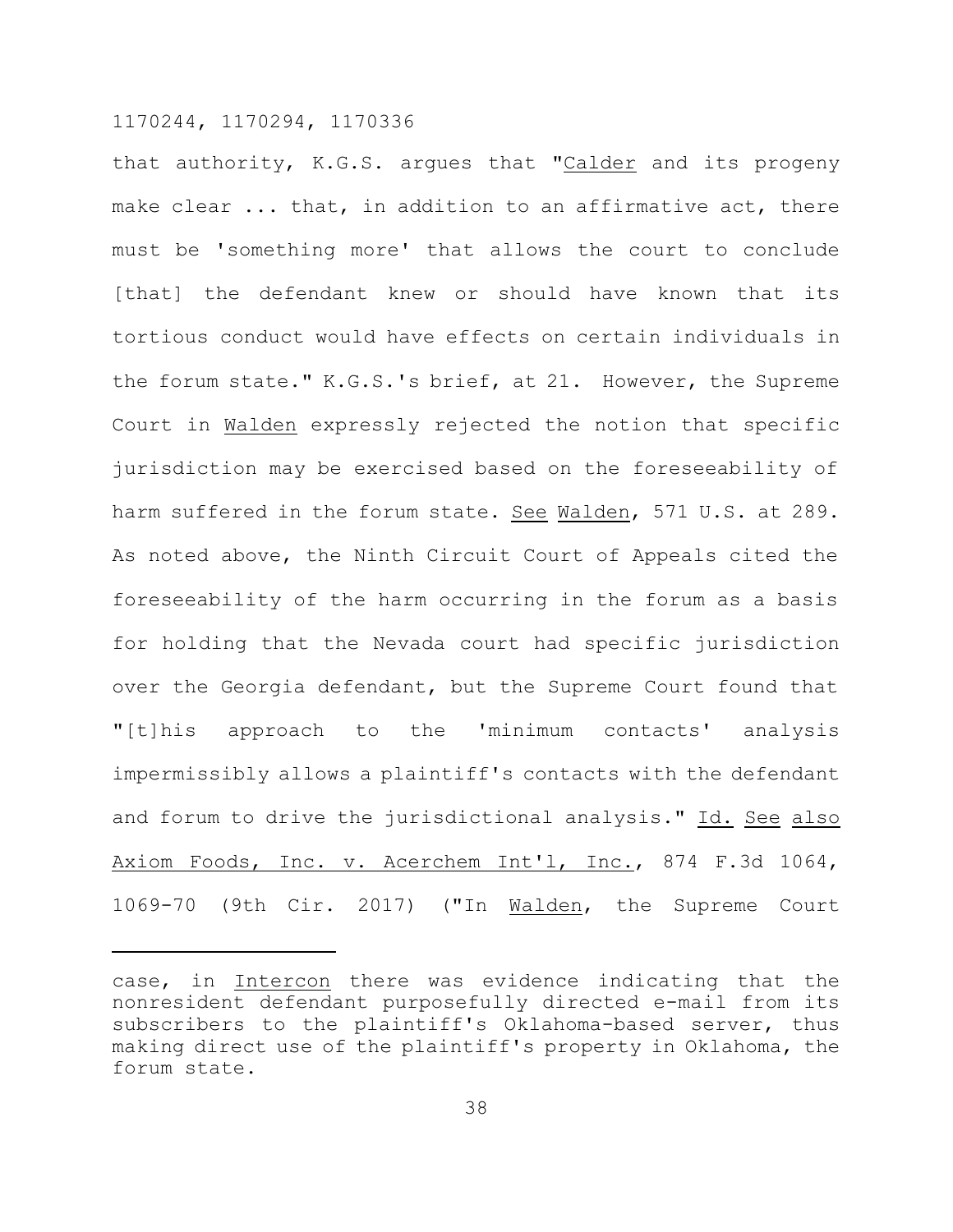rejected our conclusion that the defendants' 'knowledge of [the plaintiffs'] "strong forum connections,"' plus the 'foreseeable harm' the plaintiffs suffered in the forum, comprised sufficient minimum contacts. [571 U.S. at 288-89,] 134 S.Ct. at 1124-25 (citation omitted).").

In light of the above, we cannot say that K.G.S. demonstrated that Facebook's suit-related conduct created a "substantial connection" with Alabama. To the extent that K.G.S. relies on the contacts Facebook made with K.G.S. and her attorney in response to the complaints she and her attorney filed with Facebook about the Facebook page, those contacts are insufficient to establish minimum contacts with Alabama. As the Supreme Court stated in Walden: "[I]t is the defendant, not the plaintiff or third parties, who must create contacts with the forum State." 571 U.S. at 291 (emphasis added). Facebook's contacts with Alabama that were made merely in response to K.G.S.'s or her attorney's contact with Facebook are "precisely the sort of 'unilateral activity' of a third party that 'cannot satisfy the requirement of contact with the forum State.'" Id. at 291 (quoting Hanson, 357 U.S. at 253). Further, to the extent that Facebook's failure to act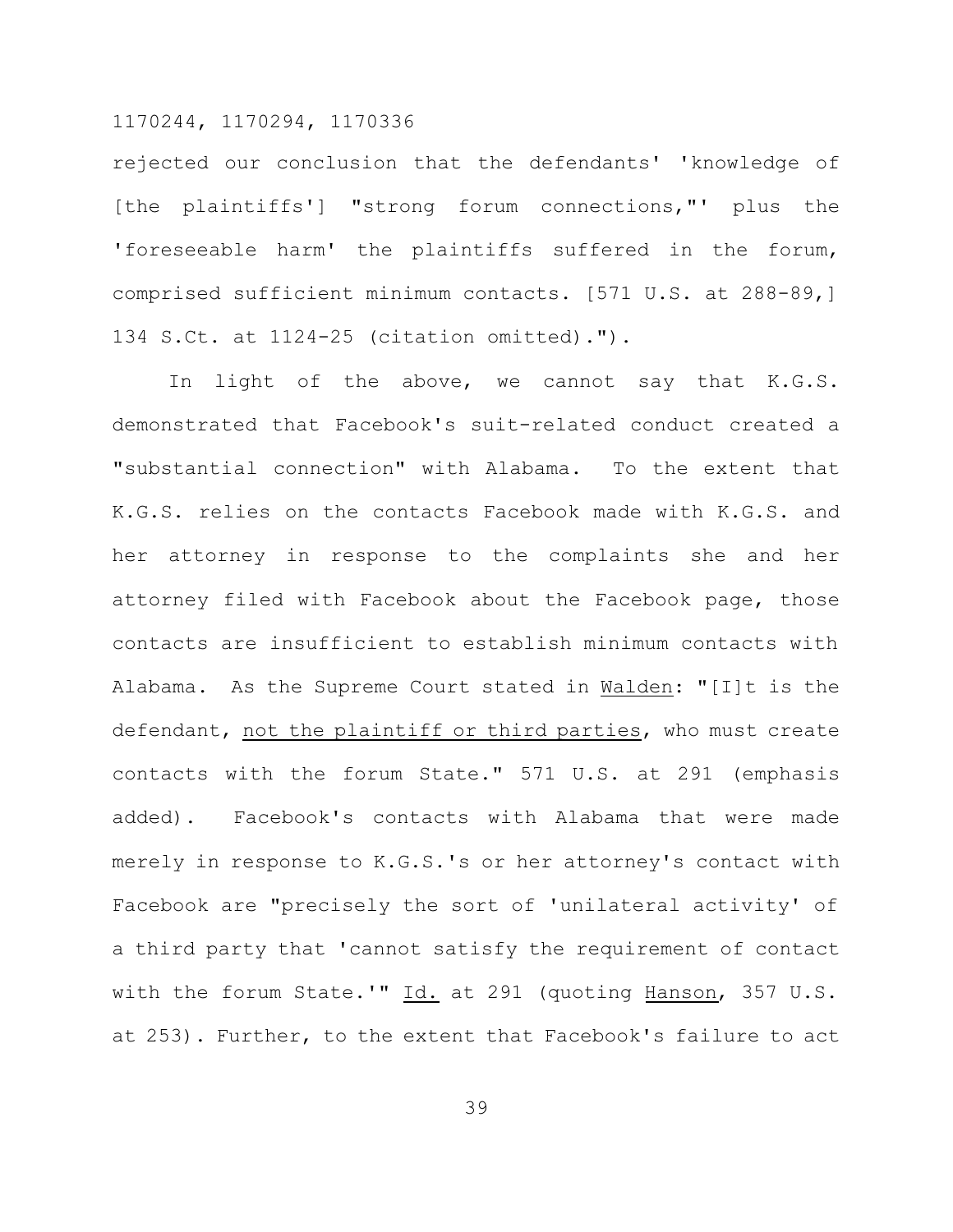to remove the Facebook page can be analyzed separately from the responses it sent to K.G.S. and her attorney, we can only conclude that this intentional conduct was expressly aimed at K.G.S. herself, and not at Alabama as a forum. Under Walden, this "contact" is insufficient to demonstrate that Facebook created a "substantial connection" with Alabama when it failed to act to remove the Facebook page. See Walden, 571 U.S. at 289 (holding that a defendant's intentional actions outside the forum did not create sufficient contacts with the forum "simply because [the defendant] allegedly directed his conduct at plaintiffs whom he knew had ... connections [to the forum]"). Focusing, as we must, on the suit-related contacts Facebook itself created with Alabama -- not Facebook's contacts with K.G.S. or K.G.S.'s contacts with Alabama –- we must conclude that there is an absence of suit-related conduct that creates a substantial connection with Alabama. Thus, we must conclude that the Fourteenth Amendment does not allow for the exercise of specific jurisdiction over Facebook under the particular facts of this case. See Ex parte Citizens Prop. Ins. Corp., 15 So. 3d 511, 515 (Ala. 2009) ("The issue of personal jurisdiction '"stands or falls on the unique facts of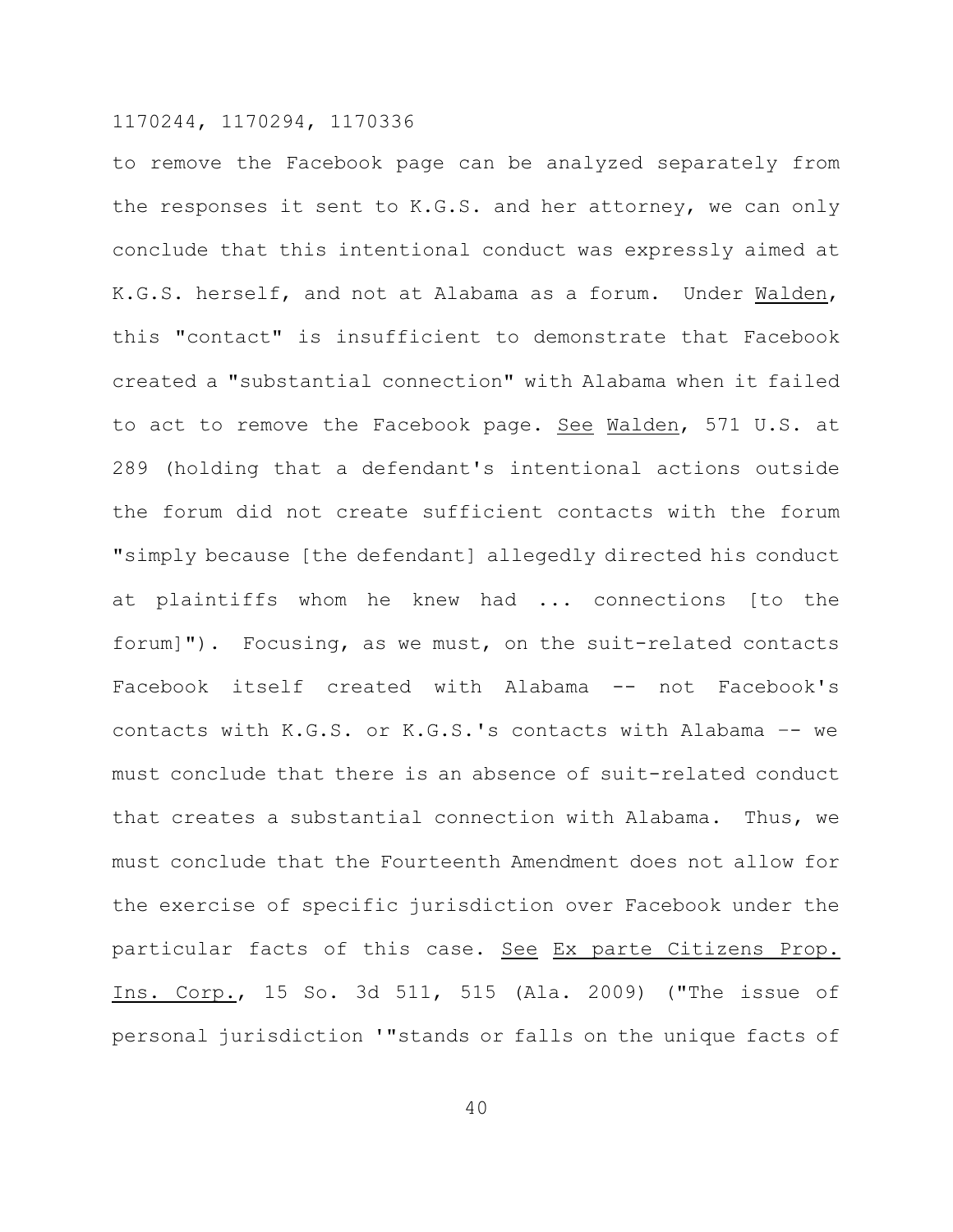[each] case."'" (quoting Ex parte I.M.C., Inc., 485 So. 2d 724, 725 (Ala. 1986) (quoting and adopting trial court's  $order$ ))). $^{13}$ 

Accordingly, for the reasons set forth above, the Fourteenth Amendment does not allow the trial court to exercise general or specific personal jurisdiction over Facebook. "'A judgment rendered against a defendant in the absence of personal jurisdiction over that defendant is void.'" Bank of America Corp. v. Edwards, 881 So. 2d 403, 405 (Ala. 2003) (quoting Horizons 2000, Inc. v. Smith, 620 So. 2d 606, 607 (Ala. 1993)). Because the trial court did not have jurisdiction to enter a preliminary injunction against Facebook, that injunction is void. Because a void judgment will not support an appeal, see Tidwell v. State Ethics Comm'n, 599 So. 2d 12 (Ala. 1992), Facebook's appeal is due to be dismissed. Because the trial court lacked personal

 $13$ Because we have concluded that K.G.S. did not establish that Facebook had sufficient minimum contacts with Alabama to satisfy due process, we need not consider "whether the exercise of personal jurisdiction over the nonresident defendant comports with '"traditional notions of fair play and substantial justice."'" Elliott, 830 So. 2d at 731 (quoting Brooks v. Inlow, 453 So. 2d 349, 351 (Ala. 1984), quoting in turn International Shoe, 326 U.S. at 316).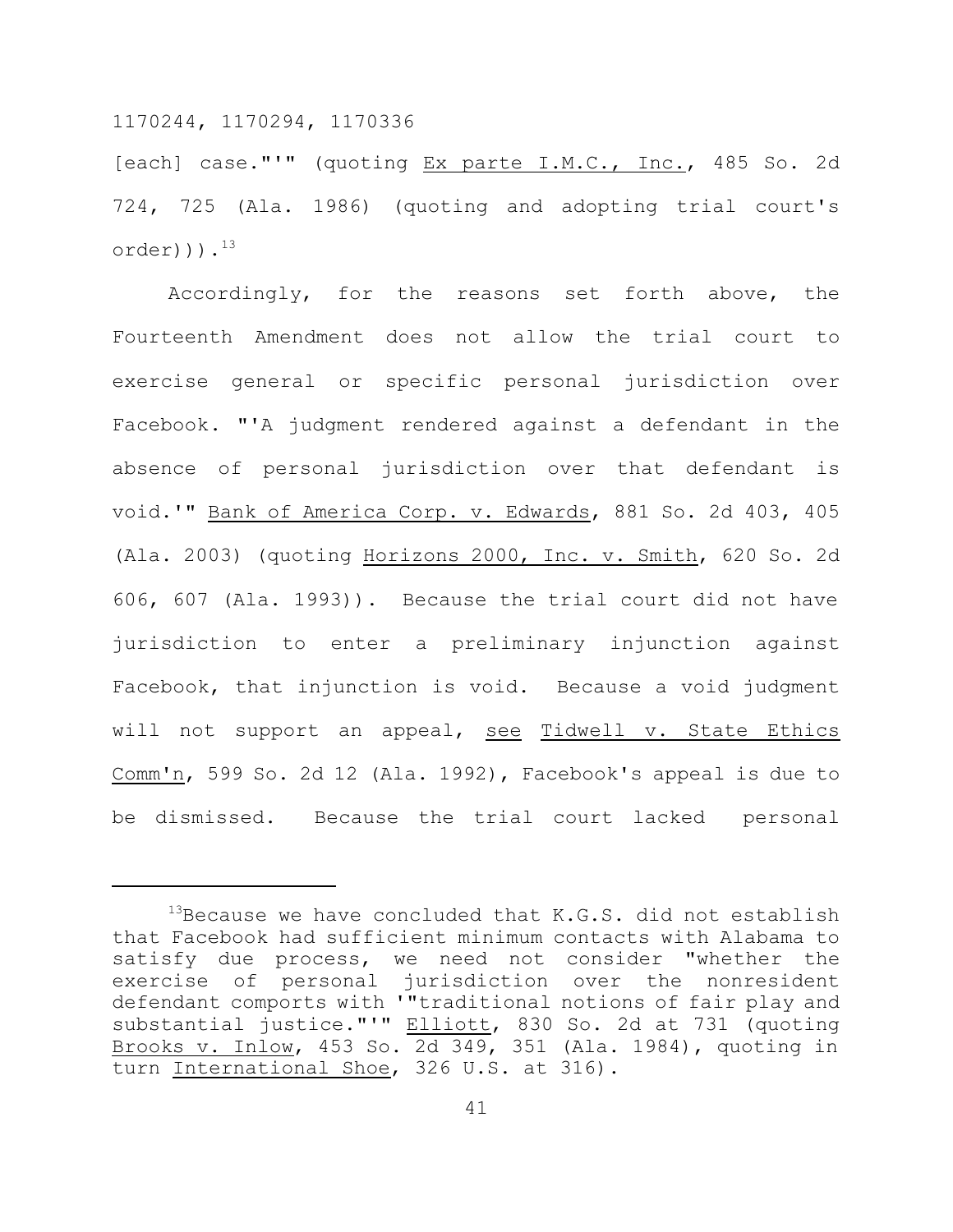jurisdiction over Facebook at the time the preliminary injunction was entered, the trial court is instructed to dismiss K.G.S.'s claims against Facebook.

## B. Appeal No. 1170294 - Gelin

Gelin also appealed from the preliminary injunction, which enjoined Gelin from "publicly discussing, in any way whatsoever, matters surrounding the adoption of Baby Doe and this lawsuit in any public forum." On appeal, Gelin first argues that the "most fundamental error below is that the trial court lacked personal jurisdiction" over her. Gelin's brief, at 17. Before the trial court, Gelin asserted that she lacked sufficient minimum contacts with Alabama to support the trial court's exercise of personal jurisdiction over her. In response, K.G.S. argued (1) that Gelin's assertion of a personal-jurisdiction defense came too late because, although the defense was available to her at the time, it was not asserted in Gelin's first motion asserting a Rule 12(b) defense, see generally Rule 12(b), (g), and (h)(1), Ala. R. Civ. P., and (2) that, under the Calder "effects test," Gelin's intentional conduct was aimed at Alabama in a manner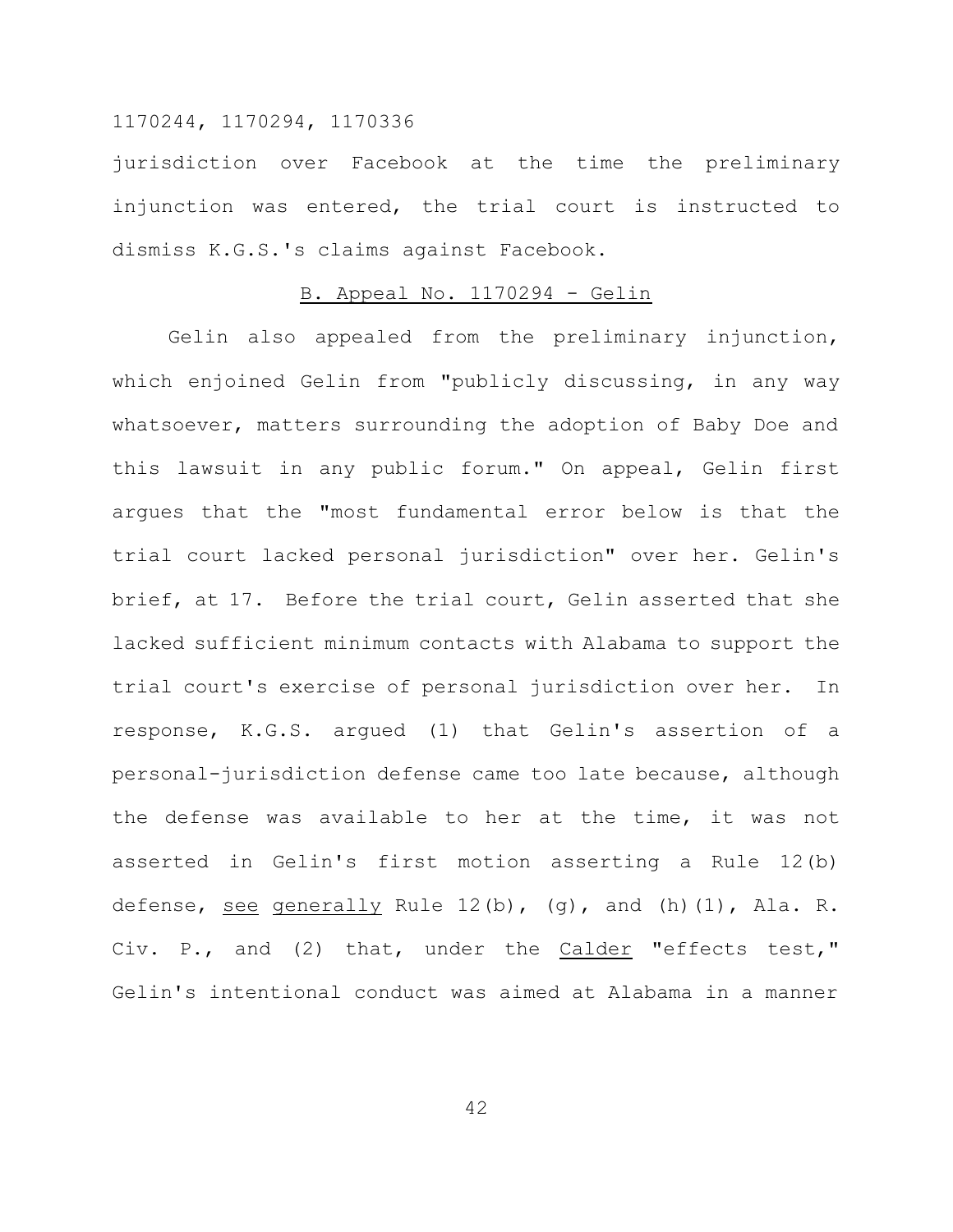that satisfied the requirement of minimum contacts with Alabama to support the exercise of personal jurisdiction.

In its order denying Gelin's motion to dismiss, the trial court did not indicate the basis for its conclusion that "it has jurisdiction over [Gelin]." In other words, the order does not indicate whether the trial court believed it had jurisdiction over Gelin because she had not timely raised the personal-jurisdiction defense or because Gelin had sufficient minimum contacts with Alabama.<sup>14</sup> Under these circumstances, where the trial court did not specify a basis for its ruling, Gelin was required to present an argument in her principal brief on appeal, in compliance with Rule 28(a)(10), Ala. R. App. P., stating why neither ground was a valid basis for asserting personal jurisdiction over her. See Fogarty v. Southworth, 953 So. 2d 1225, 1232 (Ala. 2006). However, in her principal brief on appeal, Gelin argues only that she does not have sufficient minimum contacts with Alabama; she does not

 $14$ Notably, in its order denying Facebook's motion to dismiss, the trial court specifically concluded that Facebook had "minimum contacts ... with the State of Alabama." The order denying Gelin's motion to dismiss does not make any finding regarding Gelin's having minimum contacts with Alabama.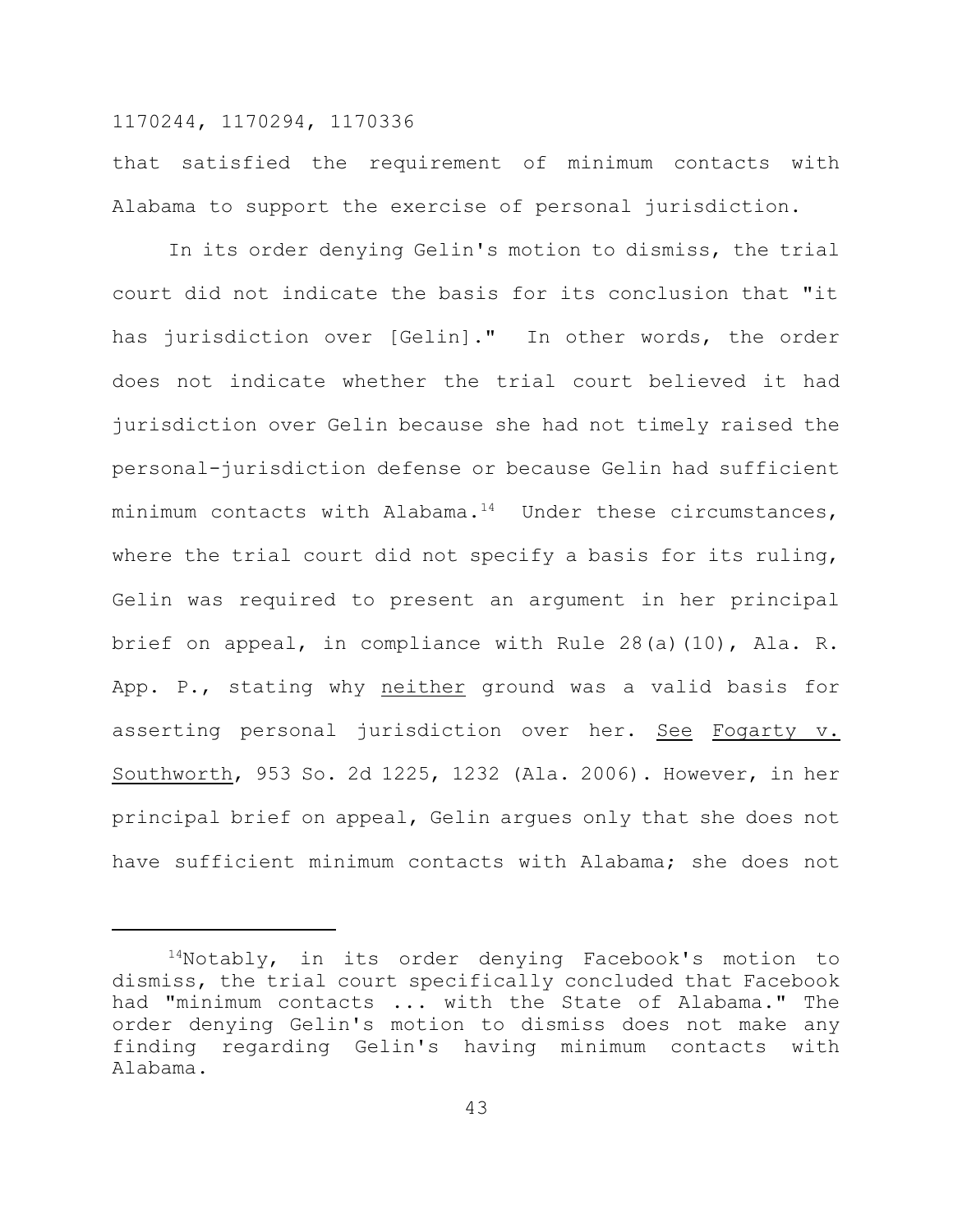address the other potential basis for the trial court's order -- that her assertion of the personal-jurisdiction defense was untimely. Gelin's failure to do so results in a waiver of this issue on appeal.

"In order to secure a reversal, 'the appellant has an affirmative duty of showing error upon the record.' Tucker v. Nichols, 431 So. 2d 1263, 1264 (Ala. 1983). It is a familiar principle of law:

"'When an appellant confronts an issue below that the appellee contends warrants a judgment in its favor and the trial court's order does not specify a basis for its ruling, the omission of any argument on appeal as to that issue in the appellant's principal brief constitutes a waiver with respect to the issue.'

"Fogarty v. Southworth, 953 So. 2d 1225, 1232 (Ala. 2006) (footnote omitted) (emphasis added). This waiver, namely, the failure of the appellant to discuss in the opening brief an issue on which the trial court might have relied as a basis for its judgment, results in an affirmance of that judgment. Id. That is so, because 'this court will not presume such error on the part of the trial court.' Roberson v. C.P. Allen Constr. Co., 50 So. 3d 471, 478 (Ala. Civ. App. 2010) (emphasis added)."

Soutullo v. Mobile Cty., 58 So. 3d 733, 738-39 (Ala. 2010).

Accordingly, we must conclude that the issue whether the trial court had personal jurisdiction over Gelin is waived on appeal. See generally Afassco, Inc. v. Sanders, 142 So. 3d 1119, 1124 (Ala. 2013) (noting that the defense of lack of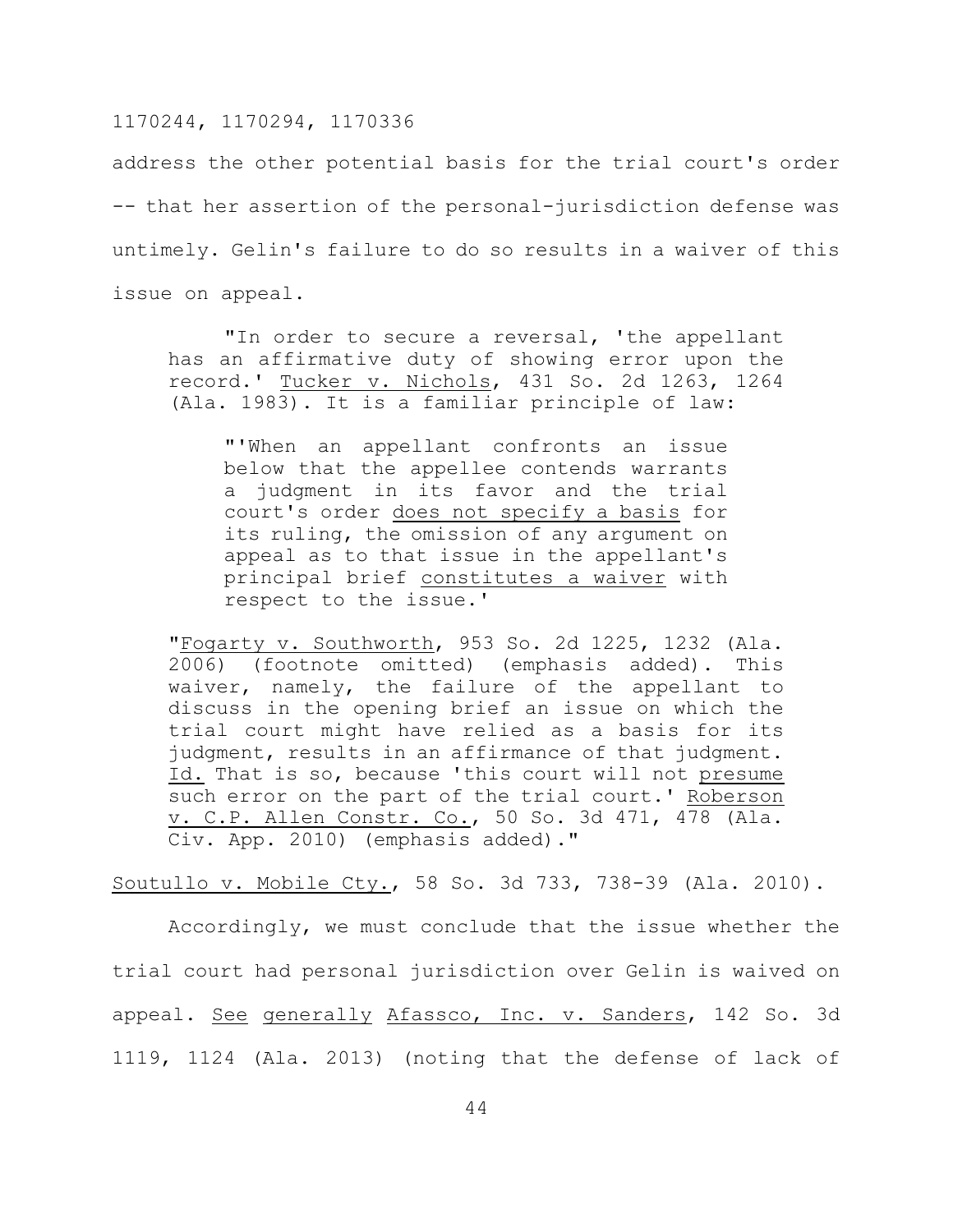personal jurisdiction is subject to waiver).<sup>15</sup> Therefore, we turn now to address Gelin's direct challenges to the preliminary injunction entered against her.

Gelin first argues that the preliminary injunction suffered from a procedural deficiency that requires dissolution of the injunction against her. Specifically, she contends that the trial court could not enter a preliminary injunction against her because K.G.S. never moved for a preliminary injunction against her. Indeed, K.G.S.'s motion for a preliminary injunction sought an order requiring Facebook and D'Arcy "to deactivate the Facebook page" and an order enjoining "D'Arcy and Kim McLeod from discussing matters surrounding ... this lawsuit until the instant proceeding is fully litigated and resolved." In the motion, K.G.S.

<sup>&</sup>lt;sup>15</sup>Because we have concluded that this issue is waived on appeal because Gelin did not raise it in her opening brief on appeal, we see no basis for allowing K.G.S. to file a "surreply brief" to address Gelin's argument concerning the timeliness of her Rule 12(b)(2) motion, which was asserted for the first time in Gelin's reply brief. The remainder of K.G.S.'s "sur-reply brief" purports to address the "procedural flaws" Gelin raised on appeal. However, Gelin raised these "procedural flaws" in her opening brief, and K.G.S. did not respond to those arguments in her appellee's brief filed pursuant to Rule 28(b), Ala. R. App. P. K.G.S.'s failure in this regard is not a basis for granting her motion to file a "sur-reply brief."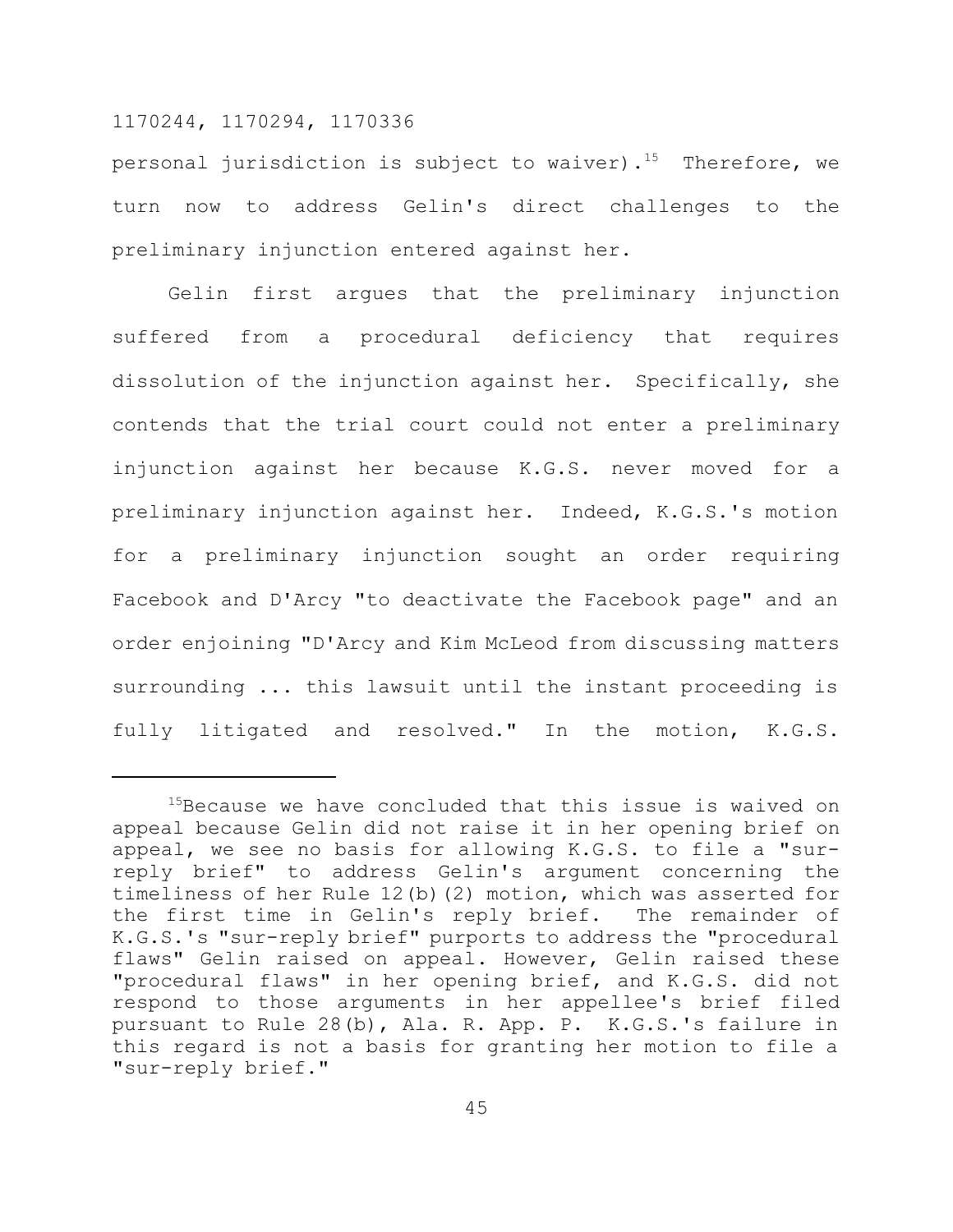identified conduct by D'Arcy and McLeod that she alleged supported her motion and alleged that D'Arcy and McLeod "are the most persistent and harmful posters on the [Facebook] page." Gelin, however, is not mentioned anywhere in the motion for a preliminary injunction.

Rule 65(a)(1), Ala. R. Civ. P., provides: "Notice. No preliminary injunction shall be issued without notice to the adverse party." We agree that the trial court had no authority to issue a preliminary injunction against Gelin when there is no indication that Gelin was given notice that K.G.S. sought to enjoin her conduct or actions in any way. Cf. State v. Brady, [Ms. 1180002, May 31, 2019] So. 3d (Ala. 2019) (holding that a trial court acts without authority when it grants relief that no party before it sought). There is no indication in the record that Gelin assumed, despite K.G.S.'s failure to explicitly seek to enjoin Gelin, that K.G.S.'s motion for a preliminary injunction as to other defendants sought to enjoin her in some way. Even assuming that Gelin received notice that the trial court would consider K.G.S.'s motion for a preliminary injunction at the November 30 hearing –- at which the trial court was also considering all pending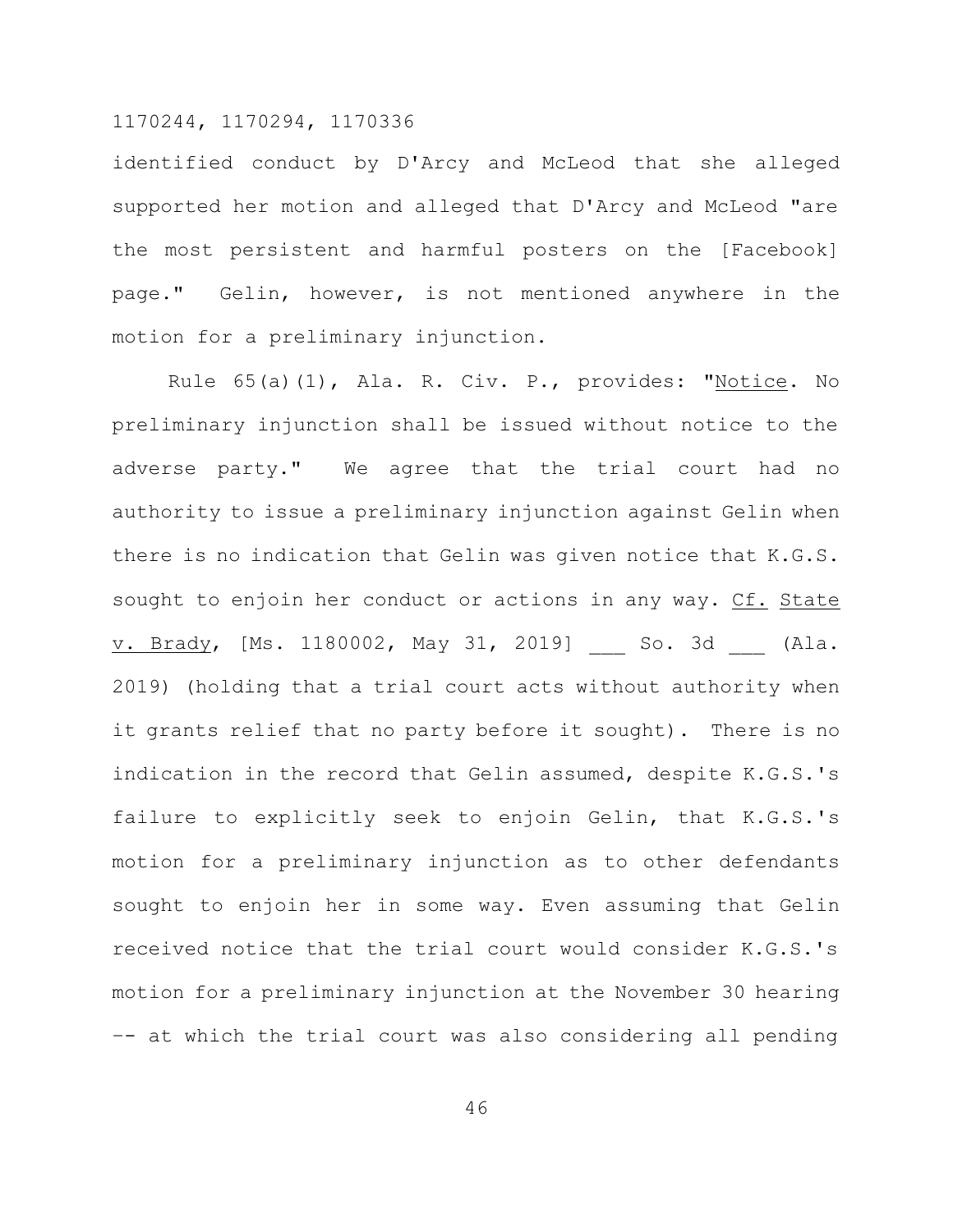motions to dismiss -- Gelin's notice of a hearing on K.G.S.'s motion for a preliminary injunction, when Gelin had not been given notice that K.G.S. sought to enjoin Gelin's actions in some way, does not satisfy the requirements of Rule 65(a)(1). Further, even if it became obvious at the November 30 hearing that K.G.S. sought to enjoin Gelin's conduct in some way, this Court has indicated that a defendant must be given sufficient notice so that the defendant has an opportunity to prepare an opposition to the injunction. See Ciena Corp. v. Jarrard, 203 F.3d 312, 319 (4th Cir. 2000) (holding that "[b]ecause a preliminary injunction is unlimited in duration, its entry always requires notice to the opposing party sufficient to give that party an opportunity to prepare an opposition to entry of an injunction" (quoted with approval in Southern Homes, AL, Inc. v. Bermuda Lakes, LLC, 57 So. 3d 100, 105 (Ala. 2010))). Thus, even if Gelin learned at the November 30 hearing that K.G.S. sought to enjoin her conduct in some way, that "notice" was not sufficient to satisfy Rule 65(a)(1).

Accordingly, we reverse the order entering the preliminary injunction against Gelin and remand this case with instructions to the trial court to dissolve the preliminary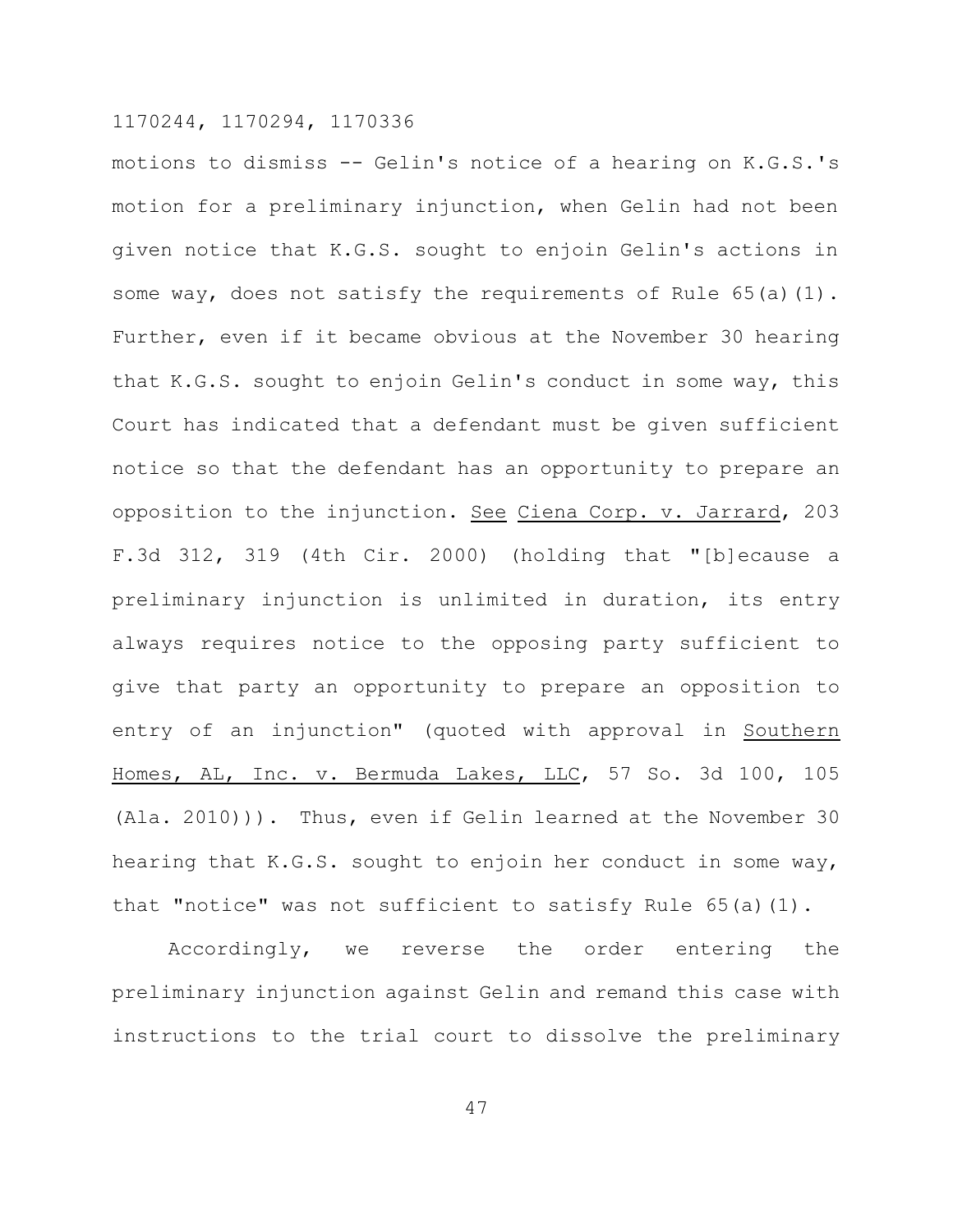injunction against Gelin. However, the trial court's determination that it had personal jurisdiction over Gelin must be upheld because Gelin waived her challenge to the trial court's determination in that regard for purposes of this appeal.

#### C. Appeal No. 1170336 - McLeod

McLeod appeals from the preliminary injunction, which enjoined her from "publicly discussing, in any way whatsoever, matters surrounding the adoption of Baby Doe and this lawsuit in any public forum." McLeod argues, among other things, that K.G.S. failed to demonstrate that she was entitled to an injunction.

"'The decision to grant or to deny a preliminary injunction is within the trial court's sound discretion. In reviewing an order granting a preliminary injunction, the Court determines whether the trial court exceeded that discretion.' SouthTrust Bank of Alabama, N.A. v. Webb–Stiles Co., 931 So. 2d 706, 709 (Ala. 2005). As to questions of fact, the ore tenus rule is applicable in preliminary-injunction proceedings. See Water Works & Sewer Bd. of Birmingham v. Inland Lake Invs., LLC, 31 So. 3d 686, 689–90 (Ala. 2009). As this Court recently noted in Holiday Isle, LLC v. Adkins, 12 So. 3d 1173, 1176 (Ala. 2008), however,

"'[t]o the extent that the trial court's issuance of a preliminary injunction is grounded only in questions of law based on undisputed facts, our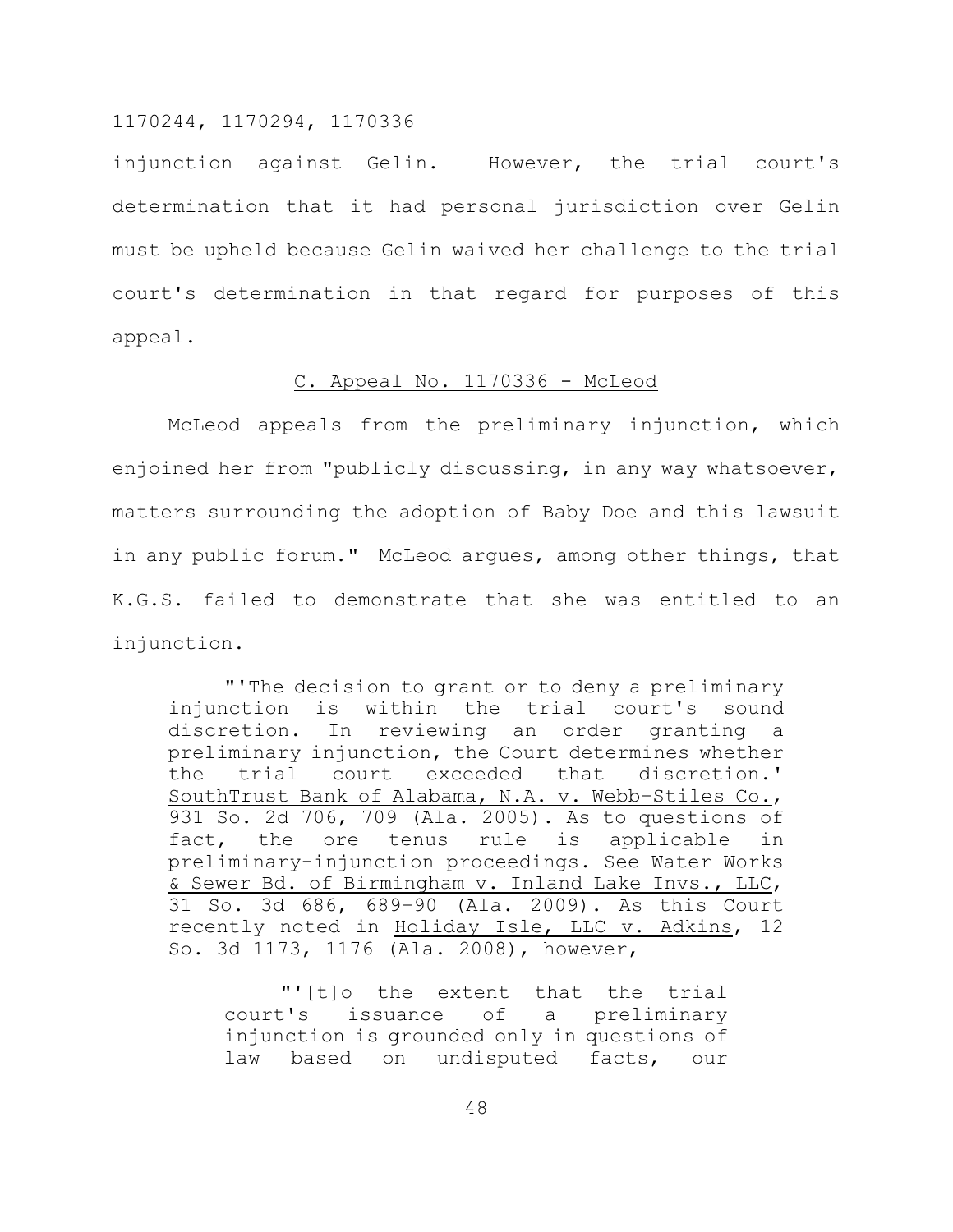longstanding rule that we review an injunction solely to determine whether the trial court exceeded its discretion should not apply. We find the rule applied by the United States Supreme Court in similar situations to be persuasive: "We review the District Court's legal rulings de novo and its ultimate decision to issue the preliminary injunction for abuse of discretion." Gonzales v. O Centro Espirita Beneficente Uniao do Vegetal, 546 U.S. 418, 428, 126 S.Ct. 1211, 163 L.Ed. 2d 1017  $(2006)$ ....'

"(Emphasis omitted.)

"The plaintiff bears the burden of producing evidence sufficient to support the issuance of a preliminary injunction. Ormco Corp. v. Johns, 869 So. 2d 1109, 1113 (Ala. 2003). The requirements for a preliminary injunction are well known:

> "'"Before entering a preliminary injunction, the trial court must be satisfied: (1) that without the injunction the plaintiff will suffer immediate and irreparable injury; (2) that the plaintiff has no adequate remedy at law; (3) that the plaintiff is likely to succeed on the merits of the case; and (4) that the hardship imposed upon the defendant by the injunction would not unreasonably outweigh the benefit to the plaintiff."'

"Blount Recycling, LLC v. City of Cullman, 884 So. 2d 850, 853 (Ala. 2003) (quoting Blaylock v. Cary, 709 So. 2d 1128, 1130 (Ala. 1997))."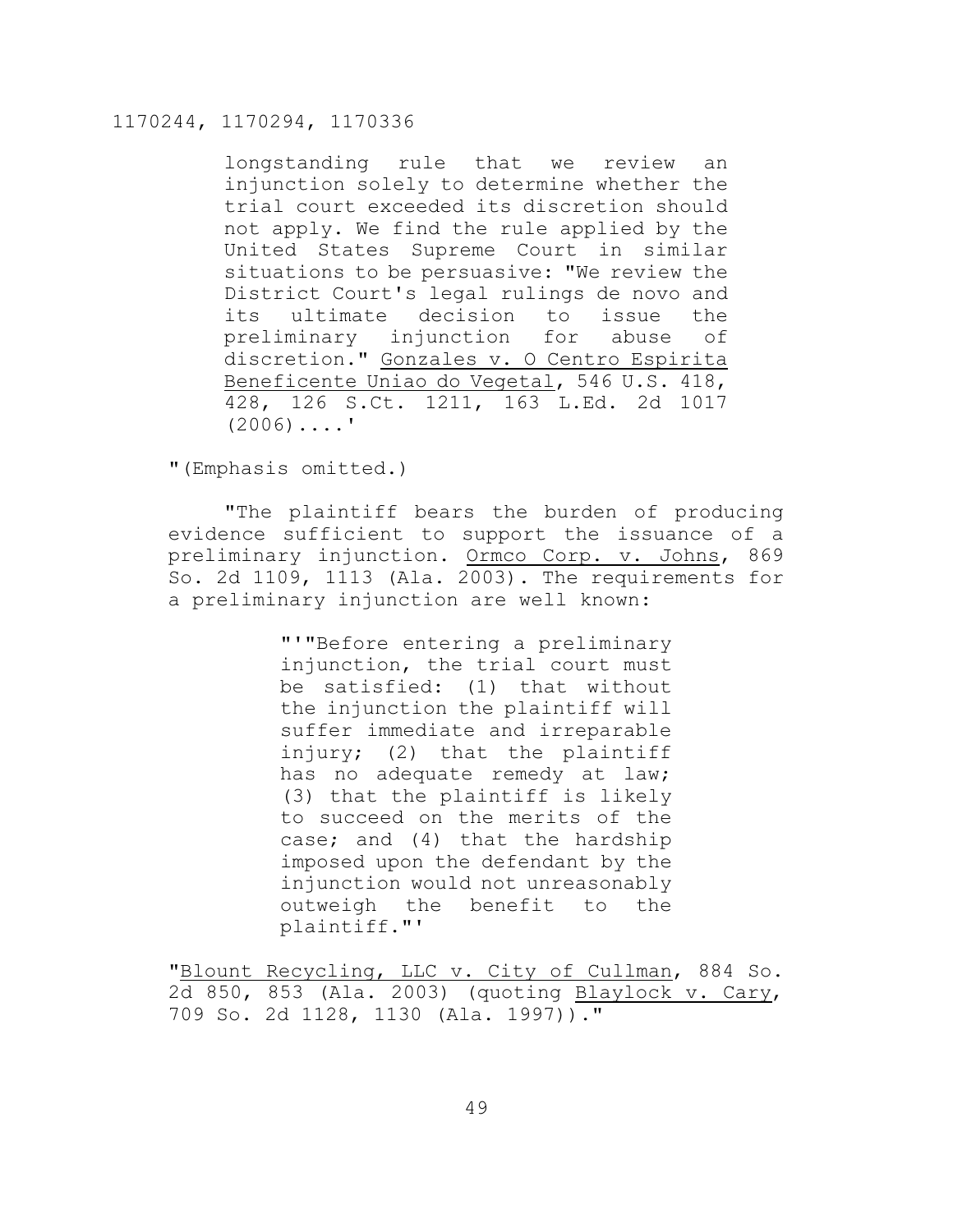Barber v. Cornerstone Cmty. Outreach, Inc., 42 So. 3d 65, 77–78 (Ala. 2009).

McLeod first argues that K.G.S. failed to demonstrate a likelihood of success on the merits of her claims. Initially, we note that K.G.S. sought a preliminary injunction only on the basis of the likelihood of success of her underlying invasion-of-privacy claim; accordingly, we limit our discussion of the likelihood-of-success element to that claim.

This Court has recognized four "distinct theories of recovery for the tort of invasion of privacy." Regions Bank v. Plott, 897 So. 2d 239, 243 (Ala. 2004).

> "'"It is generally accepted that invasion of privacy consists of four limited and distinct wrongs: (1) intruding into the plaintiff's physical solitude or seclusion; (2) giving publicity to private information about the plaintiff that violates ordinary decency; (3) putting the plaintiff in a false, but not necessarily defamatory, position in the public eye; or (4) appropriating some element of the plaintiff's personality for a commercial use."'

"Butler v. Town of Argo, 871 So. 2d 1, 12 (Ala. 2003) (quoting Johnston v. Fuller, 706 So. 2d 700, 701 (Ala. 1997)). 'Although all of these claims concern, in the abstract, the concept of being left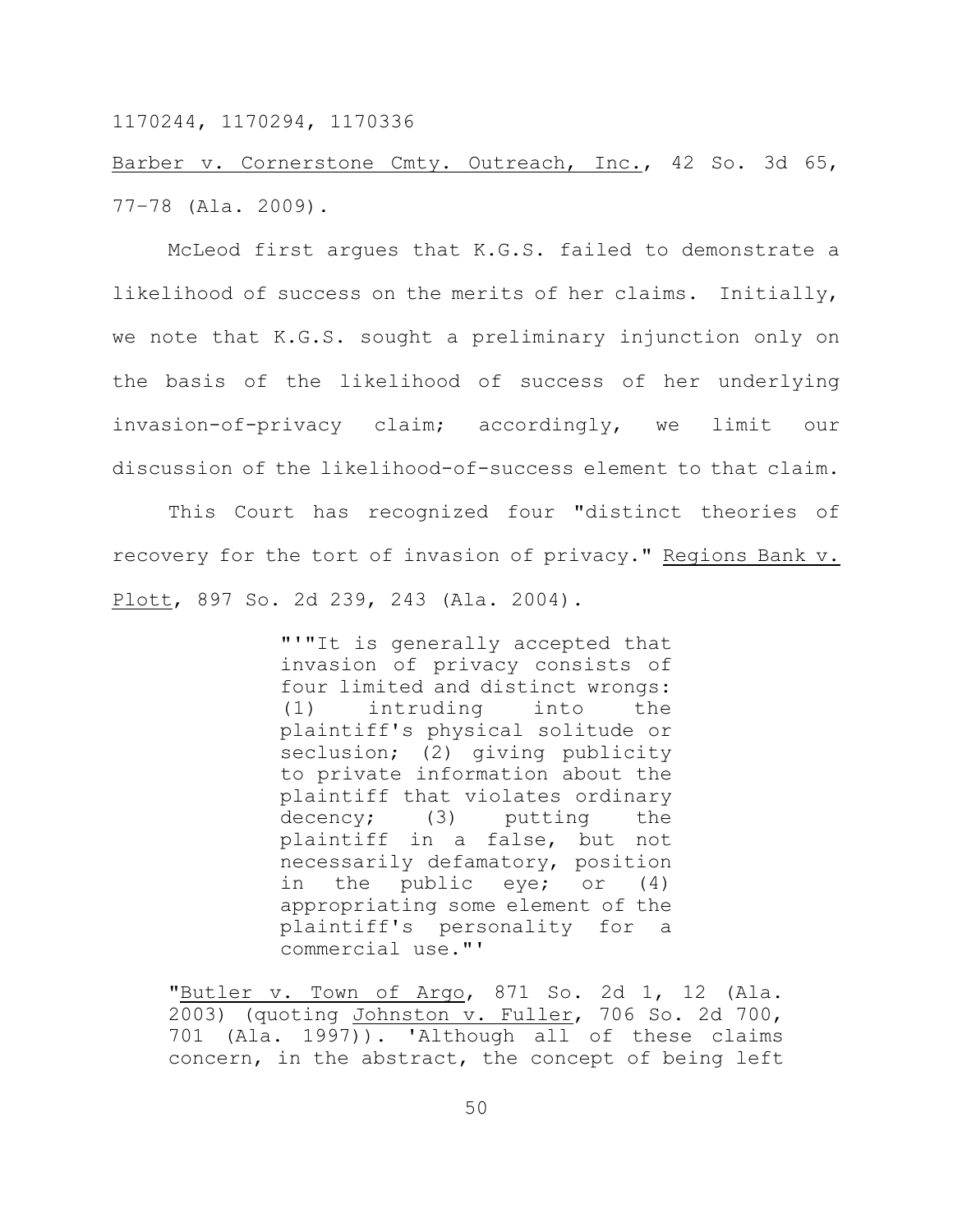alone, each tort has distinct elements and establishes a separate interest that may be invaded.' Doe v. High–Tech Inst., Inc., 972 P.2d 1060, 1065 (Colo. Ct. App. 1998); see also Nathan E. Ray, Note, Let There Be False Light: Resisting the Growing Trend Against an Important Tort, 84 Minn. L. Rev. 713, 718 (2000)."

#### Regions Bank, 897 So. 2d at 243.

In K.G.S.'s amended complaint, she specifically alleged invasion-of-privacy claims based on "misappropriation" and "false light," which are the third and fourth forms of invasion of privacy set forth above. However, other than a general allegation that "each of the four forms of invasion of privacy are present," K.G.S., in the motion for a preliminary injunction, sought to prove only a likelihood of success on a claim of invasion of privacy based on "giving publicity to private information about the plaintiff that violates ordinary decency" –- the second form of invasion of privacy set forth above. Although this specific form of invasion of privacy is not included as a separate claim in the first amended complaint, there was no objection below to the trial court's considering this form of invasion of privacy as the basis for the preliminary injunction; therefore, we will consider whether K.G.S. demonstrated a likelihood of success on a claim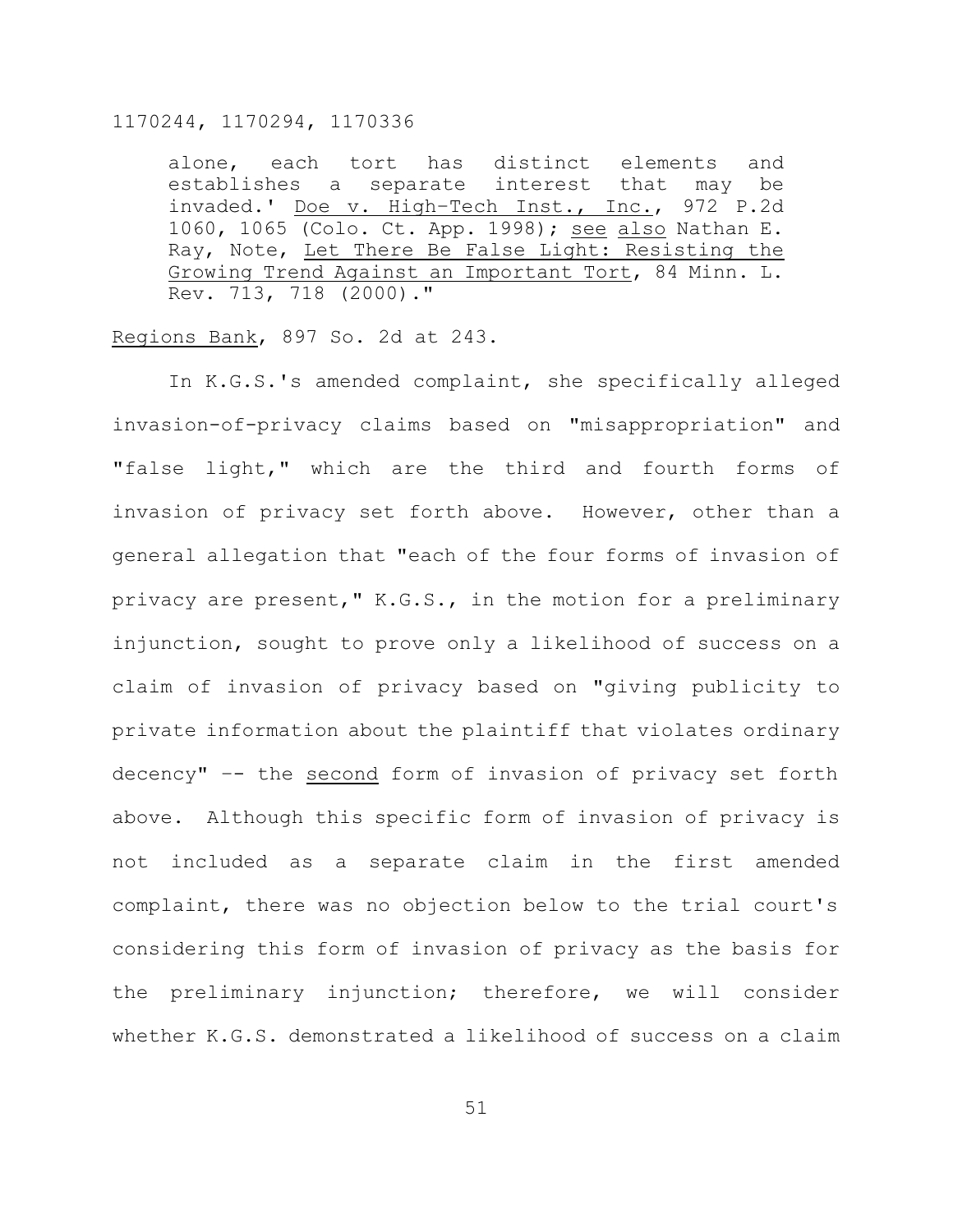of invasion of privacy based on McLeod's giving publicity to private information about K.G.S. and Baby Doe.<sup>16</sup>

"In regard to a claimed invasion of privacy based on a defendant's giving publicity to private information, this Court has adopted the language and reasoning of Restatement (Second) of Torts § 652D (1977). Johnston[ v. Fuller], 706 So. 2d [700,] 703 [(Ala. 1997)]. Section 652D states:

"'One who gives publicity to a matter concerning the private life of another is subject to liability to the other for invasion of his privacy, if the matter publicized is of a kind that

<sup>&</sup>lt;sup>16</sup>To the extent the trial court entered the preliminary injunction based on the likelihood of success on the merits of the two invasion-of-privacy claims specifically raised in K.G.S.'s first amended complaint, we agree with McLeod that such a conclusion would be error, because K.G.S. failed to present any evidence to support a conclusion that she had a likelihood of success on the merits of either of those claims. See Blount Recycling, LLC v. City of Cullman, 884 So. 2d 850, 855 (2003) ("[W]hile Rule 65, Ala. R. Civ. P., 'does not explicitly require that oral testimony be presented at a preliminary injunction hearing, some type of evidence which substantiates the pleadings is implicitly required by subsection (a)(2) of the rule.'" (quoting Bamberg v. Bamberg, 441 So. 2d 970, 971 (Ala. Civ. App. 1983))); Butler v. Town of Argo, 871 So. 2d 1, 12 (Ala. 2003) ("A false-light claim does not require that the information made public be private; instead, the information made public must be false." (some emphasis added)); and Bell v. Birmingham Broad. Co., 266 Ala. 266, 269, 96 So. 2 $\overline{d}$  263, 265 (1957) (noting that an individual's "privacy ... may not be lawfully invaded by the use of his name and picture for commercial purposes without his consent, not incidental to an occurrence of legitimate news value" (emphasis added)).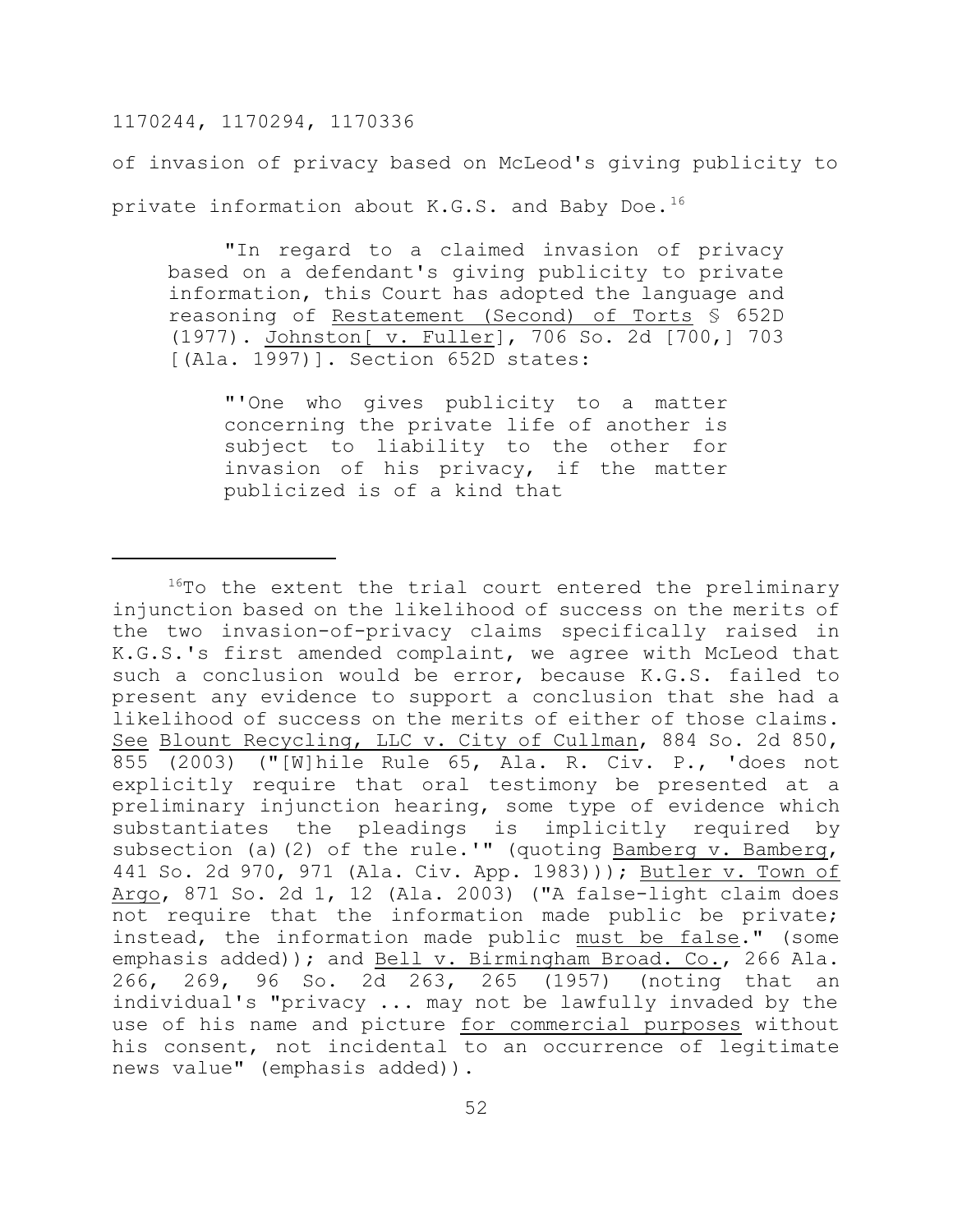"'(a) would be highly offensive to a reasonable person, and

"'(b) is not of legitimate concern to the public.'"

Ex parte Birmingham News, Inc., 778 So. 2d 814, 818 (Ala. 2000).

In her motion for a preliminary injunction, K.G.S. argued:

"In addition to receiving considerable publicity, the [Facebook] page, Ms. D'Arcy, and Ms. McLeod unlawfully provide, and continue to unlawfully provide, confidential and personal information about K.G.S. and Baby Doe's adoption that [is] not of public concern and would be extremely offensive to any reasonable person. Significantly, in plain violation of the ... Adoption Code and Alabama confidentiality laws, K.G.S.'s name and Baby Doe's likeness have been utilized and referenced incessantly. The frequent use of K.G.S.'s name and Baby Doe's likeness on the [Facebook] page, alone, are sufficiently private and offensive to satisfy this particular invasion of privacy tort because of states' 'overriding public policy of protecting from harmful publicity parties to and the subject of adoption proceedings.' In re Adoption of H.Y.T., 458 So. 2d 1127, 1128 (Fla. 1984).

" ... Confidentiality is the very essence of the adoption process, and by openly disclosing K.G.S.'s name and Baby Does's likeness, K.G.S. and Baby Doe have been subject to the very harms adoption laws were intended to prevent."

(Footnote omitted.)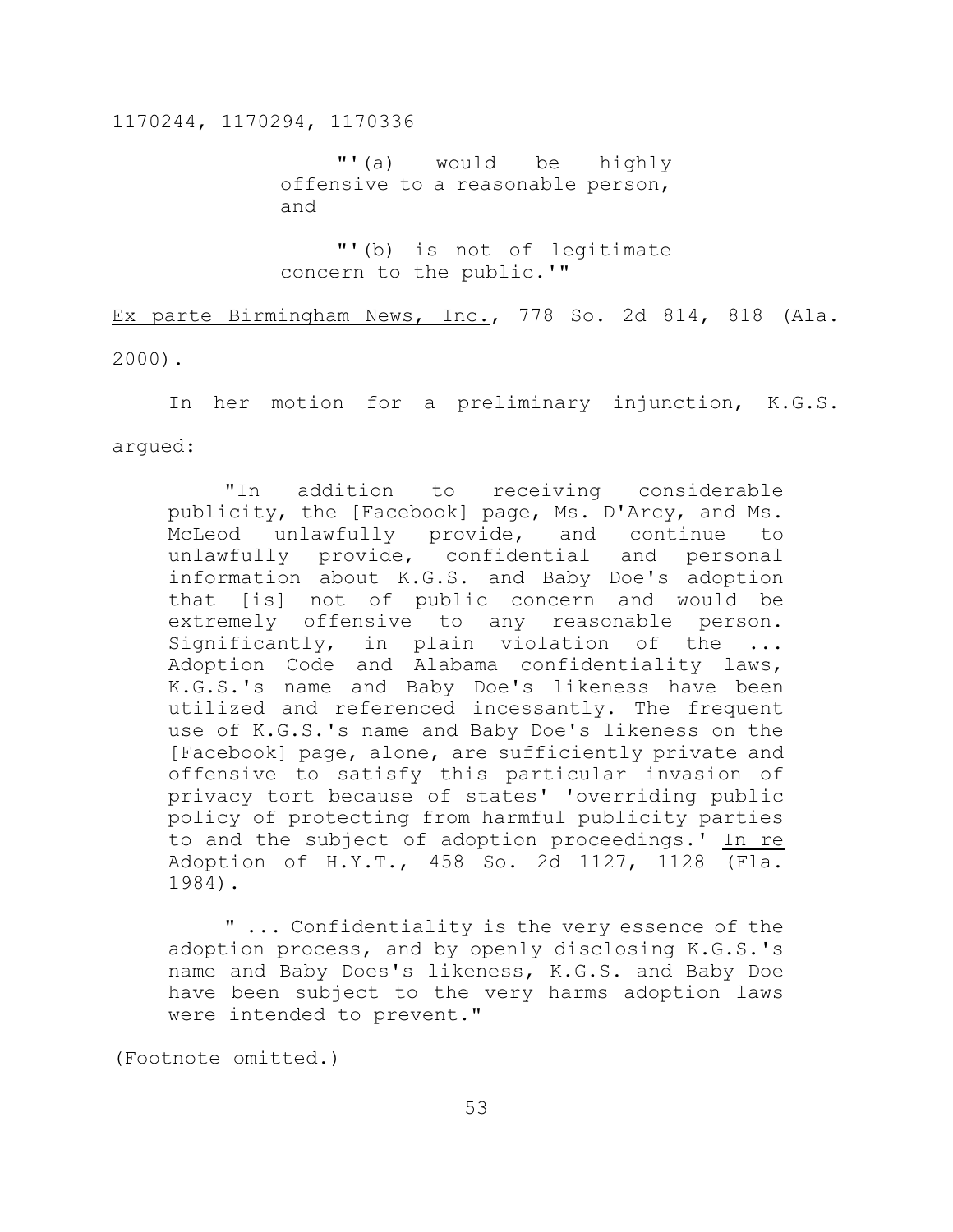We agree that the Adoption Code, considered as a whole, is a clear statement by the legislature that adoption proceedings, whether the adoption is contested or not, are intended to be confidential. See, e.g., § 26-10A-24(f), Ala. Code 1975 ("All references to the names of the parties in the [contested adoption] proceedings shall be by initial only."); § 26-10A-26, Ala. Code 1975 ("Only the initials of the natural parents and the [adoption] petitioner shall be indicated in all pleadings and briefs" filed in an appeal from a final judgment of adoption); and § 26-10A-31, Ala. Code 1975 (providing for the confidentiality of the records and proceedings in an adoption case, except upon order of the court). Citing the requirement in § 26-10A-24(f) that all references to the names of parties to a contested adoption must be by initials only, K.G.S. argued that, by disclosing her name on the Facebook page, McLeod violated that part of the Adoption Code and invaded her privacy.<sup>17</sup>

<sup>&</sup>lt;sup>17</sup>McLeod argues that  $\frac{17}{26}$ -10A-24(f) and other parts of the Adoption Code cannot be applied to prevent third parties, like her, from publicizing information about the contested adoption -- after that information is obtained from sources outside confidential court documents -- without violating her right to freedom of speech and expression under the First Amendment to the United States Constitution. For the reasons set forth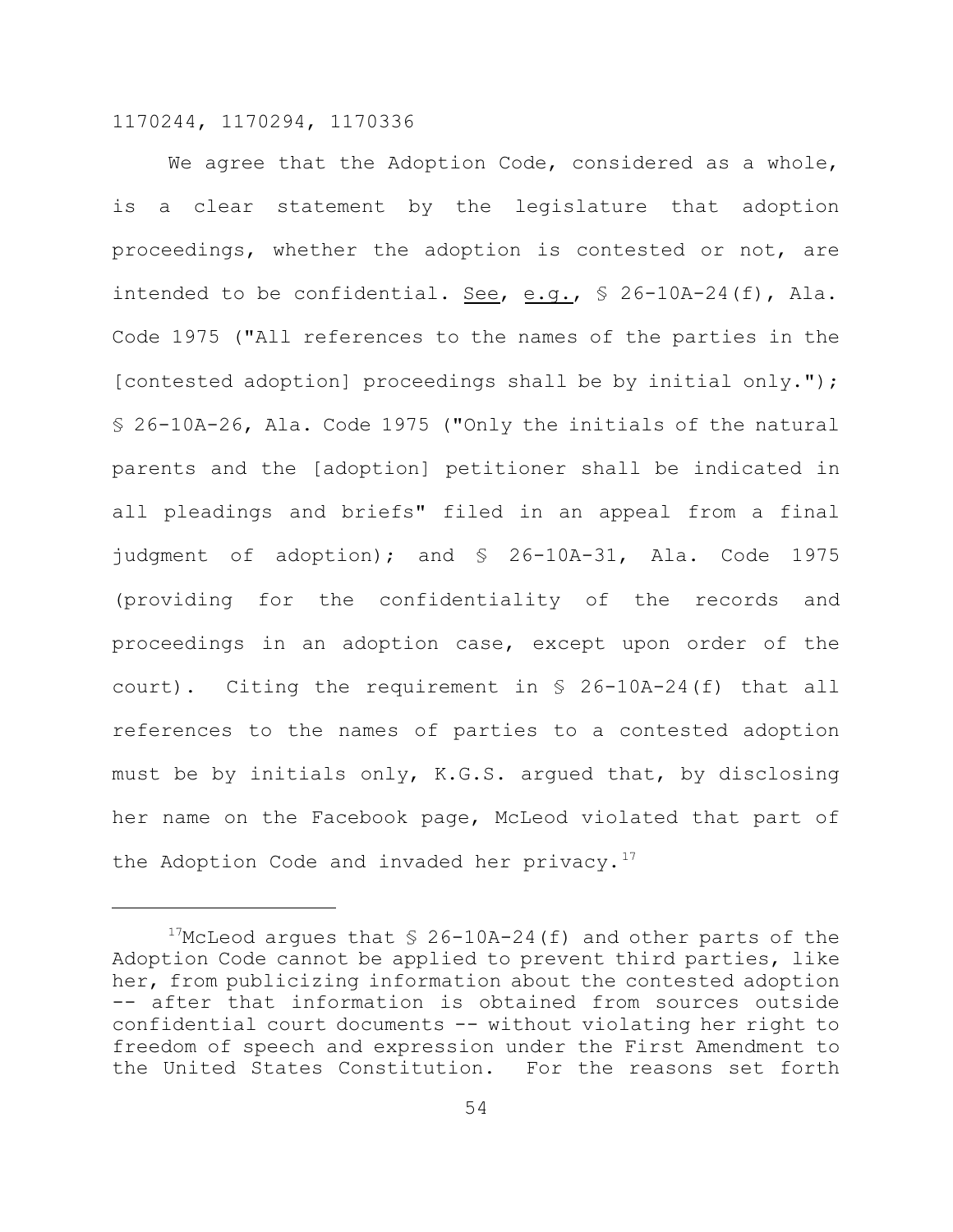It is axiomatic, however, that a claim of invasion of privacy based on a defendant's giving publicity to private information about the plaintiff can succeed only if the plaintiff can prove that the publicized information was actually private at the time it was publicized. See Abernathy v. Thornton, 263 Ala. 496, 498, 83 So. 2d 235, 237 (1955) ("'There can be no privacy in that which is already public.'" (quoting Charles Hepburn, Cases on the Law of Torts, p. 504 (1954))); Faloona v. Hustler Magazine, Inc., 799 F.2d 1000, 1006 (5th Cir. 1986) (stating "the obvious" that "the tortious disclosure of private facts 'applies only to private facts'" (quoting Faloona v. Huster Magazine, Inc., 607 F. Supp. 1341, 1359 (N.D. Texas 1985))); Grimsley v. Guccione, 703 F. Supp. 903, 910 (M.D. Ala. 1988) ("[A] defendant who merely gives further publicity about a plaintiff concerning information already made public cannot be held liable" for an invasion of privacy based on giving publicity to private information.).

In her motion for a preliminary injunction, K.G.S. identified the invasion of privacy at issue as the posting of

herein, we need not consider this specific contention to resolve the issues presented on appeal.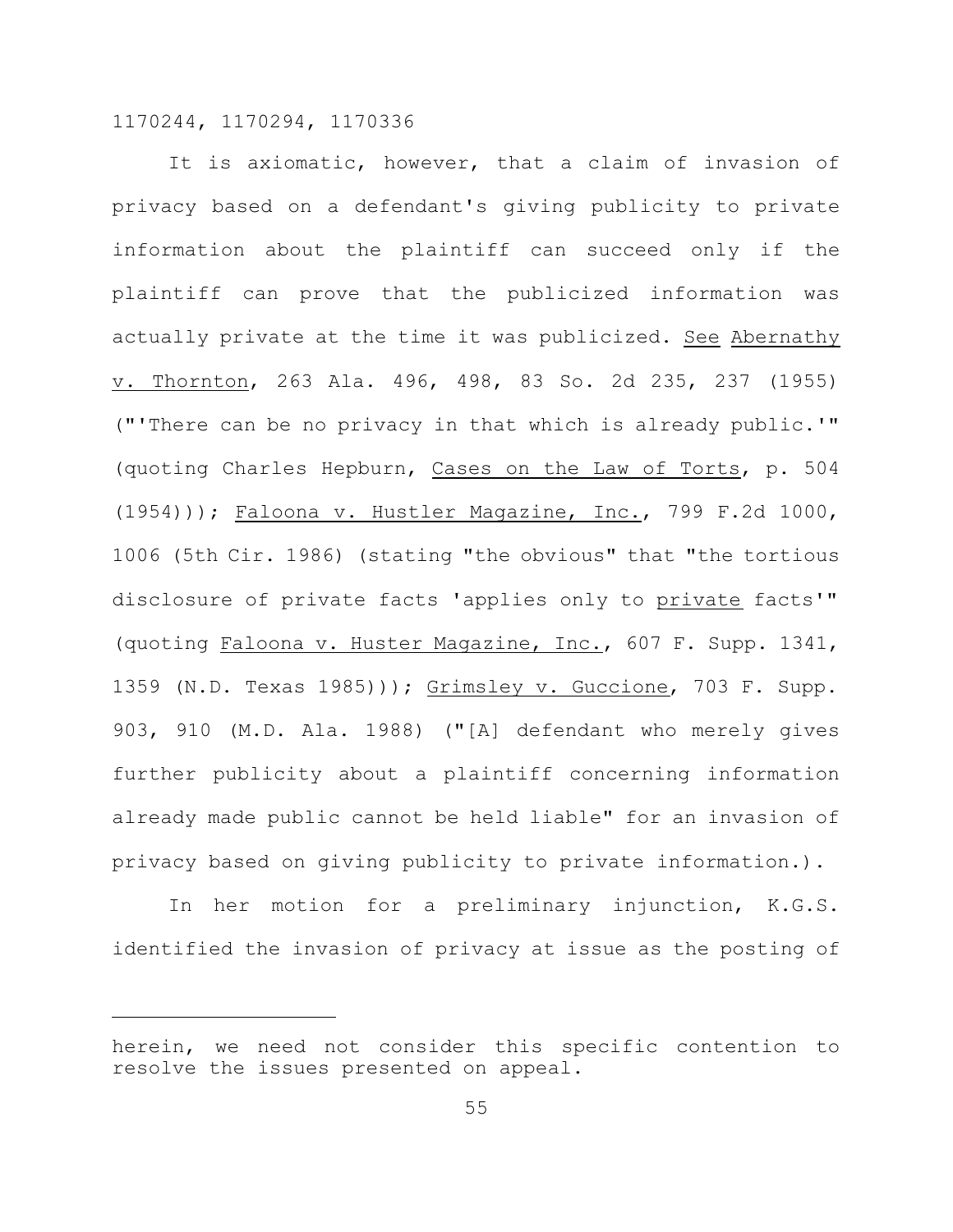her full name and photographs of Baby Doe on the Facebook page. Although we agree that K.G.S.'s full name –- i.e., her identity as the prospective adoptive parent in a contested adoption case involving Baby Doe -- was intended to be confidential, we must agree with McLeod that, at the time McLeod publicized K.G.S.'s full name and photographs of Baby Doe on the Facebook page, that information was not private but, instead, had already been made public by what K.G.S. described as "a prominent media outlet" -- the Huffington Post. It is undisputed that the Facebook page was not created until after the Huffington Post published its two-part article using K.G.S.'s full name and identifying her as the petitioner in the contested adoption proceeding involving Baby Doe. The article also published photographs of Baby Doe and very specific details about the facts underlying the adoption contest. Thus, because it was undisputed that K.G.S.'s name and Baby Doe's likeness were made public before McLeod ever publicized that information on the Facebook page, K.G.S. has not demonstrated a likelihood of success on the merits of her claim that McLeod invaded her privacy by publicizing private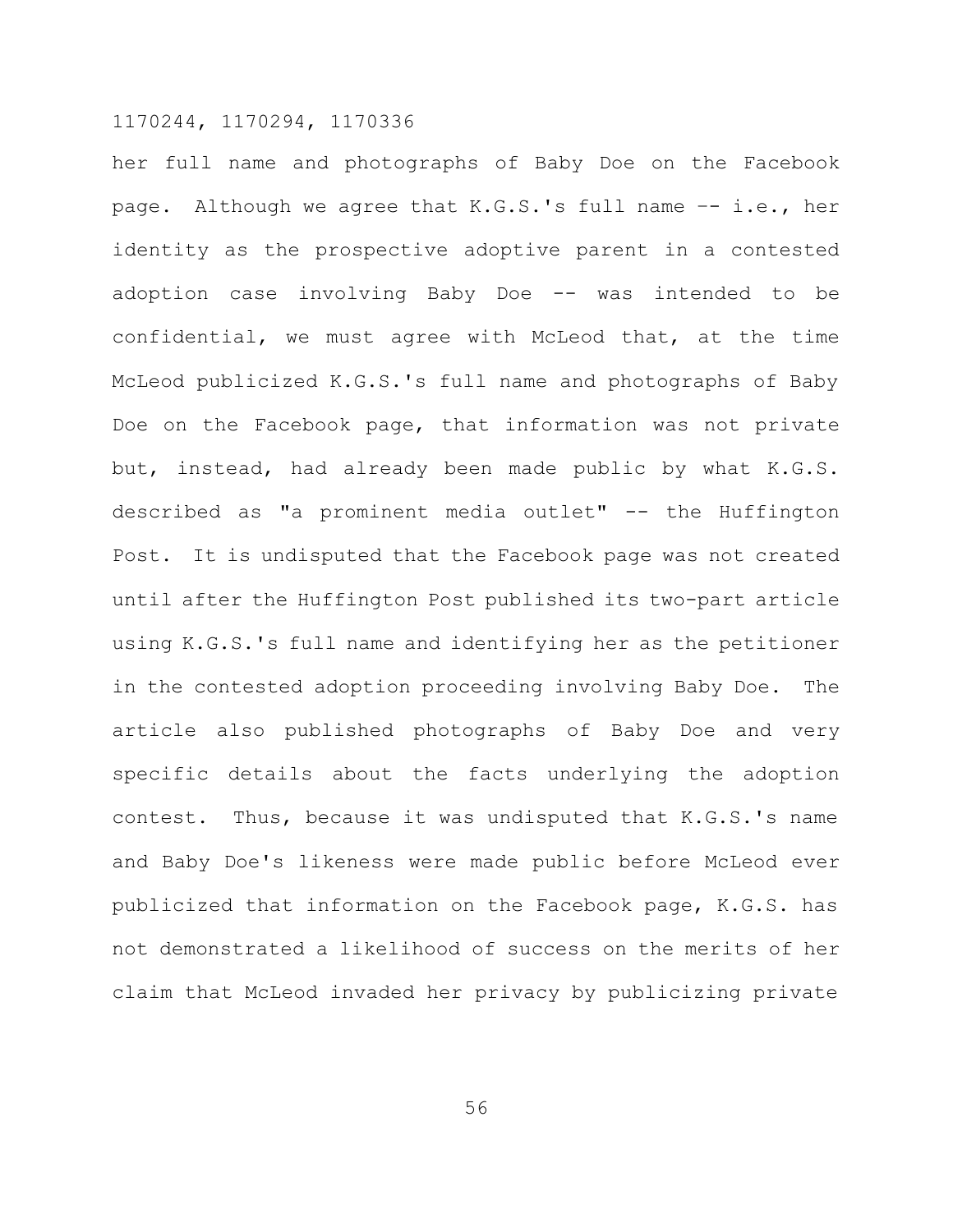information by "using K.G.S.'s name and Baby Doe's likeness on the [Facebook] page."<sup>18</sup>

Accordingly, we conclude that K.G.S. failed to demonstrate a likelihood of success on the merits of her invasion-of-privacy claim to support the entry of a preliminary injunction against McLeod. Based on our conclusion in this regard, we pretermit discussion of McLeod's additional challenges to the preliminary injunction. We reverse the order granting the preliminary injunction entered against

 $180f$  course, there could be no invasion of privacy of this kind in relation to any information McLeod allegedly publicized about the contested adoption that was already public information. To the extent that the record contains some indication that K.G.S. believed that McLeod had publicized information about the contested adoption that she might believe was not "already public" at the time it was publicized, we will not address that suggestion in the record as an alternate basis for affirming the trial court's injunction against McLeod because, under the particular circumstances of this case, we conclude that it would violate McLeod's due-process rights. See Liberty Nat'l Life Ins. Co. v. University of Alabama Health Servs. Found., P.C., 881 So. 2d 1013, 1020 (Ala. 2003) (holding that this Court may affirm a trial court's judgment on any valid legal ground supported by the record, unless due process requires notice at the trial level that was omitted). A preliminary injunction is a "drastic remedy," Ormco Corp. v. Johns, 869 So. 2d 1109, 1114 (Ala. 2003), and K.G.S. did not specifically raise this argument in her motion for a preliminary injunction or include any facts to support this argument in her affidavit in support of the preliminary injunction, and neither party directly addresses this argument in their briefs on appeal.